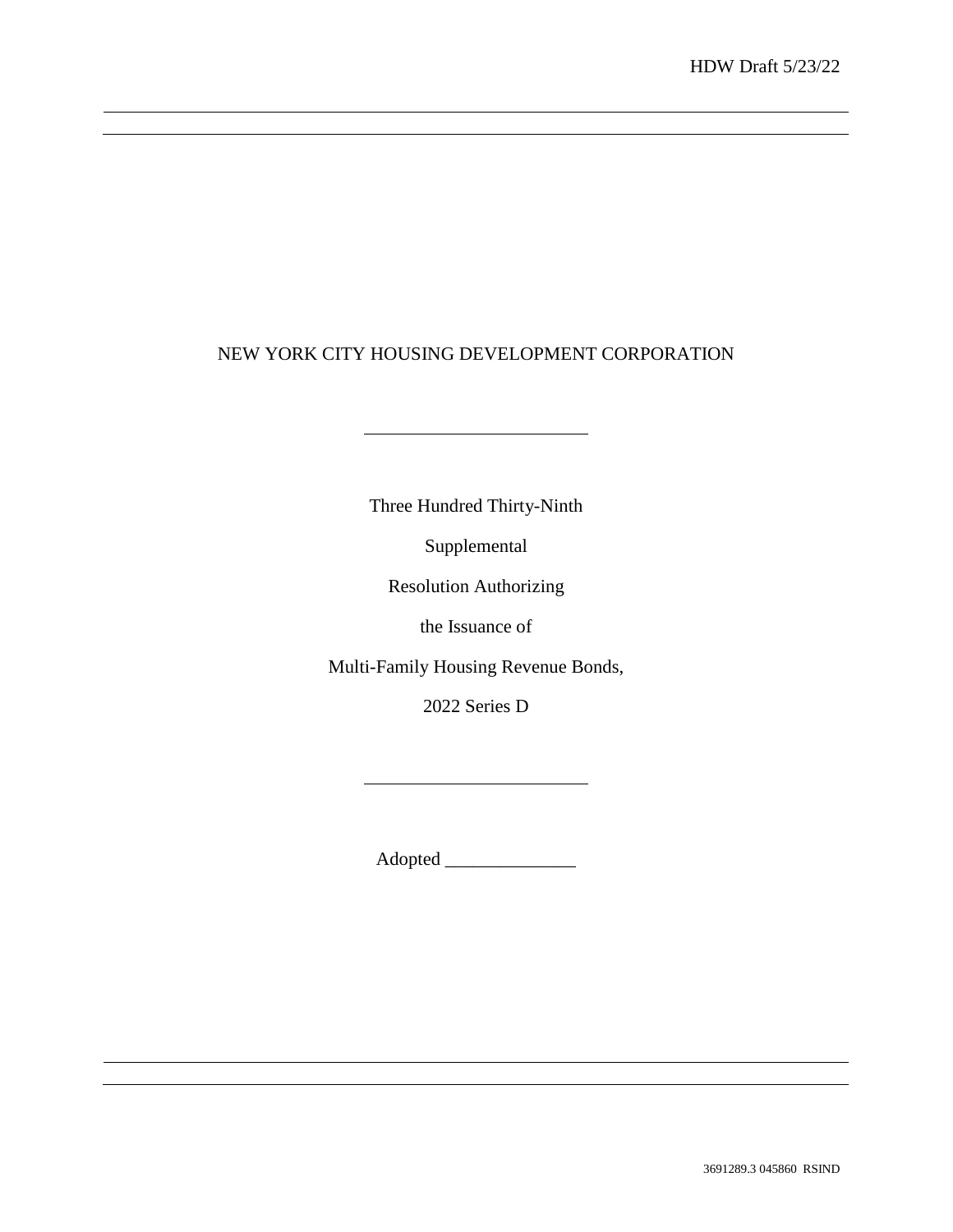# **TABLE OF CONTENTS**

## Page

## ARTICLE I

## DEFINITIONS AND AUTHORITY

## ARTICLE II

## TERMS, ISSUANCE AND SALE

|              | Section 2.1. Authorization, Principal Amount, Designation and Series; Interpretation11 |  |
|--------------|----------------------------------------------------------------------------------------|--|
| Section 2.2. |                                                                                        |  |
|              | Section 2.3. Dated Date, Maturity, Interest, Purchase, Numbering and Lettering         |  |
|              |                                                                                        |  |
|              |                                                                                        |  |
| Section 2.5. |                                                                                        |  |
| Section 2.6. |                                                                                        |  |
|              | Section 2.7. Mortgage Loans Made Subject to Lien of General Resolution;                |  |
|              |                                                                                        |  |
|              |                                                                                        |  |

## ARTICLE III

## DISPOSITION OF PROCEEDS

## ARTICLE IV

## ADDITIONAL PROVISIONS REGARDING THE 2022 SERIES D MORTGAGE LOANS AND THE 2022 SERIES D BONDS

| Section 4.3. |                                                                                         |  |
|--------------|-----------------------------------------------------------------------------------------|--|
|              | Section 4.4. Certain Amounts Relating to Acquired Projects to Constitute Pledged        |  |
|              |                                                                                         |  |
|              | Section 4.5. Certain Prepayment Premiums or Penalties to Constitute Pledged Receipts 17 |  |
|              |                                                                                         |  |
|              | Section 4.7. Additional Provisions Regarding Enforcement and Foreclosure of             |  |
|              |                                                                                         |  |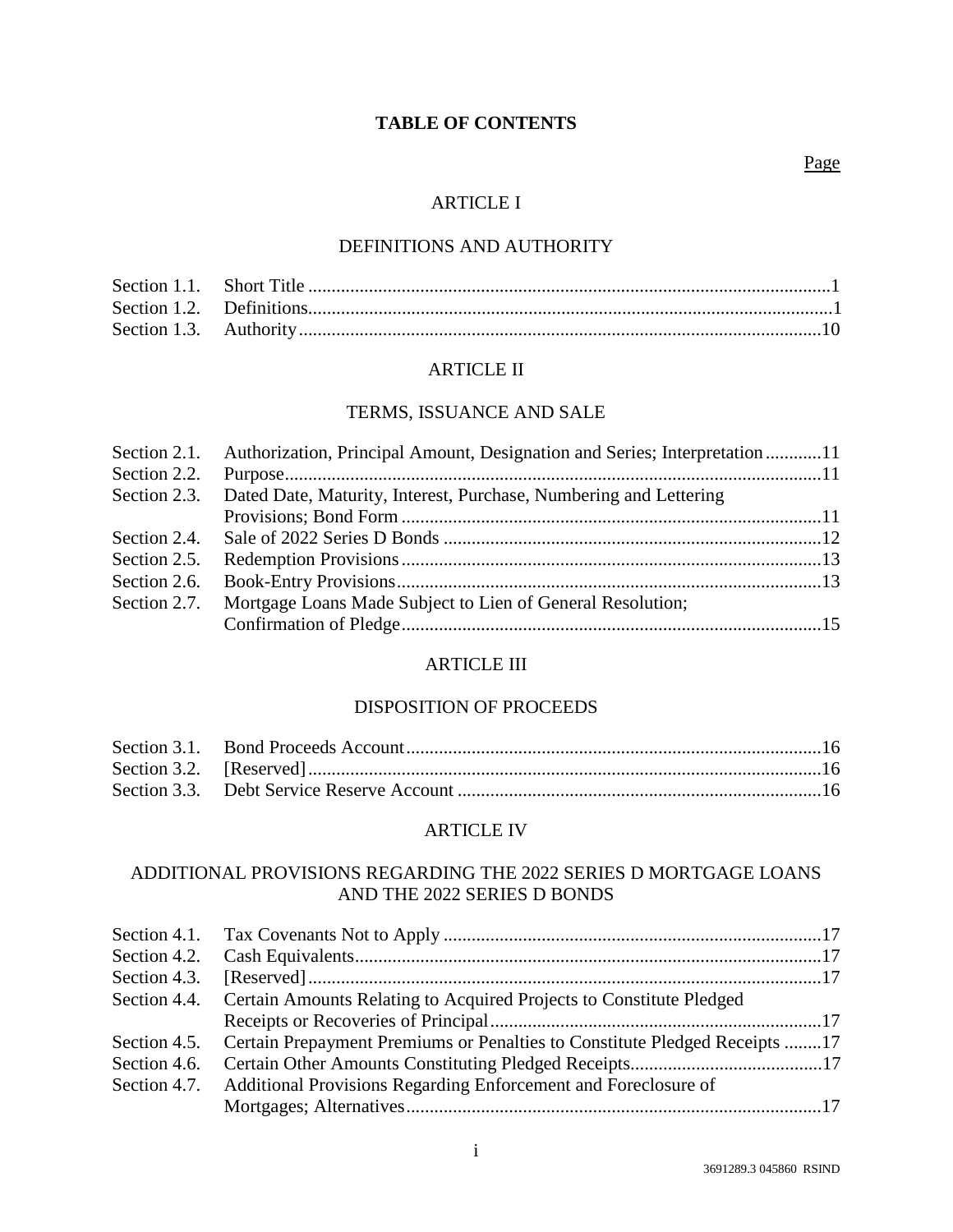| Section 4.8. | Certain Amounts Relating to Letters of Credit or Other Credit                       |     |
|--------------|-------------------------------------------------------------------------------------|-----|
|              | Enhancements Securing the 2022 Series D Mortgage Loans to Constitute                |     |
|              |                                                                                     |     |
| Section 4.9. | $[Reserved] \dots 19$                                                               |     |
|              | Section 4.10. Covenants with Respect to the 2022 Series D Mortgage Loans Insured by |     |
|              |                                                                                     | 19  |
|              | Section 4.11. Certain Amounts Relating to SONYMA Insurance to Constitute Pledged    |     |
|              |                                                                                     | .20 |
|              |                                                                                     |     |
|              | Section 4.13. Disbursement of 2022 Series D Bond Proceeds; Conditions Precedent20   |     |
|              |                                                                                     |     |
|              | Section 4.15. Covenants with Respect to Certain 2022 Series D Mortgage Loan21       |     |
|              |                                                                                     |     |
|              |                                                                                     |     |
|              |                                                                                     |     |
|              |                                                                                     |     |
|              |                                                                                     |     |

## ARTICLE V

## 2022 SERIES D EVENT OF DEFAULT AND REMEDIES

# ARTICLE VI

## MISCELLANEOUS

|              | Section 6.1. No Recourse Under Supplemental Resolution or on 2022 Series D Bonds 27 |  |
|--------------|-------------------------------------------------------------------------------------|--|
| Section 6.2. |                                                                                     |  |
|              | Section 6.3. Supplemental Resolutions Effective upon Consent of Trustee and         |  |
|              | Liquidity Provider (if any) 27                                                      |  |
|              |                                                                                     |  |
|              |                                                                                     |  |

# APPENDIX A

## APPENDIX B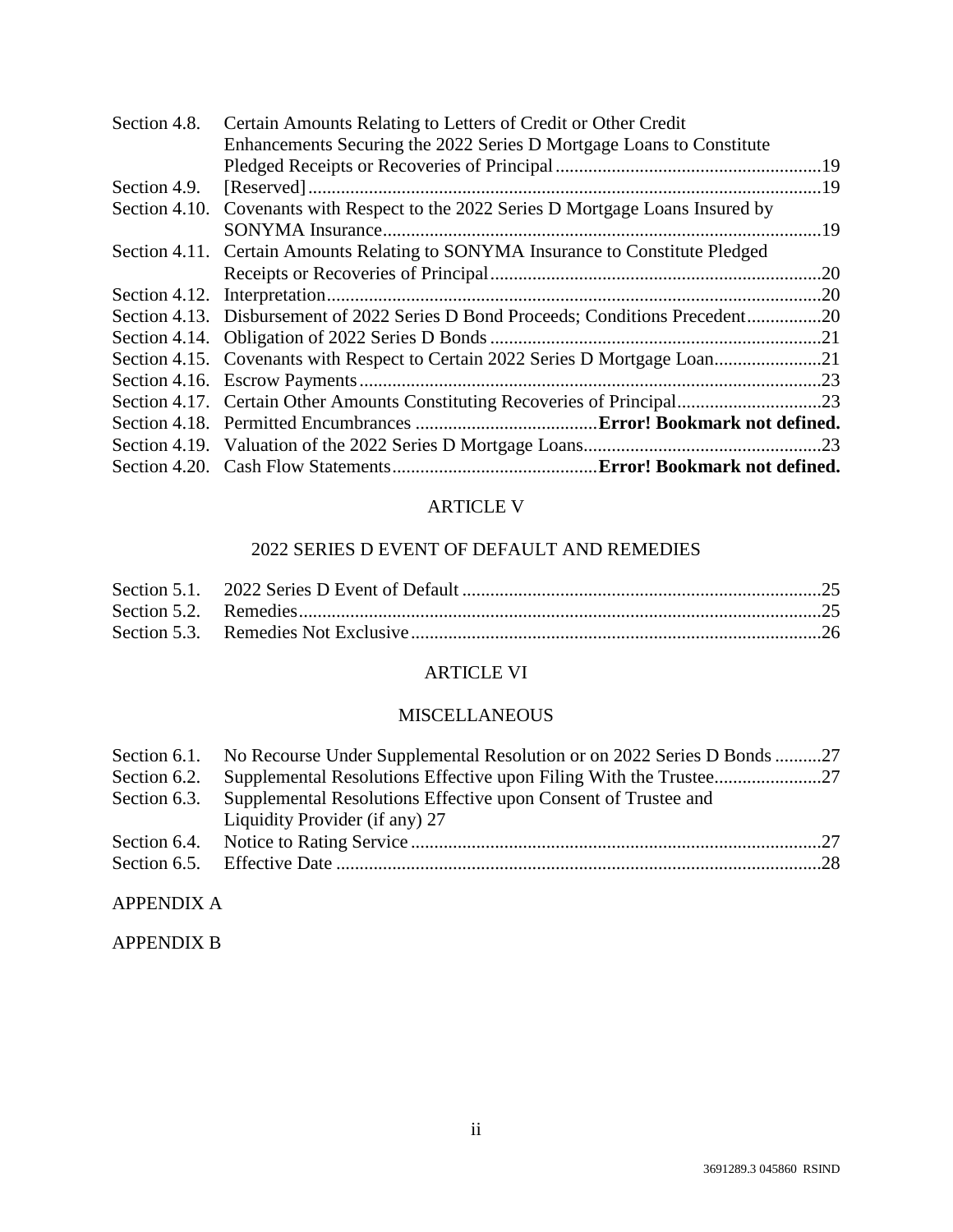Three Hundred Thirty-Ninth

Supplemental Resolution

Authorizing the Issuance of

Multi-Family Housing Revenue Bonds,

2022 Series D

BE IT RESOLVED by the Members of the NEW YORK CITY HOUSING DEVELOPMENT CORPORATION (the "Corporation") as follows:

#### ARTICLE I

### DEFINITIONS AND AUTHORITY

Section 1.1. Short Title. This resolution may hereafter be cited by the Corporation and is herein referred to as the "Three Hundred Thirty-Ninth Supplemental Multi-Family Housing Revenue Bond Resolution".

Section 1.2. Definitions. (A) All terms which are defined in Section 1.2 of the resolution of the Corporation adopted July 27, 1993 and entitled "Multi-Family Housing Revenue Bonds Bond Resolution", as amended (the "General Resolution"), have the same meanings, respectively, in this Three Hundred Thirty-Ninth Supplemental Multi-Family Housing Revenue Bond Resolution as such terms are given in said Section 1.2.

(B) In addition, as used in this Three Hundred Thirty-Ninth Supplemental Multi-Family Housing Revenue Bond Resolution:

"Acquired Project" means a Project financed by a 2022 Series D Mortgage Loan, which is not a 2022 Series D Mortgage Loan insured by FHA Insurance or FHA Risk-Sharing Insurance, title to or the right to possession of which has been acquired by the Corporation through protection and enforcement of its rights conferred by law or the Mortgage upon such Project.

"Acquired Project Expenses" means all costs and expenses arising from the acquisition, ownership, possession, operation or maintenance of an Acquired Project, including reasonable operating, repair and replacement reserves therefor.

"Acquired Project Gross Operating Income" means all moneys received in connection with the acquisition, ownership, possession, operation or maintenance of an Acquired Project.

"Acquired Project Net Operating Income" means Acquired Project Gross Operating Income less Acquired Project Expenses.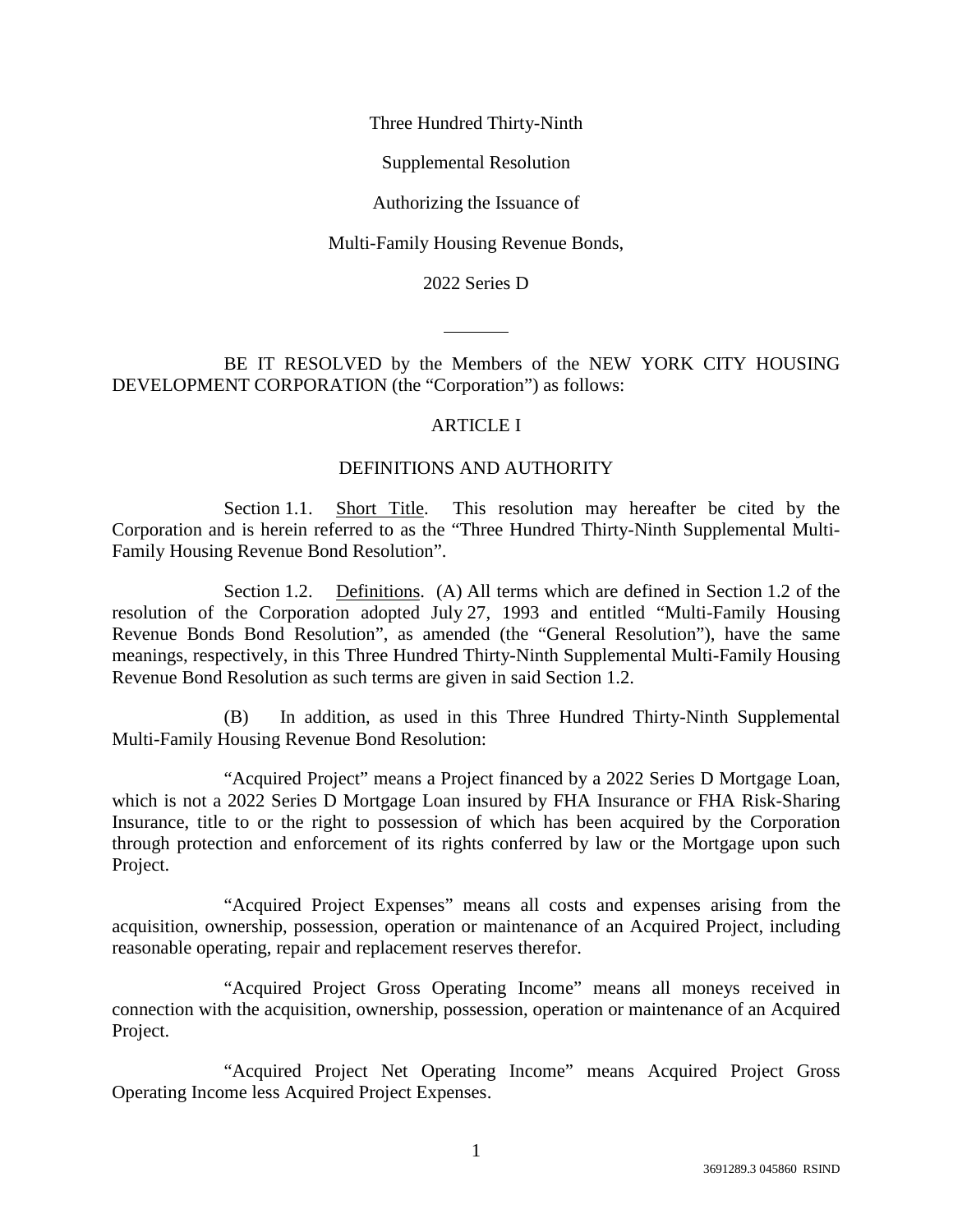"Bank Bond" means any 2022 Series D Bond for which the Purchase Price has been paid with moneys provided under a Liquidity Facility, as described in Section 804 of Appendix A hereto.

"Beneficial Owner" means, whenever used with respect to a 2022 Series D Bond, the person in whose name such 2022 Series D Bond is recorded as the beneficial owner of such 2022 Series D Bond by a Participant on the records of such Participant or such person's subrogee.

"Business Day" means any day other than (a) a Saturday or a Sunday, (b) any day on which banking institutions located in (i) the City of New York, New York or (ii) the city in which the Principal Office of the Trustee is located or (iii) the city in which the Principal Office of the banking institution at which demands for payment under a Liquidity Facility are honored are required or authorized by law to close, (c) a day on which the New York Stock Exchange is closed or (d) so long as any Series of Bonds is held in book-entry form, a day on which DTC is closed.

"Cede  $& Co."$  means Cede  $& Co.$ , the nominee of DTC, and any successor of DTC with respect to the 2022 Series D Bonds.

"Change Date" means (i) each Interest Method Change Date or (ii) each Facility Change Date or (iii) a date not later than twenty-five (25) days after receipt by the Trustee of a "Notice of Termination Date" under a Liquidity Facility, which date shall be specified in the notice of the Trustee of the purchase of all 2022 Series D Bonds of the applicable Series provided pursuant to Section 801(A) of Appendix A hereto or (iv) each Discretionary Tender Date.

"Daily Rate" means the rate of interest on a Series of 2022 Series D Bonds described in Section 201 of Appendix A hereto.

"Daily Rate Period" means any period of time during which a Series of 2022 Series D Bonds bears interest at the Daily Rate.

"Daily Rate Term" means, with respect to a Series of 2022 Series D Bonds bearing interest at the Daily Rate, the period from and commencing on a Business Day and including and ending on the first day preceding the first Business Day thereafter.

"Debt Service Reserve Account Requirement" means, with respect to the 2022 Series D Bonds, as of any date of calculation, an amount equal to three percent (3%) of the principal amount of the 2022 Series D Bonds Outstanding.

"Demand Purchase Option" means, during any Daily Rate Period, Weekly Rate Period or Index Rate Period, the provision of a Series of 2022 Series D Bonds for purchase of any 2022 Series D Bond of such Series upon the demand of the owner thereof as described in Section 802 of Appendix A hereto.

"Designated Percentage" means, with respect to a particular application in this Supplemental Resolution, the percentage set forth in a Certificate of an Authorized Officer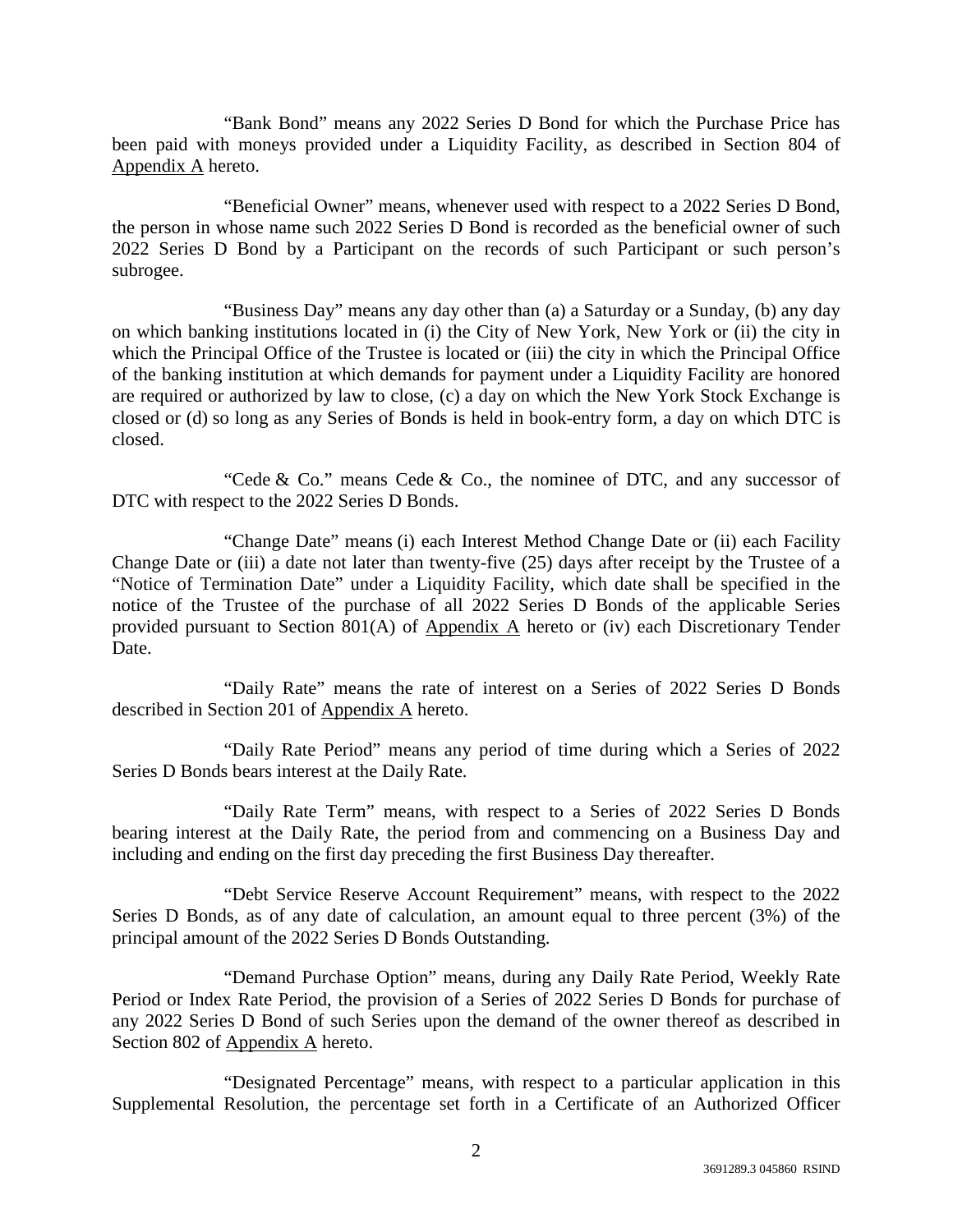delivered to the Trustee upon the initial issuance and delivery of the 2022 Series D Bonds, or on the date of remarketing of the 2022 Series D Bonds with respect to the 2022 Series D Bonds upon a remarketing thereof into an Index Rate Period, as such percentage may be changed from time to time and set forth in a Certificate of an Authorized Officer delivered to the Trustee accompanied by the written consent of the person or persons who the Trustee in its discretion determines are the Beneficial Owners of all of the affected 2022 Series D Bonds.

"Discretionary Tender Date" means a date, specified by the Corporation (with the prior written consent of the Liquidity Provider, if any) in a written notice delivered to the Trustee, upon which all of the 2022 Series D Bonds of a Series shall be subject to mandatory tender at the Purchase Price pursuant to Section 801 of Appendix A hereto; provided, however, that such date shall (i) not be earlier than fifteen (15) days (thirty (30) days during an Index Rate Period) following receipt by the Trustee of such written notice, (ii) be on or after the date on which such 2022 Series D Bonds are subject to redemption at the option of the Corporation pursuant to Section 102 of Appendix A hereto, and (iii) be an Index Rate Interest Payment Date during any Index Rate Period.

"DTC" means The Depository Trust Company, a limited purpose trust company organized under the laws of the State of New York, and its successors or assigns.

"Facility Change Date" means (i) any date on which a new Liquidity Facility replaces a prior Liquidity Facility, or (ii) the date which is two (2) Business Days prior to any date on which a Liquidity Facility terminates (except as may be provided in such Liquidity Facility) or expires and is not extended or replaced by a new Liquidity Facility.

"Federal Funds Rate" means, for a Reset Date, the rate set forth on the Bloomberg Screen FEDL Page for the date that is two New York City banking day preceding such Reset Date (the "Federal Funds Rate Reference Date"). If, on a Reset Date, such rate for the Federal Funds Rate Reference Date for such Reset Date does not appear on the Bloomberg Screen FEDL Page or is not yet published in H.15(519), the rate for that Reset Date will be the rate set forth in H.15 Daily Update, or such other recognized electronic source used for the purpose of displaying such rate, for that Federal Funds Rate Reference Date opposite the caption "Federal funds (effective)". If, on a Reset Date, such rate for the Federal Funds Rate Reference Date for such Reset Date does not appear on the Bloomberg Screen FEDL Page or is not yet published in H.15(519), H.15 Daily Update or another recognized electronic source, the rate for that Reset Date will be the rate for the first day preceding such Federal Funds Rate Reference Date for which such rate is set forth in H.15(519) opposite the caption "Federal funds (effective)", as such rate is displayed on the Bloomberg Screen FEDL Page.

"Federal Housing Commissioner" means the Secretary of HUD (or successor thereof) or the Federal Housing Commissioner of the Federal Housing Administration (or successor thereof) or a duly authorized agent thereof.

"FHA Insurance" means the Federal mortgage insurance authorized pursuant to Section 220, 221(d)(3), 221 (d)(4) or 223(f) of Title II of the National Housing Act of 1934, as amended.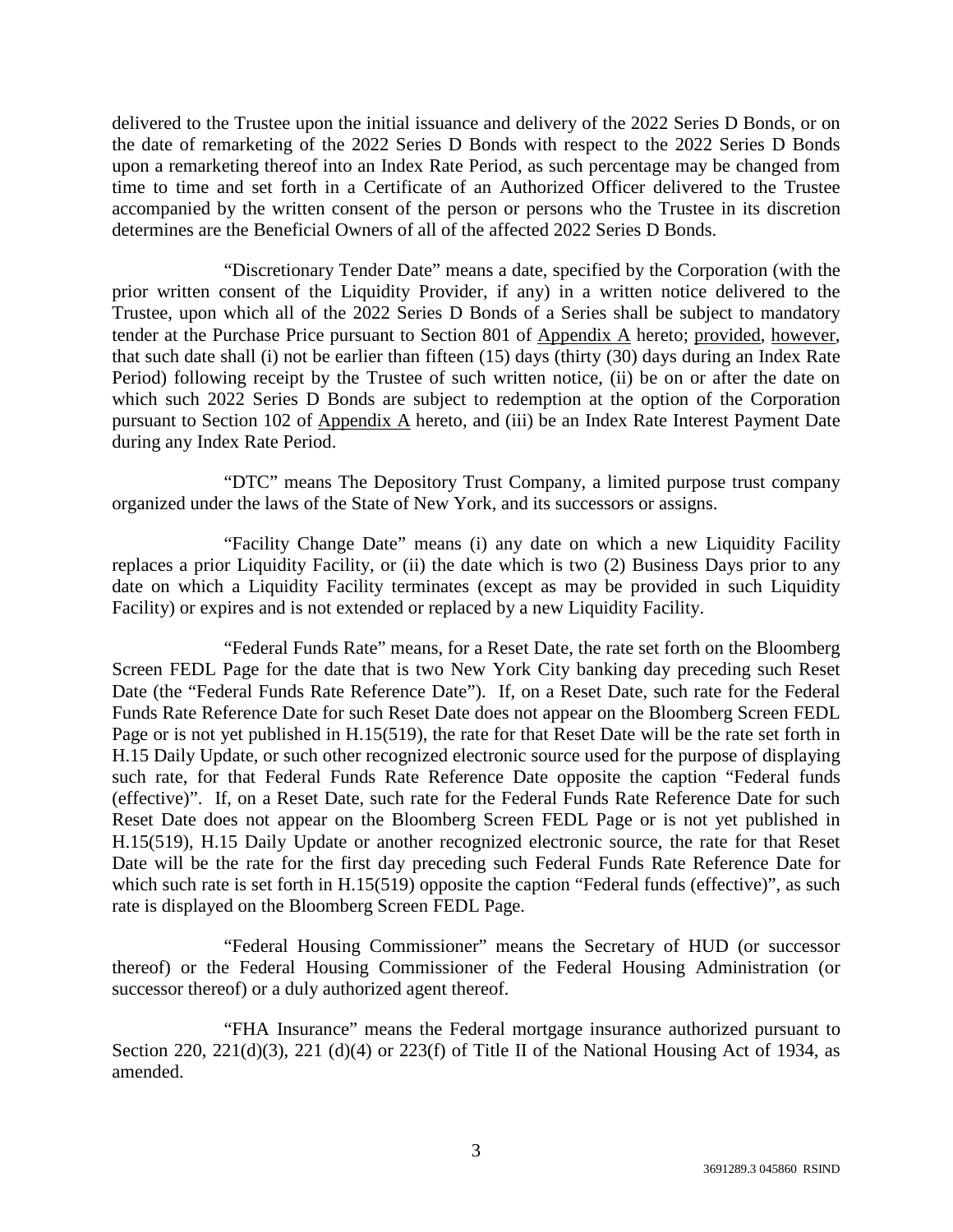"FHA Risk-Sharing Insurance" means the Federal mortgage insurance authorized pursuant to Section 542(c) of the Housing and Community Development Act of 1992.

"Fixed Rate" means the rate or rates of interest on a Series of 2022 Series D Bonds described in Section 701 of Appendix A hereto.

"Fixed Rate Conversion Date" shall have the meaning set forth in Section 701(A) of Appendix A hereto.

"Fixed Rate Period" means any period of time during which a Series of 2022 Series D Bonds bears interest at the Fixed Rate.

"Flexible Rate" means, with respect to any particular 2022 Series D Bond during a Flexible Rate Term, the rate of interest on such 2022 Series D Bond described in Section 501 of Appendix A hereto.

"Flexible Rate Period" means any period of time during which a Series of 2022 Series D Bonds bears interest at the Flexible Rate.

"Flexible Rate Start Date" shall have the meaning specified in Section 501(A) of Appendix A hereto.

"Flexible Rate Term" shall have the meaning specified in Section 501(D) of Appendix A hereto.

"HUD" means the United States Department of Housing and Urban Development, or any successor thereof.

"Index Rate" means the rate of interest on a Series of 2022 Series D Bonds described in Section 402 of Appendix A hereto.

"Index Rate Interest Payment Date" shall have the meaning specified in Section 401(A) of Appendix A hereto.

"Index Rate Period" means any period of time during which a Series of 2022 Series D Bonds bears interest at the Index Rate.

"Interest Adjustment Date" means each date on which a new Flexible Rate Term or Term Rate Term, as the case may be, begins as provided in Section 501(D) and Section 601(D), respectively, of Appendix A hereto.

"Interest Method Change Date" means any date on which the method of determining the interest rate on a Series of 2022 Series D Bonds changes or which is an Interest Adjustment Date pursuant to Section 501(D) or Section 601(D), respectively, of Appendix A hereto, as established by the terms and provisions of Appendix A hereto and shall be (i) the Business Day immediately following any Term Rate Term and (ii) an Index Rate Interest Payment Date during any Index Rate Period.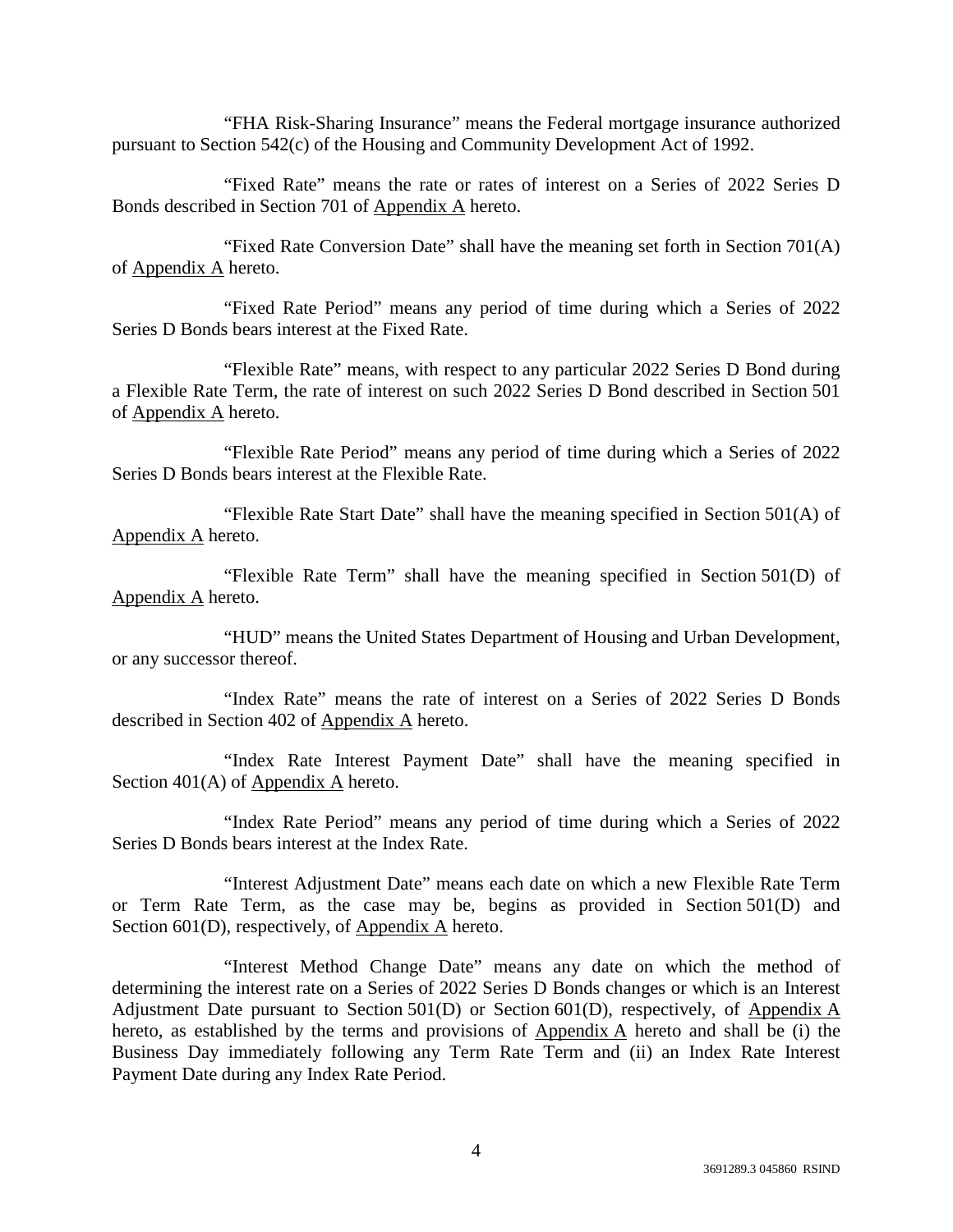"Letter of Representations" means the Blanket Issuer Letter of Representations, dated April 26, 1996, from the Corporation to DTC, applicable to the 2022 Series D Bonds.

"Liquidity Facility" means, with respect to a Series of 2022 Series D Bonds, any instrument providing for the timely payment of the Purchase Price of 2022 Series D Bonds of such Series, including, but not limited to, a letter of credit, guaranty, standby loan commitment, standby bond purchase agreement or other liquidity facility, or any combination thereof, (i) dated as of the date of issuance of such Series of 2022 Series D Bonds or as of the Interest Method Change Date with respect to such Series of 2022 Series D Bonds, as applicable, approved by the Corporation and delivered to the Trustee for the benefit of the owners of 2022 Series D Bonds of such Series, and, (ii) with respect to any Liquidity Facility replacing a previously existing Liquidity Facility, (a) dated as of a date not later than the expiration date of the Liquidity Facility for which the same is to be substituted (or, if no such Liquidity Facility exists, dated as of the Interest Method Change Date) and (b) issued on substantially similar terms and conditions with respect to the rights of the owners of 2022 Series D Bonds of such Series to timely receipt of the Purchase Price thereof (including, but not limited to, the Mandatory Purchase Provision) as the then existing Liquidity Facility; provided that (a) the stated amount of any Liquidity Facility shall equal the sum of (x) the aggregate principal amount of 2022 Series D Bonds of such Series at the time Outstanding, plus (y) during any Daily Rate Period or Weekly Rate Period, an amount at least equal to thirty-four (34) days of interest (at the Maximum Rate) on all 2022 Series D Bonds of such Series at the time Outstanding, or such other amount as the Corporation shall determine based on then current rating agency standards, or during any Flexible Rate Period, an amount at least equal to 275 days of interest (at the Maximum Rate) on all 2022 Series D Bonds of such Series at the time Outstanding, or such other amount as the Corporation shall determine based on then current rating agency standards, or during any Index Rate Period or Term Rate Period or the Fixed Rate Period, such amount of interest as the Corporation shall determine based on then current rating agency standards, and (b) if any Liquidity Facility is to be in effect during any Daily Rate Period, Weekly Rate Period or Index Rate Period, it must provide for payment of the Purchase Price upon the exercise by any owner of a 2022 Series D Bond of such Series of the Demand Purchase Option.

"Liquidity Provider" means the entity, which may be a Related Liquidity Provider, obligated to pay the Purchase Price of a Series of 2022 Series D Bonds pursuant to the terms of the Liquidity Facility.

"Mandatory Purchase Provision" means the purchase provision described in Section 801 of Appendix A hereto.

"Maximum Rate" means, (i) during any Daily Rate Period, Weekly Rate Period, Flexible Rate Period, Term Rate Period or the Fixed Rate Period, fifteen percent (15%) per annum, and (ii) during any Index Rate Period, the applicable Designated Percentage (but in no event shall the Maximum Rate during any Index Rate Period be greater than fifteen percent (15%) per annum).

"NIBP Series 1 Bonds" means the Multi-Family Housing Revenue Bonds (Federal New Issue Bond Program), NIBP Series 1, authorized by the NIBP Series 1 Supplemental Resolution.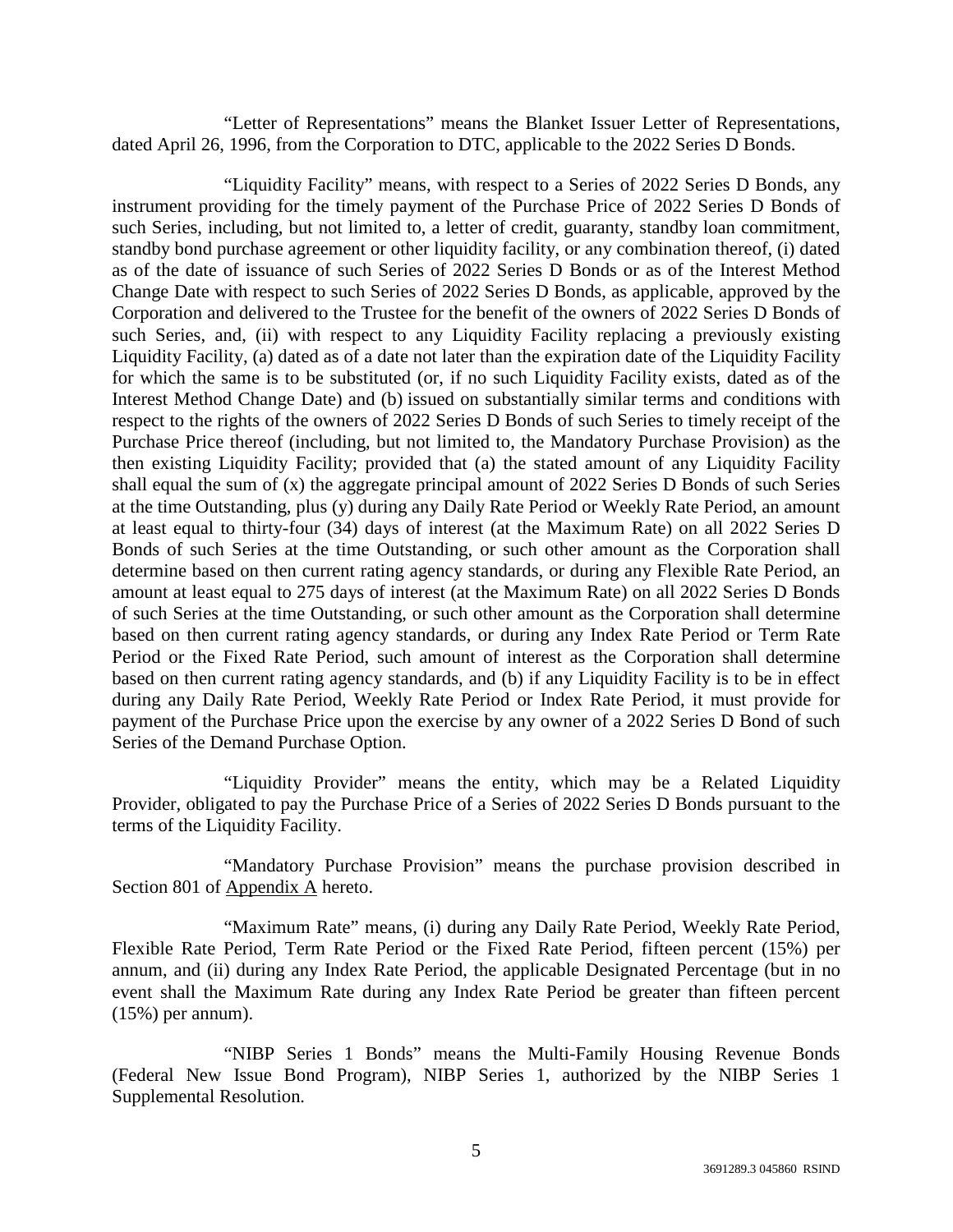"NIBP Series 1 Supplemental Resolution" means the One Hundred Twenty-Fifth Supplemental Resolution Authorizing the Issuance of Multi-Family Housing Revenue Bonds (Federal New Issue Bond Program), NIBP Series 1, adopted by the Corporation on December 3, 2009, as amended and supplemented.

"NIBP Series 2 Bonds" means the Multi-Family Housing Revenue Bonds (Federal New Issue Bond Program), NIBP Series 2, authorized by the NIBP Series 2 Supplemental Resolution.

"NIBP Series 2 Supplemental Resolution" means the One Hundred Twenty-Sixth Supplemental Resolution Authorizing the Issuance of Multi-Family Housing Revenue Bonds (Federal New Issue Bond Program), NIBP Series 2, adopted by the Corporation on December 3, 2009, as amended and supplemented.

"Outstanding", when used with reference to a Series of 2022 Series D Bonds, means, as of any date, all 2022 Series D Bonds of such Series theretofore or thereupon being authenticated and delivered under the General Resolution except:

(1) any 2022 Series D Bond cancelled by the Trustee or delivered to the Trustee for cancellation at or prior to such date;

(2) any 2022 Series D Bond (or portion of such 2022 Series D Bond) for the payment or redemption of which there have been separately set aside and held in the Redemption Account, except during any Daily Rate Period or Weekly Rate Period, either:

> (a) moneys in an amount sufficient to effect payment of the principal or applicable Redemption Price of such 2022 Series D Bond, together with accrued interest on such 2022 Series D Bond (at the applicable Flexible Rate or Rates during any Flexible Rate Period or at the Term Rate or the Fixed Rate during any Term Rate Period or the Fixed Rate Period, respectively) to the payment date or Redemption Date, which payment date or Redemption Date shall be specified in irrevocable instructions to the Trustee to apply such moneys to such payment or redemption on the date so specified; or

> (b) Government Obligations, as described in Section 12.1(B) of the General Resolution, in such principal amounts, of such maturities, bearing such interest and otherwise having such terms and qualifications as shall be necessary to provide moneys in an amount sufficient to effect payment of the principal or applicable Redemption Price of such 2022 Series D Bond, together with accrued interest on such 2022 Series D Bond (at the applicable Flexible Rate or Rates during any Flexible Rate Period or at the Term Rate or the Fixed Rate during any Term Rate Period or the Fixed Rate Period, respectively) to the payment date or Redemption Date, which payment date or Redemption Date shall be specified in irrevocable instructions to the Trustee to apply such moneys to such payment or redemption on the date so specified; or

(c) any combination of (a) and (b) above;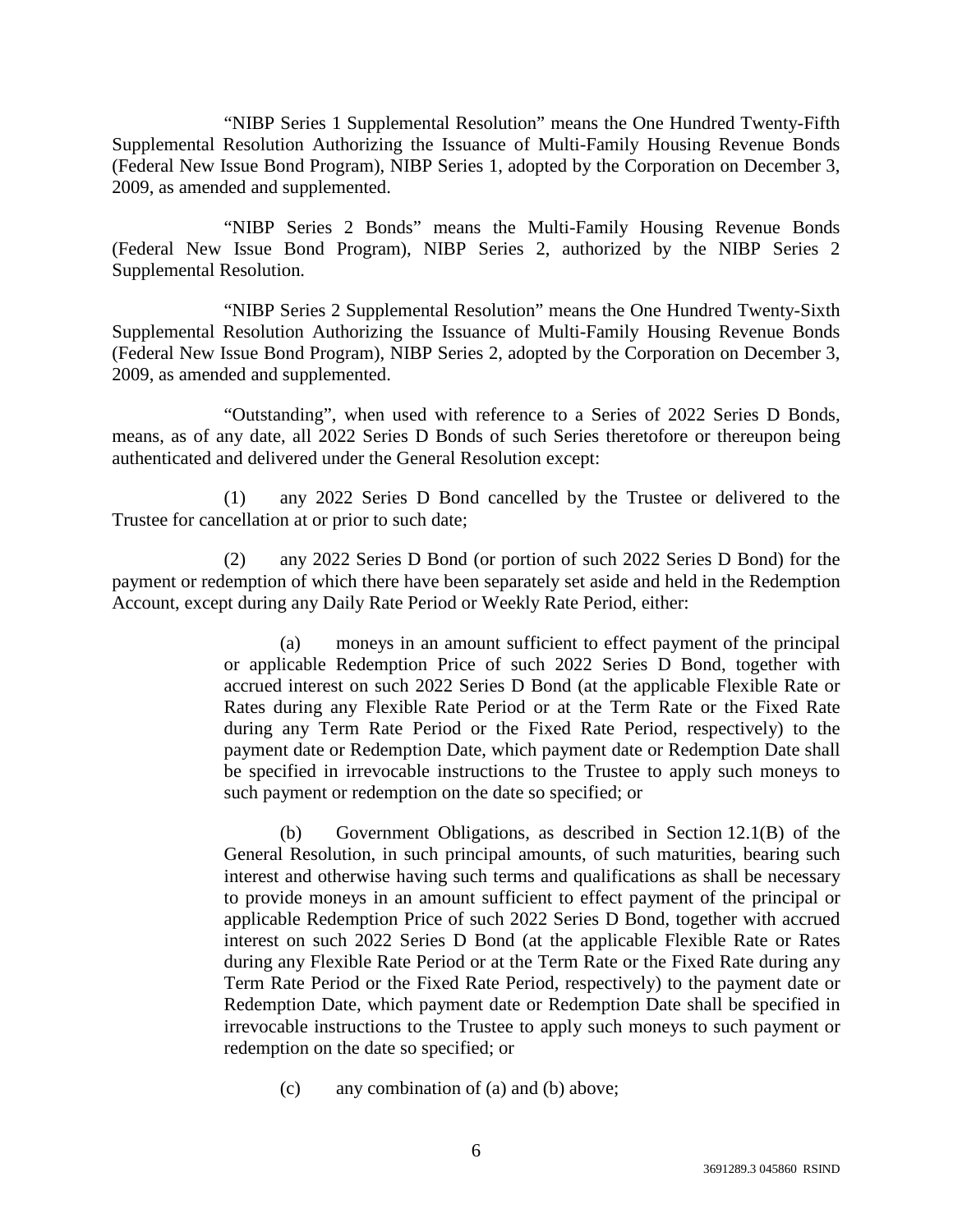(3) any 2022 Series D Bond in lieu of or in substitution for which other 2022 Series D Bonds shall have been authenticated and delivered pursuant to Article III, Section 6.6 or Section 9.6 of the General Resolution; and

(4) any 2022 Series D Bond deemed to have been paid as provided in Section 12.1(B) of the General Resolution.

"Participants" means those broker-dealers, banks and other financial institutions for which DTC holds a Series of 2022 Series D Bonds as securities depository.

"Pass-Through Bonds" means the Multi-Family Housing Revenue Bonds (Insured Mortgage Loan Pass-Through), 2017 Series A, authorized by the Pass-Through Resolution.

"Pass-Through Resolution" means the Two Hundred Fifty-Fourth Supplemental Resolution Authorizing the Issuance of Multi-Family Housing Revenue Bonds (Insured Mortgage Loan Pass-Through), 2017 Series A, adopted by the Corporation on September 19, 2017.

"Prime Rate" means, for a Reset Date, the fluctuating rate per annum equal to the "Prime Rate" for the date that is two New York City banking day preceding such Reset Date (the "Prime Rate Reference Date") that is listed in the "Money Rate" section of *The Wall Street Journal* or, if *The Wall Street Journal* is not published on a particular Prime Rate Reference Date, then, the "prime rate" published on the display designated as page "PRIMBB" on the Bloomberg Financial Markets Commodities News Service.

 "Principal Office", when used with respect to the Trustee means The Bank of New York Mellon, 240 Greenwich Street, Floor 7E, New York, New York 10286, Attention: New York Municipal Finance Unit, when used with respect to the Tender Agent means the same address as that of the Trustee or the address of any successor Tender Agent appointed in accordance with the terms of this Supplemental Resolution, when used with respect to the Remarketing Agent shall have the meaning set forth in the applicable Remarketing Agreement, and when used with respect to the Liquidity Provider shall have the meaning set forth in the applicable Liquidity Facility, or such other offices designated to the Corporation in writing by the Trustee, the Tender Agent, the Remarketing Agent or the Liquidity Provider, as the case may be.

"Private Placement or Direct Sale Bond Purchase Agreement" means, with respect to all or a portion of a Series of 2022 Series D Bonds to be remarketed on a private placement or direct sale basis to one or more Purchasers, the Private Placement or Direct Sale Bond Purchase Agreement, by and between the Corporation and such Purchasers, as the same may be amended or supplemented from time to time, or any replacement thereof.

"Purchase Price" means an amount equal to one hundred percent (100%) of the principal amount of any 2022 Series D Bond, plus, unless the Purchase Price is to be paid on an Interest Payment Date (in which case interest will be paid in the normal manner), accrued and unpaid interest thereon to the date of purchase.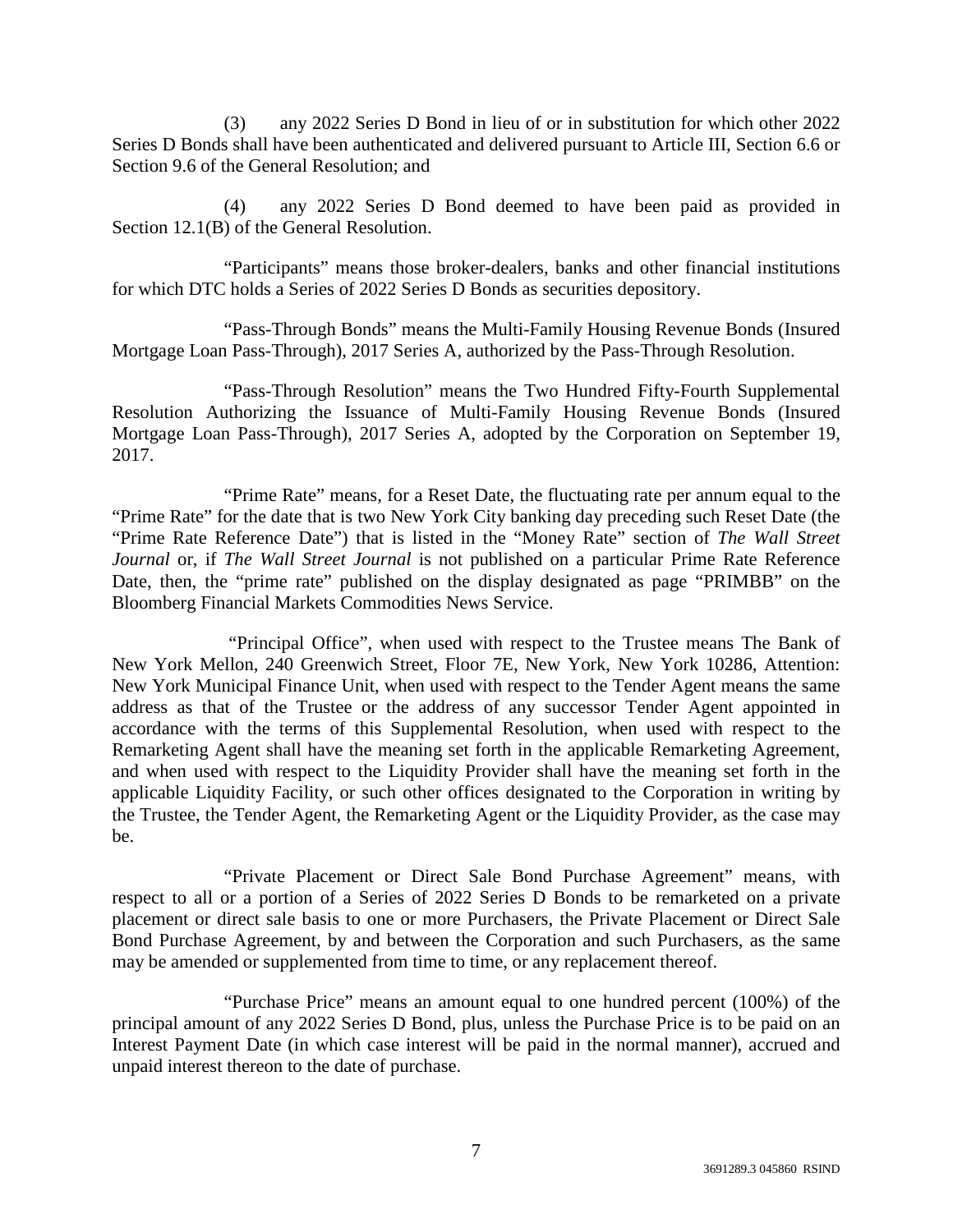"Purchaser" means any bank, national bank, trust company, savings bank, savings and loan association, insurance company, governmental agency of the United States, or any wholly-owned subsidiary or combination thereof, purchasing a Series of 2022 Series D Bonds pursuant to a Private Placement or Direct Sale Bond Purchase Agreement.

"Record Date" means, (i) during any Daily Rate Period, Weekly Rate Period, Index Rate Period or Flexible Rate Period, the Business Day immediately preceding an Interest Payment Date, and (ii) during any Term Rate Period or the Fixed Rate Period, that day which is the fifteenth (15th) day next preceding an Interest Payment Date.

"Related Liquidity Provider" means a subsidiary corporation of the Corporation.

"Remarketing Agent" means a remarketing agent appointed by an Authorized Officer, which signifies its acceptance of such appointment and the duties and obligations of Remarketing Agent hereunder and under the related Remarketing Agreement by executing and delivering such Remarketing Agreement, and its successors and any corporation resulting from or surviving any consolidation or merger to which it or its successors may be a party, or any successor Remarketing Agent appointed by an Authorized Officer, which signifies its acceptance of such appointment and the duties and obligations of Remarketing Agent hereunder and under the related Remarketing Agreement by executing and delivering such Remarketing Agreement.

"Remarketing Agreement" means, with respect to a Series of 2022 Series D Bonds, the Remarketing Agreement to be entered into by and among the Corporation and the applicable Remarketing Agent or Agents thereunder, as the same may be amended or supplemented from time to time, or any replacement thereof.

"Remarketing Proceeds Purchase Account" means the Remarketing Proceeds Purchase Account set forth in Section 803 of Appendix A hereto.

"Reset Date" shall have the meaning specified in Section 401(A) of Appendix A hereto.

"Series" means any Series of 2022 Series D Bonds authorized by this Supplemental Resolution.

"SONYMA" means the State of New York Mortgage Agency, a corporate governmental agency of the State of New York, constituting a political subdivision and public benefit corporation established under the SONYMA Act.

"SONYMA Act" means the State of New York Mortgage Agency Act, constituting Chapter 612 of the Laws of New York, 1970, as amended.

"SONYMA Insurance" means the mortgage insurance for multi-family rental housing developments authorized pursuant to the SONYMA Act.

"Supplemental Resolution" means this Three Hundred Thirty-Ninth Supplemental Multi-Family Housing Revenue Bond Resolution and, as referred to in Sections 6.2 and 6.3 hereof, any resolution supplemental to this Three Hundred Thirty-Ninth Supplemental Multi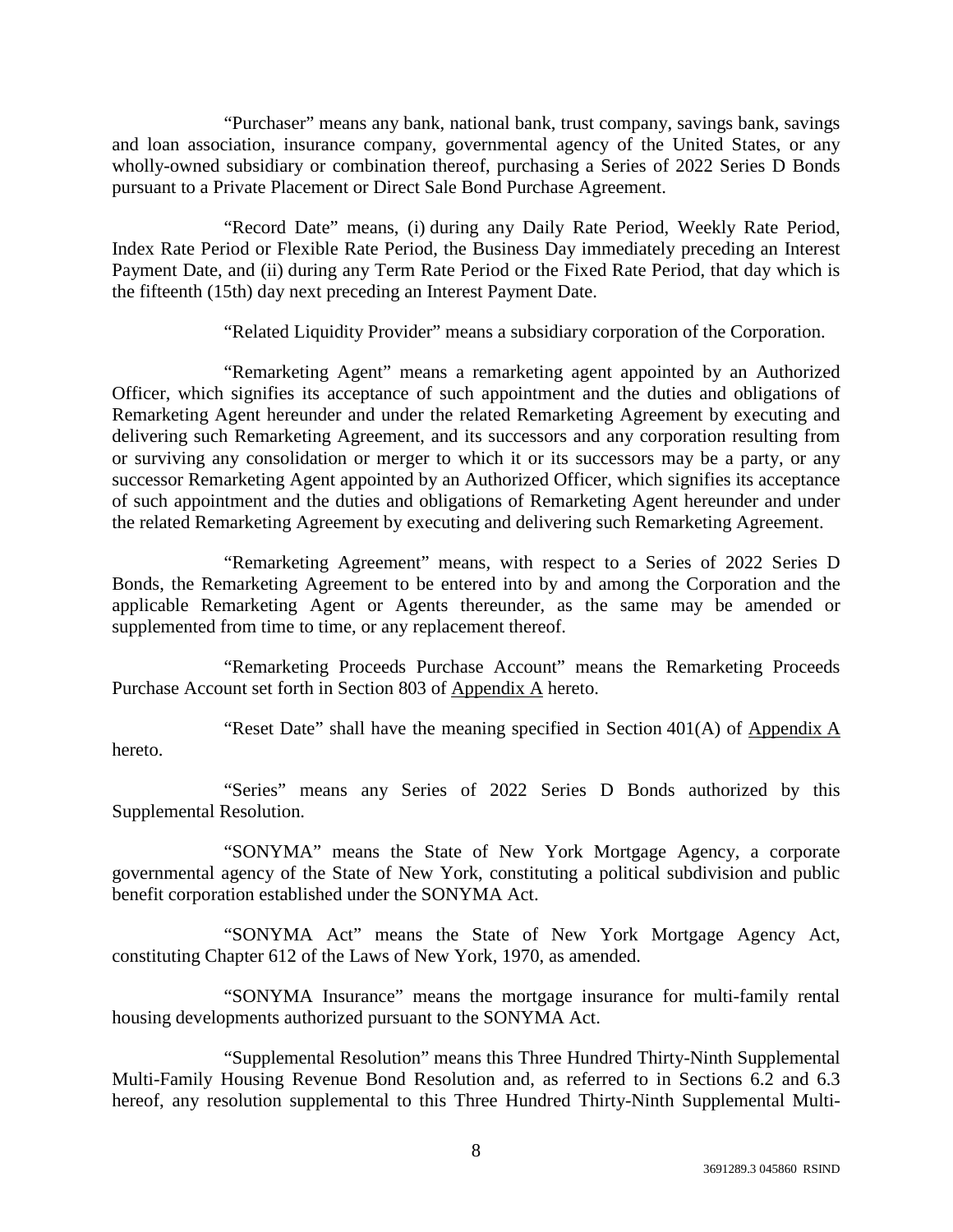Family Housing Revenue Bond Resolution, adopted by the Corporation and effective in accordance with Section 8.2(A) of the General Resolution.

"Tender Agent" means, with respect to each Series of 2022 Series D Bonds, The Bank of New York Mellon, a New York banking corporation, and its successors and any corporation resulting from or surviving any consolidation or merger to which it or its successors may be a party, or any successor Tender Agent appointed in accordance with the terms of this Supplemental Resolution.

"Tender Agent Agreement" means, with respect to each Series of 2022 Series D Bonds, the agreement to be entered into among the Trustee, the Tender Agent, the Corporation and the applicable Remarketing Agent or Agents, as the same may be amended or supplemented from time to time, or any replacement thereof.

"Term Rate" means the rate of interest on a Series of 2022 Series D Bonds described in Section 601 of Appendix A hereto.

"Term Rate Period" means any period of time during which a Series of 2022 Series D Bonds bears interest at the Term Rate.

"Term Rate Start Date" shall have the meaning specified in Section 601(A) of Appendix A hereto.

"Term Rate Term" shall have the meaning specified in Section 601(D) of Appendix A hereto.

"2022 Series D Mortgage Loans" means, collectively, the Mortgage Loans specified in Exhibit A hereto and financed with the proceeds of the 2022 Series D Bonds, and any replacement of any of said Mortgage Loans as provided in Section 4.7 hereof.

"2022 Series D Bonds" means the Multi-Family Housing Revenue Bonds, 2022 Series D of a Series, authorized by this Supplemental Resolution.

"2022 Series D Event of Default" means the event specified in Section 5.1 hereof as a 2022 Series D Event of Default.

"Undelivered Bonds" means, (i) with respect to the Mandatory Purchase Provision, any 2022 Series D Bonds of the applicable Series which have not been delivered to the Tender Agent for purchase on or prior to the Change Date, or (ii) with respect to the Demand Purchase Option, any 2022 Series D Bonds not delivered to the Corporation or the Tender Agent for purchase after notice of tender within the time period prescribed by this Supplemental Resolution.

"Voluntary Sale Proceeds" means the proceeds of the sale, assignment, endorsement or other disposition of any Mortgage Loan (including any 2022 Series D Mortgage Loan) (except a sale, assignment, endorsement or other disposition required pursuant to the General Resolution in the event of a default under the General Resolution or made when, in the sole judgment of the Corporation, such Mortgage Loan is in default).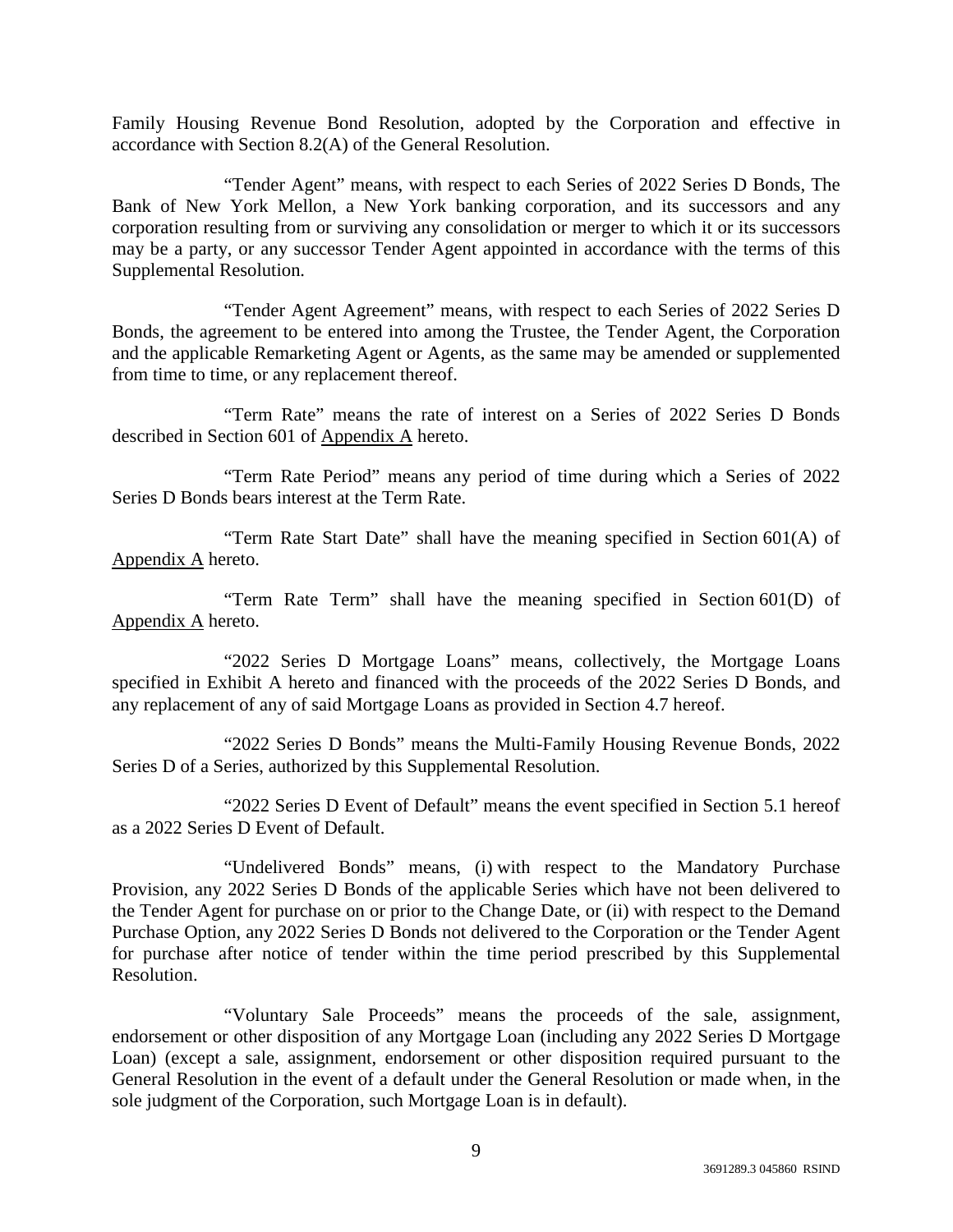"Weekly Effective Rate Date" means, (i) with respect to any Weekly Rate Term following another Weekly Rate Term, Thursday of any week, and (ii) with respect to a Weekly Rate Term that does not follow another Weekly Rate Term, the Interest Method Change Date with respect thereto.

"Weekly Rate" means the rate of interest on a Series of 2022 Series D Bonds described in Section 301 of Appendix A hereto.

"Weekly Rate Period" means any period of time during which a Series of 2022 Series D Bonds bears interest at the Weekly Rate.

"Weekly Rate Term" means, with respect to any particular 2022 Series D Bond, the period commencing on a Weekly Effective Rate Date and terminating on the earlier of the last calendar day prior to the Weekly Effective Rate Date of the following Weekly Rate Term, or the last calendar day prior to a Change Date.

"Wrongful Dishonor" means an uncured default by the Liquidity Provider of its obligations to honor a drawing as required pursuant to the terms of the applicable Liquidity Facility.

(C) All references to  $\Delta$ ppendix  $\Delta$  which do not specify the document to which such Appendix relates shall be deemed to refer to  $\Delta$ ppendix  $\Delta$  to this Supplemental Resolution.

Section 1.3. Authority. This Supplemental Resolution is adopted pursuant to the provisions of the Act and the General Resolution.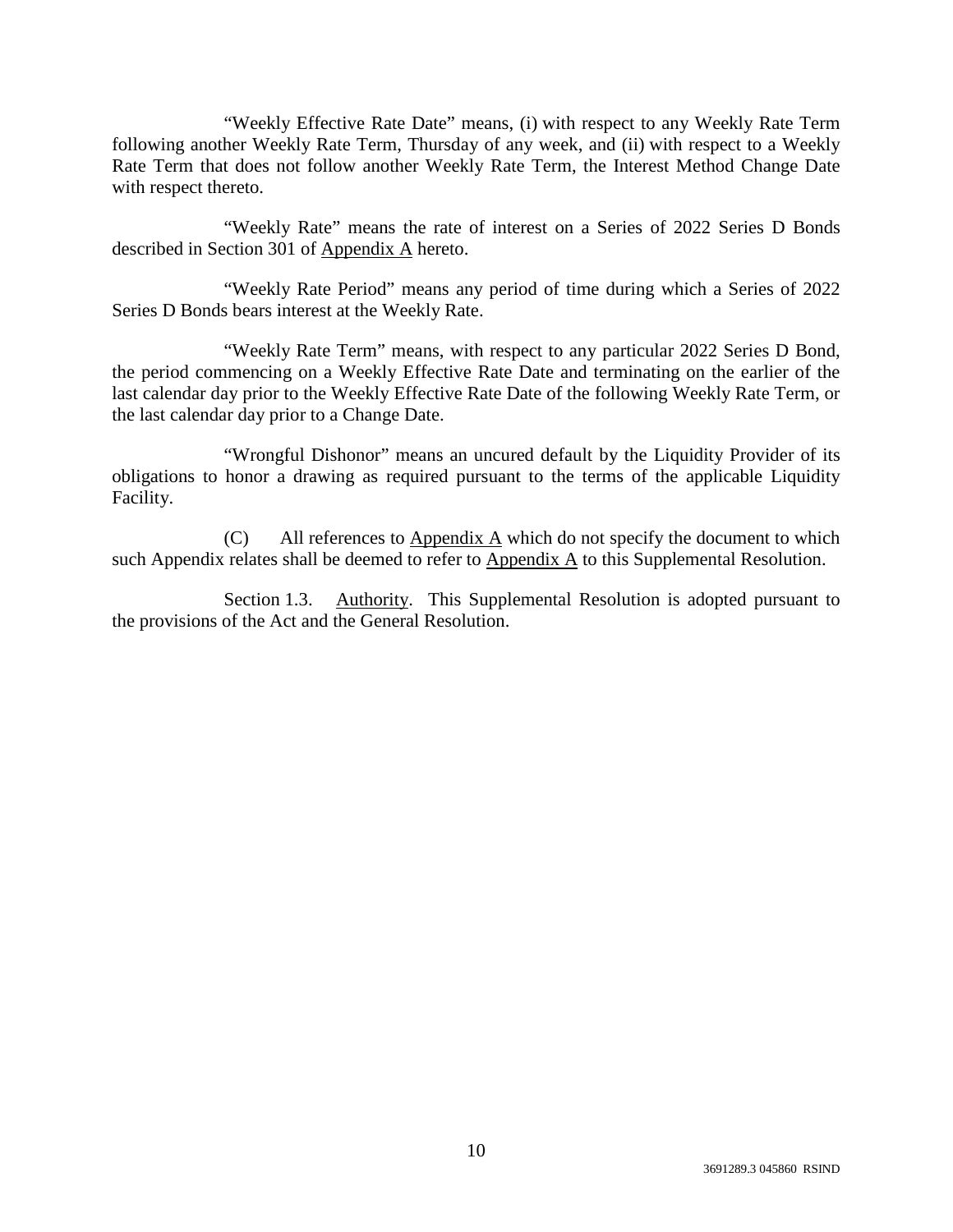## ARTICLE II

## TERMS, ISSUANCE AND SALE

Section 2.1. Authorization, Principal Amount, Designation and Series; Interpretation. (A) In order to provide funds necessary to finance the 2022 Series D Mortgage Loans and to finance other Corporation Corporate Purposes, all in accordance with the terms, conditions and limitations established in the General Resolution and this Supplemental Resolution, the 2022 Series D Bonds are hereby authorized to be issued in the aggregate principal amount of \$[\_\_\_\_\_\_\_\_\_\_\_\_]. The Corporation is of the opinion and hereby determines that the issuance of the 2022 Series D Bonds in the said amount is necessary to provide sufficient funds to be used and expended for such purpose.

(B) In addition to the title "Multi-Family Housing Revenue Bonds", the Bonds authorized by this Section 2.1 will bear the additional designation "2022 Series D" and each as so designated will be entitled "Multi-Family Housing Revenue Bond, 2022 Series D". If more than one Series of 2022 Series D Bonds are Outstanding hereunder, each Series of 2022 Series D Bonds will bear the additional designation "2022 Series D-\_\_" (with the appropriate Series designation of "A", "B" or other alphabetical and/or numerical designation being inserted in the blank) and each as so designated will be entitled "Multi-Family Housing Revenue Bonds, 2022 Series D-<sub>1</sub>" (with the appropriate Series designation of "A", "B" or other alphabetical and/or numerical designation being inserted in the blank).

(C) In recognition that 2022 Series D Bonds may at any time consist of different Series of 2022 Series D Bonds in differing interest rate modes, provisions hereof, including Appendix A hereto, relating to 2022 Series D Bonds during any Daily Rate Period, Weekly Rate Period, Index Rate Period, Flexible Rate Period or Term Rate Period or the Fixed Rate Period, as the case may be, shall refer solely to those 2022 Series D Bonds bearing interest at a Daily Rate, Weekly Rate, an Index Rate, Flexible Rate, Term Rate or the Fixed Rate, respectively.

Section 2.2. Purpose. The purpose for which the 2022 Series D Bonds are being issued is to provide funds for deposit in the Accounts established pursuant to the General Resolution as set forth in Article III hereof in order to finance the 2022 Series D Mortgage Loans and to finance other Corporation Corporate Purposes.

Section 2.3. Dated Date, Maturity, Interest, Purchase, Numbering and Lettering Provisions; Bond Form. (A) The 2022 Series D Bonds shall be dated initially as of, and shall bear interest initially from, their date of initial issuance (and thereafter as set forth in Section 3.1(E) of the General Resolution), and shall mature, subject to Section 701(D) of Appendix A hereto, on the date and in the principal amount set forth below:

| <b>Maturity Date</b> | <b>Principal Amount</b> |
|----------------------|-------------------------|
|                      |                         |

(B) The 2022 Series D Bonds shall bear interest, payable in arrears, initially at the Index Rate and thereafter at the rates determined as provided in Sections 201, 301, 401, 501,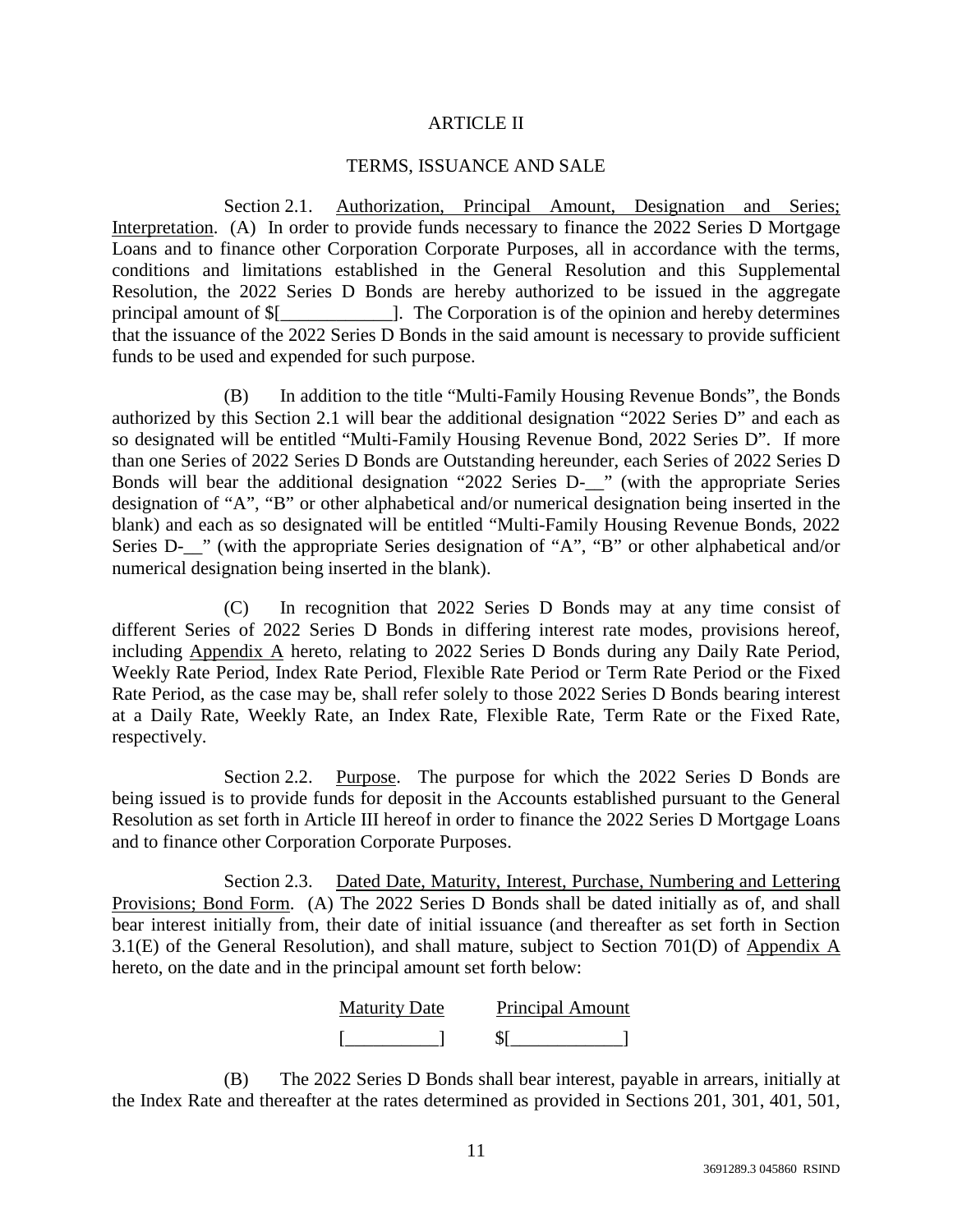601 and 701 of Appendix A hereto, as applicable, shall be subject to redemption as set forth in Section 102 of Appendix A hereto, and shall contain the Mandatory Purchase Provision and Demand Purchase Option set forth in Sections 801 and 802 of Appendix A hereto, respectively, as applicable.

(C) Interest on the 2022 Series D Bonds shall be payable as set forth in Section 101 of Appendix A hereto. Anything herein to the contrary notwithstanding, at no time shall the interest rate on the 2022 Series D Bonds exceed the Maximum Rate.

(D) Each 2022 Series D Bond shall be lettered "D-R-" and shall be numbered consecutively from "1" upwards in order of issuance. 2022 Series D Bonds issued in exchange therefor shall be numbered in such manner as the Trustee in its discretion shall determine.

(E) In the event any 2022 Series D Bond is deemed purchased by a Tender Agent as provided in Section 801 or 802 of Appendix A hereto but is not physically delivered to such Tender Agent, the Corporation shall immediately execute and the Trustee shall immediately authenticate a new 2022 Series D Bond of like Series and denomination as that deemed purchased.

(F) On and after any Facility Change Date, the Trustee shall not permit the registration of transfer of any 2022 Series D Bonds of a Series to any person other than the Liquidity Provider or any party controlling the Liquidity Provider, until such time as the Trustee receives (i) a Liquidity Facility with respect to such Series of 2022 Series D Bonds or (ii) notice from the Corporation of its election to provide no Liquidity Facility with respect to such Series of 2022 Series D Bonds in accordance with and subject to the provisions of Section 104(D) of Appendix A hereto. The Corporation shall not purchase or hold any 2022 Series D Bonds except for the purpose of presenting such 2022 Series D Bonds to the Trustee for cancellation.

(G) The form and provisions of the 2022 Series D Bonds upon initial issuance and delivery thereof and the Trustee's Certificate of Authentication thereon shall be substantially as set forth in Appendix B hereto. On any Change Date with respect to a 2022 Series D Bond, there shall be substituted for such 2022 Series D Bond a new 2022 Series D Bond, in such form as shall be approved by the Corporation, containing such terms and provisions as are required this Supplemental Resolution. Any such new 2022 Series D Bonds may be executed by or on behalf of the Corporation and delivered to the Trustee for authentication and the Trustee shall thereupon authenticate and deliver such 2022 Series D Bonds upon the order of the Corporation.

(H) Except as otherwise provided in Section 2.6 hereof, the principal or Redemption Price, if any, of the 2022 Series D Bonds shall be payable at the corporate trust office of the Trustee in New York, New York, or at the office designated for such payment of any successor. Except as otherwise provided in Section 2.6 hereof, interest on the 2022 Series D Bonds shall be paid by check or draft of the Trustee mailed to the registered owners thereof as of the applicable Record Date at their respective addresses as shown on the registration books of the Corporation maintained by the Trustee.

Section 2.4. Sale of 2022 Series D Bonds. The 2022 Series D Bonds shall be sold to such purchaser or purchasers as the Corporation shall determine.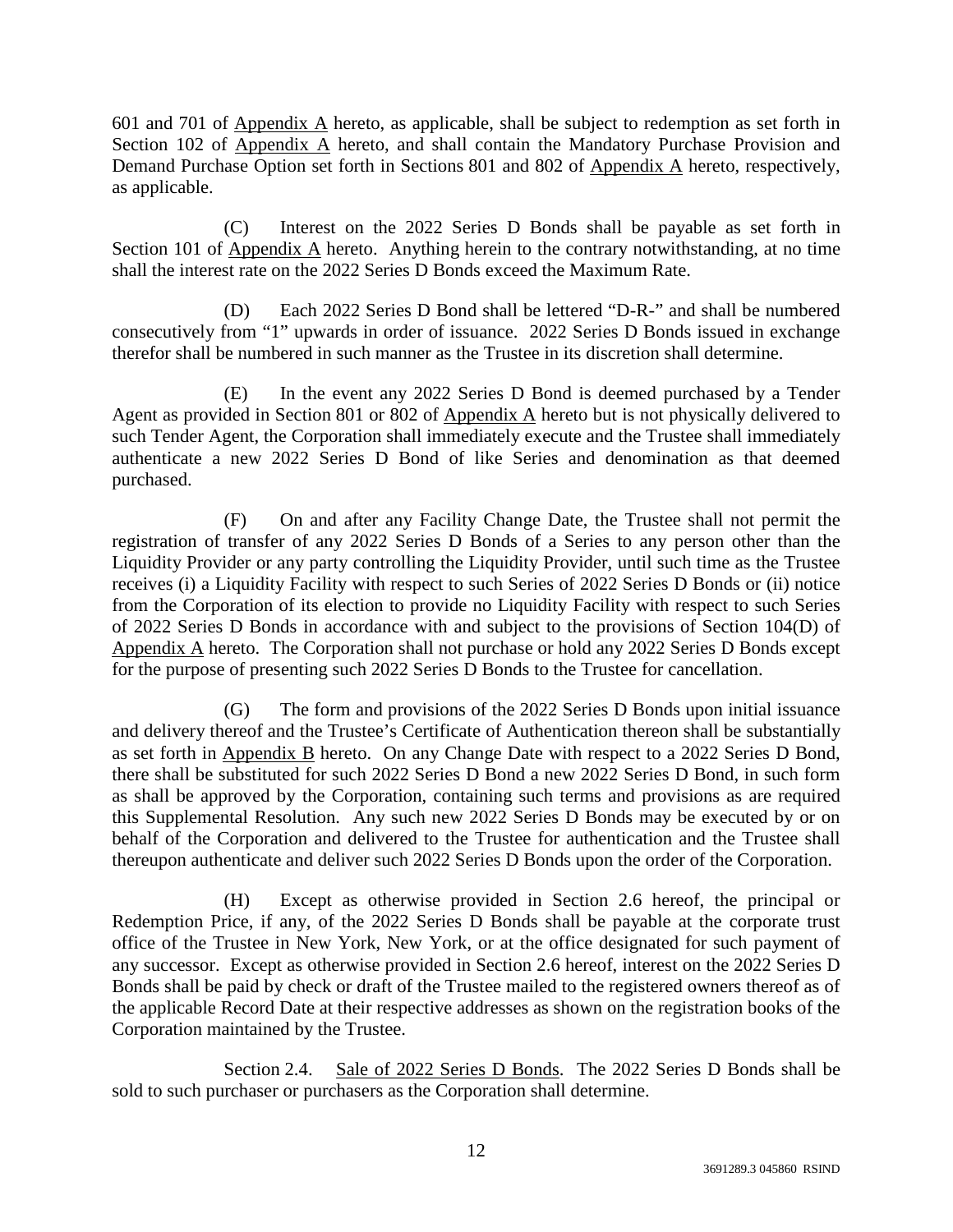Section 2.5. Redemption Provisions. (A) The 2022 Series D Bonds shall be subject to redemption as set forth in subsection (B) below and Section 102 of Appendix A hereto.

(B) Notwithstanding anything to the contrary contained in the General Resolution, this Supplemental Resolution or any 2022 Series D Bond, the City may, pursuant to Section 659 of the Act and upon furnishing sufficient funds therefor, require the Corporation to redeem, prior to maturity, as a whole, all 2022 Series D Bonds on any Interest Payment Date not less than twenty (20) years after the date of issuance of the 2022 Series D Bonds at a redemption price equal to one hundred five per centum (105%) of their face value and accrued interest or at such lower redemption price as may be provided in the 2022 Series D Bonds in case of the redemption thereof as a whole on the redemption date. Notice of such redemption shall be published in at least two newspapers published and circulating in the City of New York at least twice, the first publication to be at least thirty (30) days before the date of redemption.

(C) Notwithstanding anything contained in Section 6.5 of the General Resolution to the contrary, with respect to the 2022 Series D Bonds (i) during any Daily Rate Period, Weekly Rate Period, Index Rate Period, Flexible Rate Period or Term Rate Period, the Trustee shall mail a copy of the notice described in said Section 6.5 not less than fifteen (15) days before the Redemption Date and (ii) during the Fixed Rate Period, the Trustee shall mail a copy of the notice described in said Section 6.5 not less than twenty (20) days before the Redemption Date, to the registered owners of any 2022 Series D Bonds or portions thereof which are to be redeemed, at their last addresses, if any, appearing upon the registry books.

(D) Notwithstanding anything to the contrary contained in the General Resolution or in this Supplemental Resolution, no 2022 Series D Bond shall be selected for redemption if the portion of such 2022 Series D Bond remaining after such redemption would not be in an authorized denomination as set forth in Section 101 of Appendix A hereto.

Section 2.6. Book-Entry Provisions. (A) Except as provided in subsection (C) of this Section 2.6, the registered owner of all of the 2022 Series D Bonds of a Series shall be Cede & Co., as nominee for DTC, and such 2022 Series D Bonds shall be registered in the name of Cede & Co., as nominee for DTC. Payment of interest for any 2022 Series D Bond registered in the name of Cede  $&$  Co. shall be made by wire transfer or Federal or equivalent same day funds to the account of Cede & Co. on the Interest Payment Date for such 2022 Series D Bond at the address indicated for Cede  $&$  Co. in the registry books of the Corporation kept by the Trustee.

(B) Each Series of 2022 Series D Bonds shall be initially issued in the form of separate single authenticated fully registered 2022 Series D Bonds in the amount of each separate stated maturity and "CUSIP" number of the 2022 Series D Bonds of each Series. Upon initial issuance, the ownership of each Series of 2022 Series D Bonds shall be registered in the registry books of the Corporation kept by the Trustee in the name of Cede & Co., as nominee of DTC. The Trustee and the Corporation may treat DTC (or its nominee) as the sole and exclusive owner of 2022 Series D Bonds of a Series registered in its name for the purposes of payment of the principal or Redemption Price of or interest on such 2022 Series D Bonds, selecting the 2022 Series D Bonds of each Series or portions thereof to be redeemed, giving any notice permitted or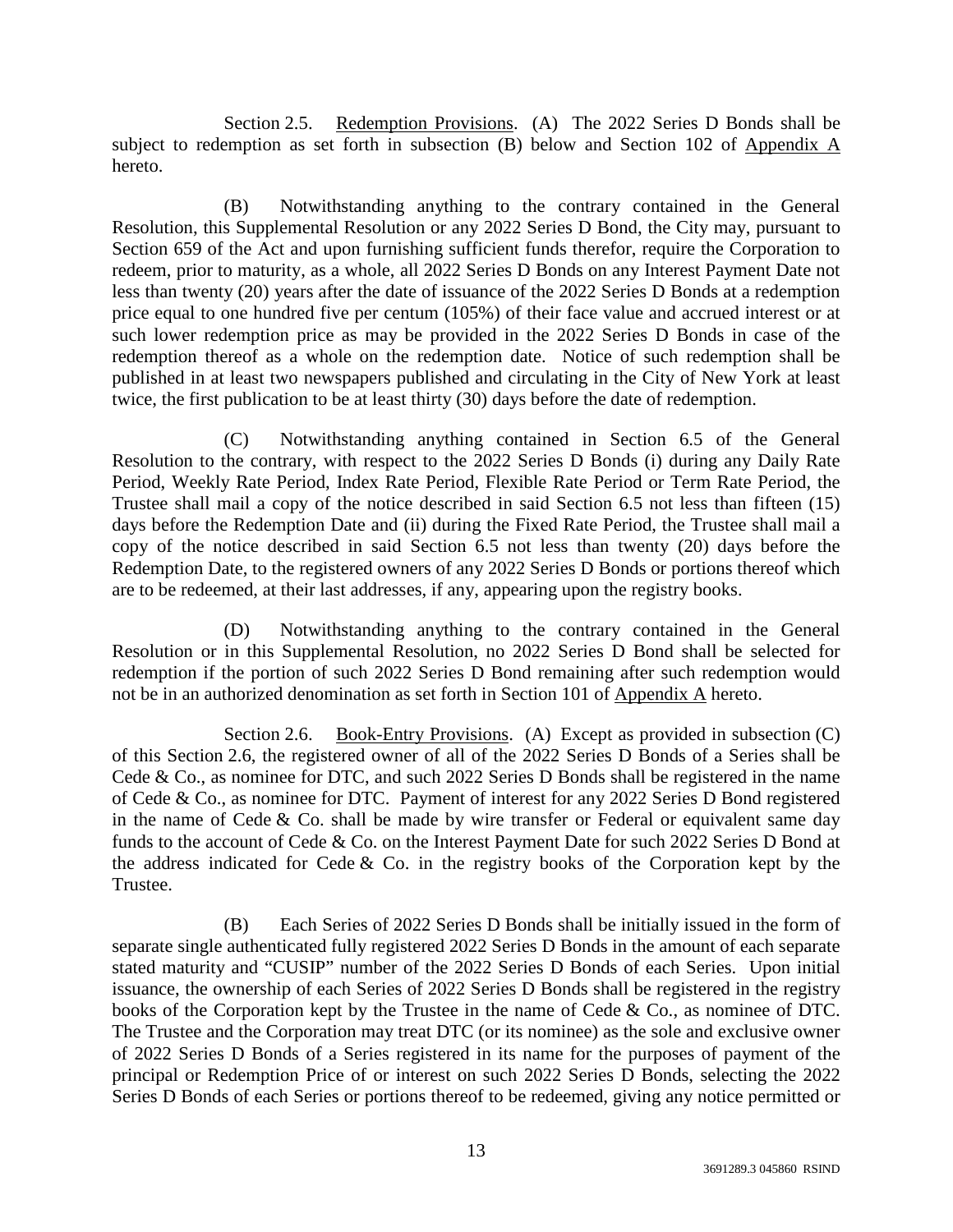required to be given to owners of such 2022 Series D Bonds under the General Resolution or this Supplemental Resolution, registering the transfer of such 2022 Series D Bonds, obtaining any consent or other action to be taken by owners of such 2022 Series D Bonds and for all other purposes whatsoever, and neither the Trustee nor the Corporation shall be affected by any notice to the contrary. The Trustee and the Corporation shall not have any responsibility or obligation to any Participant, any person claiming a beneficial ownership interest in 2022 Series D Bonds of a Series under or through DTC or any Participant, or any other person which is not shown on the registration books of the Trustee as being an owner of such 2022 Series D Bonds, with respect to the accuracy of any records maintained by DTC or any Participant; the payment of DTC or any Participant of any amount in respect of the principal or Redemption Price of or interest on such 2022 Series D Bonds; any notice which is permitted or required to be given to owners of such 2022 Series D Bonds under the General Resolution or this Supplemental Resolution; the selection by DTC or any Participant of any person to receive payment in the event of a partial redemption of such 2022 Series D Bonds; or any consent given or other action taken by DTC as owner of such 2022 Series D Bonds. The Trustee shall pay all principal of, and premium, if any, and interest on 2022 Series D Bonds of a Series only to or "upon the order of" Cede & Co., as nominee for DTC (as that term is used in the Uniform Commercial Code as adopted in the State), and all such payments shall be valid and effective to fully satisfy and discharge the Corporation's obligations with respect to the principal of, and premium, if any, and interest on such 2022 Series D Bonds to the extent of the sum or sums so paid. No person other than DTC shall receive an authenticated 2022 Series D Bond for each separate Series and stated maturity evidencing the obligation of the Corporation to make payments of principal of and premium, if any, and interest on such 2022 Series D Bonds pursuant to the General Resolution and this Supplemental Resolution. Upon delivery by DTC to the Trustee of written notice to the effect that DTC has determined to substitute a new nominee in place of Cede  $\&$  Co., and subject to the provisions herein with respect to transfers, the word "Cede & Co." in this Supplemental Resolution shall refer to such new nominee of DTC.

(C) In the event the Corporation determines that it is in the best interest of the Beneficial Owners that they be able to obtain 2022 Series D Bond certificates, the Corporation may notify DTC and the Trustee, whereupon DTC will notify the Participants, of the availability through DTC of such 2022 Series D Bond certificates. In such event, the Corporation shall issue, and the Trustee shall transfer and exchange, 2022 Series D Bond certificates as requested by DTC and any other 2022 Series D Bond owners in appropriate amounts. DTC may determine to discontinue providing its services with respect to 2022 Series D Bonds of a Series at any time by giving notice to the Corporation and the Trustee and discharging its responsibilities with respect thereto under applicable law. Under such circumstances (if there is no successor securities depository), the Corporation and the Trustee shall be obligated to deliver 2022 Series D Bond certificates as described in the General Resolution. In the event 2022 Series D Bond certificates are issued, the provisions of the General Resolution shall apply to, among other things, the transfer and exchange of such certificates and the method of payment of principal of and interest on such certificates. Whenever DTC requests the Corporation and the Trustee to do so, the Trustee and the Corporation will cooperate with DTC in taking appropriate action after reasonable notice (i) to make available one or more separate certificates evidencing the 2022 Series D Bonds of a Series to any DTC Participant having such 2022 Series D Bonds credited to its DTC account or (ii) to arrange for another securities depository to maintain custody of certificates evidencing such 2022 Series D Bonds.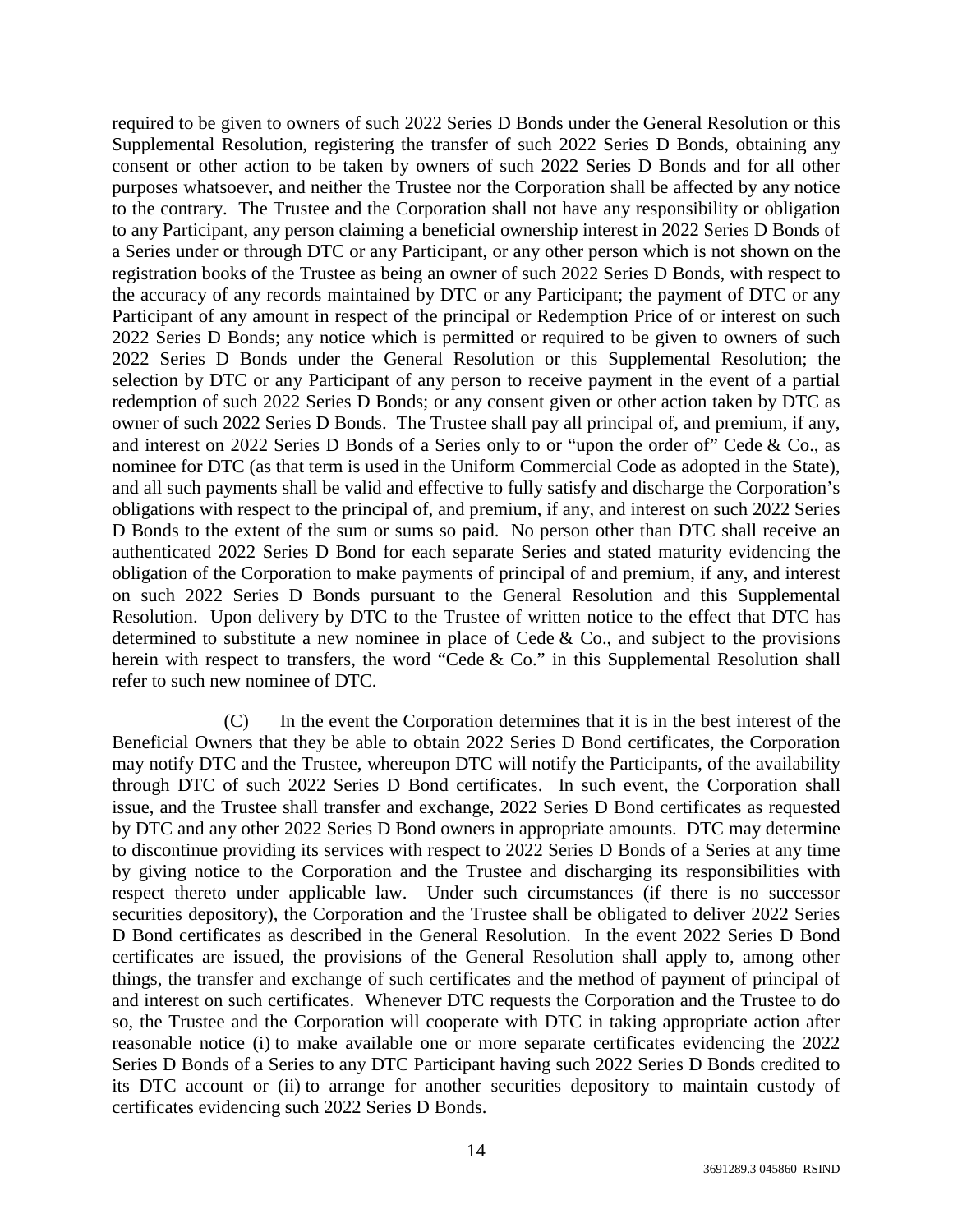(D) Notwithstanding any other provision of the General Resolution or this Supplemental Resolution to the contrary, so long as any 2022 Series D Bond is registered in the name of Cede  $\&$  Co., as nominee of DTC, all payments with respect to the principal of, and premium, if any, and interest on such 2022 Series D Bond and all notices with respect to and surrender or delivery of such 2022 Series D Bond shall be made and given, respectively, to or by DTC as provided in the Letter of Representations. Bondholders shall have no lien or security interest in any rebate or refund paid by DTC to the Trustee which arises from the payment by the Trustee of principal of or interest on 2022 Series D Bonds of a Series in accordance with existing arrangements with DTC.

(E) In connection with any notice or other communication to be provided to 2022 Series D Bond owners pursuant to the General Resolution or this Supplemental Resolution by the Corporation or the Trustee with respect to any consent or other action to be taken by owners of 2022 Series D Bonds of a Series, the Corporation or the Trustee, as the case may be, shall establish a record date for such consent or other action and give DTC notice of such record date not less than fifteen (15) calendar days in advance of such record date to the extent possible. Notice to DTC shall be given only when DTC under this subsection (E) is the sole owner of a Series of 2022 Series D Bond.

(F) Notwithstanding anything contained herein to the contrary, so long as any 2022 Series D Bond is held in book-entry form, such 2022 Series D Bond need not be delivered in connection with any tender pursuant to Chapter 8 of Appendix A hereto, and all references in said Chapter 8 to physical delivery of 2022 Series D Bonds shall be ineffective. In such case, payment of the Purchase Price in connection with such tender shall be made to the registered owner of such 2022 Series D Bonds on the date designated for such payment, without further action by the Beneficial owner who delivered notice, and, notwithstanding the provisions of said Chapter 8, transfer of beneficial ownership shall be made in accordance with the procedures of DTC.

Section 2.7. Mortgage Loans Made Subject to Lien of General Resolution. The Mortgage Loans made subject to the lien of the General Resolution in connection with the issuance of the 2022 Series D Bonds are the 2022 Series D Mortgage Loans.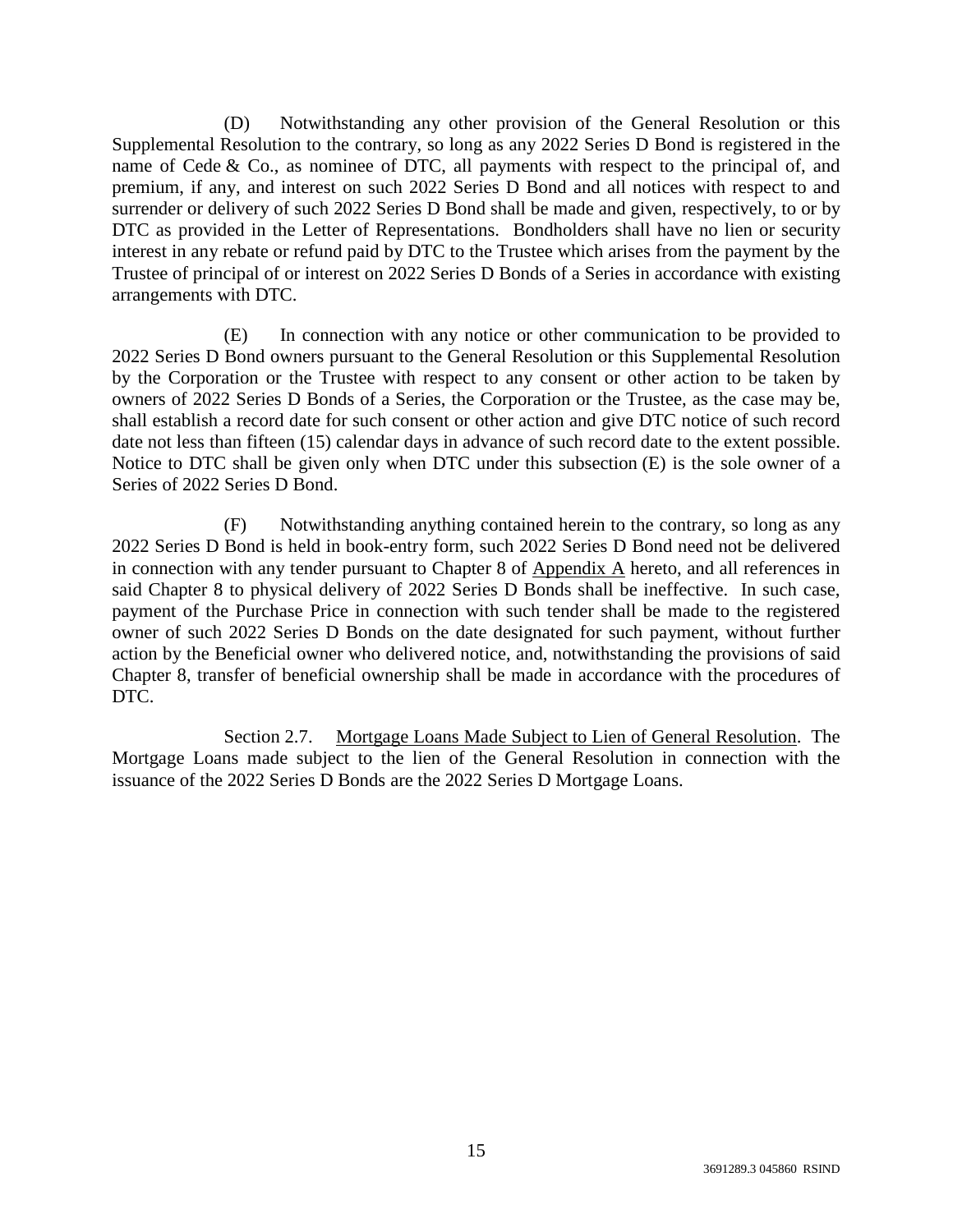## ARTICLE III

## DISPOSITION OF PROCEEDS

Section 3.1. Bond Proceeds Account. Upon receipt of the proceeds of the sale of the 2022 Series D Bonds, such proceeds shall be deposited in the Bond Proceeds Account.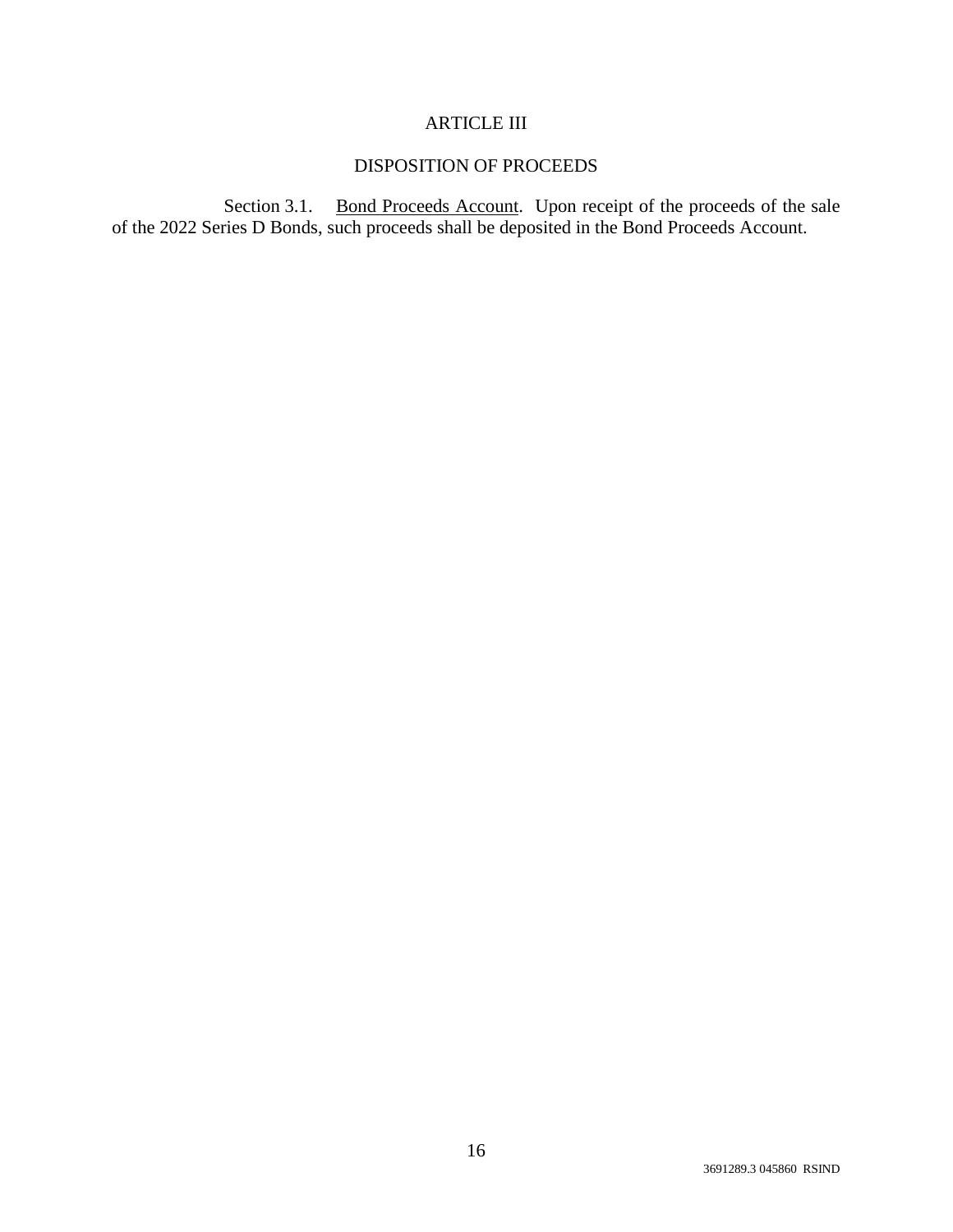## ARTICLE IV

## ADDITIONAL PROVISIONS REGARDING THE 2022 SERIES D MORTGAGE LOANS AND THE 2022 SERIES D BONDS

Section 4.1. Tax Covenants Not to Apply. The Corporation hereby designates the 2022 Series D Bonds as Bonds to which the Corporation intends the provisions of Section 7.9 of the General Resolution not to apply.

Section 4.2. Cash Equivalents. Notwithstanding anything to the contrary contained in the General Resolution, the Corporation may, at any time, provide to the Trustee one or more Cash Equivalents for deposit in the Debt Service Reserve Account in an amount not exceeding the amount of the Debt Service Reserve Account Requirement specified in this Supplemental Resolution. In the event any such Cash Equivalents are so provided in replacement of funds on deposit in the Debt Service Reserve Account, the Trustee shall make such deposit and transfer funds in an equivalent amount from the Debt Service Reserve Account to the Revenue Account.

Section 4.3. [Reserved]

Section 4.4. Certain Amounts Relating to Acquired Projects to Constitute Pledged Receipts or Recoveries of Principal. With respect to any Acquired Project, (i) Acquired Project Net Operating Income shall constitute Pledged Receipts, and (ii) the proceeds of sale of such Acquired Project shall constitute Recoveries of Principal.

Section 4.5. Certain Prepayment Premiums or Penalties to Constitute Pledged Receipts. With respect to the 2022 Series D Mortgage Loans, any prepayment premiums or penalties shall not constitute Pledged Receipts or Recoveries of Principal.

Section 4.6. Certain Other Amounts Constituting Pledged Receipts. With respect to the 2022 Series D Mortgage Loans and any Federal subsidy payments pursuant to Section 236 of the National Housing Act of 1934, as amended, or Section 8 of the United States Housing Act of 1937, as amended, with respect thereto, only Federal subsidy payments duly and properly paid and actually received by or on behalf of the Corporation or the Trustee pursuant to Section 236 of the National Housing Act of 1934, as amended, or Section 8 of the United States Housing Act of 1937, as amended, shall constitute Pledged Receipts.

Section 4.7. Additional Provisions Regarding Enforcement and Foreclosure of Mortgages; Alternatives. With respect to the 2022 Series D Mortgage Loans (other than any 2022 Series D Mortgage Loan insured by FHA Insurance), the following additional provisions shall apply:

(1) The Corporation shall take all steps, actions and proceedings necessary, in the judgment of the Corporation, to protect its rights with respect to the Mortgages securing the 2022 Series D Mortgage Loans.

(2) Whenever, in the Corporation's judgment, it shall be necessary in order to protect and enforce the rights of the Corporation under a Mortgage securing a 2022 Series D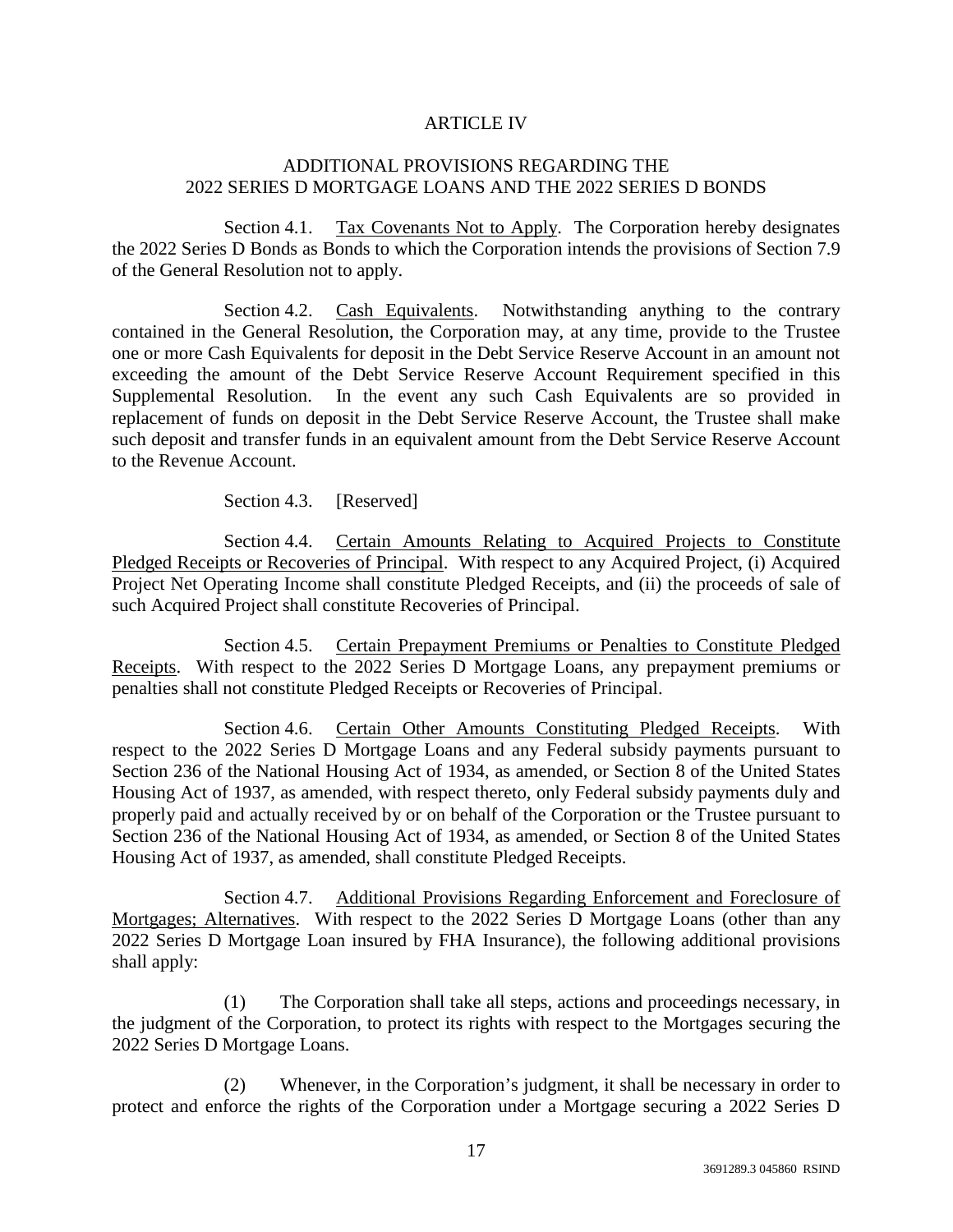Mortgage Loan and to protect and enforce the rights and interests of Bondholders, the Corporation may, in its discretion, commence foreclosure proceedings against the Mortgagor or mortgagor in default under the provisions of such Mortgage or mortgage and/or, in protection and enforcement of its rights under such Mortgage or mortgage, the Corporation may, in its discretion, acquire and take possession of the Project covered by such Mortgage by bidding for and purchasing such Project at the foreclosure sale thereof, by deed in lieu of foreclosure or otherwise.

(3) Upon acquisition by the Corporation of a Project securing a 2022 Series D Mortgage Loan by foreclosure, deed in lieu of foreclosure or otherwise, and so long as the Corporation shall have title thereto or be in possession thereof, the Corporation shall, as the case may be, operate and administer such Project in the place and stead of the Mortgagor and in the manner required of such Mortgagor by the terms and provisions of the related Mortgage. The Corporation shall pay the Acquired Project Net Operating Income derived from such Acquired Project to the Trustee for deposit into the Revenue Account.

(4) Notwithstanding the provisions of paragraph (3) of this Section 4.7, upon acquisition by the Corporation of a Project securing a 2022 Series D Mortgage Loan, whether by foreclosure, deed in lieu of foreclosure or otherwise:

(a) The Corporation may at any time thereafter sell such Project to another qualified entity and make a Mortgage Loan with respect thereto as if such entity were the original Mortgagor, provided that (i) the Mortgage securing such Mortgage Loan shall contain the terms, conditions, provisions and limitations substantially similar to the Mortgage of such Project which had previously secured the related 2022 Series D Mortgage Loan, (ii) said new Mortgage Loan shall automatically become subject to the lien of the General Resolution and (iii) the Corporation shall file with the Trustee a Certificate of an Authorized Officer describing said replacement Mortgage Loan and specifying which 2022 Series D Mortgage Loan has been so replaced; or

(b) The Corporation may at any time thereafter sell such Project provided that the proceeds of such sale shall be treated as a Recovery of Principal.

(5) In addition, and as an alternative to the rights of the Corporation described above in this Section 4.7, following a default under a 2022 Series D Mortgage Loan, the Corporation may, in its discretion, cause or consent to the sale of a Project securing such 2022 Series D Mortgage Loan to another qualified entity and, in connection with any such sale (a) allow the purchaser to assume the related Mortgage, or (b) make a Mortgage Loan with respect thereto as if such entity were the original Mortgagor, if such sale shall occur after the original Mortgage shall have been discharged, provided, however, that (i) the Mortgage securing such Mortgage Loan shall contain the terms, conditions, provisions and limitations substantially similar to the Mortgage of such Project which had previously secured the related 2022 Series D Mortgage Loan, (ii) said new Mortgage Loan shall automatically become subject to the lien of the General Resolution and (iii) the Corporation shall file with the Trustee a Certificate of an Authorized Officer describing said replacement Mortgage Loan and specifying which 2022 Series D Mortgage Loan has been so replaced.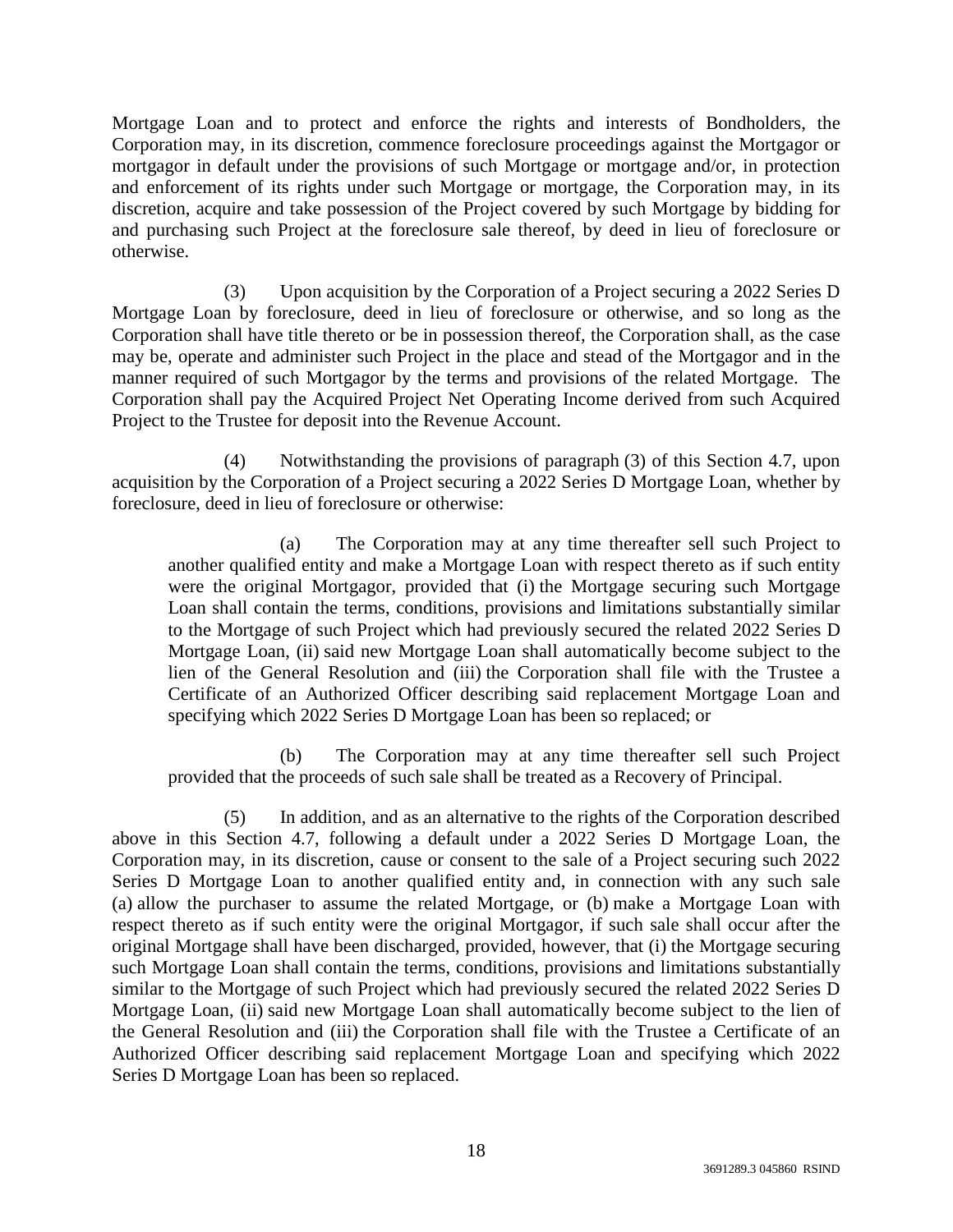(6) Any rights of the Corporation set forth in (1) - (5) above in this Section 4.7 may be exercised by a subsidiary of the Corporation established pursuant to Section 654-a of the Act.

(7) Notwithstanding the foregoing provisions of this Section 4.7, from and after the date of issuance of SONYMA Insurance with respect to a 2022 Series D Mortgage Loan insured by SONYMA Insurance, the provisions of (1) - (6) above shall apply only during the period that SONYMA has failed to honor its payment obligations under such SONYMA **Insurance** 

(8) In addition, and as a further alternative to the rights of the Corporation described above in this Section 4.7, following a default under a 2022 Series D Mortgage Loan, the Corporation may, in its discretion, obtain amounts under any letter of credit or other credit enhancement securing such 2022 Series D Mortgage Loan or under any agreement entered into by the Corporation and the provider of such letter of credit or other credit enhancement in connection with the providing of such letter of credit or credit enhancement, in accordance with the terms thereof; provided that if the Corporation obtains funds in an amount equal to the outstanding principal balance of such 2022 Series D Mortgage Loan, plus the lesser of (i) accrued interest thereon or (ii) the maximum amount available with respect to accrued interest thereon, pursuant to any such letter of credit, credit enhancement or other agreement, the Corporation shall immediately assign such 2022 Series D Mortgage Loan to or upon the order of the provider thereof free and clear of the lien of the General Resolution.

(9) Notwithstanding the foregoing provisions of this Section 4.7, with respect to any 2022 Series D Mortgage Loan insured by FHA Risk-Sharing Insurance, the provisions of (1) - (6) above shall apply only during the period that HUD has failed to honor its payment obligations under such FHA Risk-Sharing Insurance.

Section 4.8. Certain Amounts Relating to Letters of Credit or Other Credit Enhancements Securing the 2022 Series D Mortgage Loans to Constitute Pledged Receipts or Recoveries of Principal. With respect to the 2022 Series D Mortgage Loans (other than any 2022 Series D Mortgage Loan insured by FHA Insurance or FHA Risk-Sharing Insurance), amounts obtained under a letter of credit or other credit enhancement securing a 2022 Series D Mortgage Loan or under any agreement entered into by the Corporation and the provider of such letter of credit or other credit enhancement in connection with the providing of such letter of credit or credit enhancement, in the event of a default on such 2022 Series D Mortgage Loan (i) with respect to scheduled principal and/or interest payments required by such 2022 Series D Mortgage Loan, shall constitute Pledged Receipts, and (ii) other than with respect to scheduled principal and/or interest payments required by such 2022 Series D Mortgage Loan, shall constitute Recoveries of Principal.

Section 4.9. [Reserved]

Section 4.10. Covenants with Respect to the 2022 Series D Mortgage Loans Insured by SONYMA Insurance. (A) With respect to any 2022 Series D Mortgage Loan insured by SONYMA Insurance, for so long as the SONYMA Insurance is in effect with respect to such 2022 Series D Mortgage Loan and SONYMA has not failed to honor a claim thereunder, any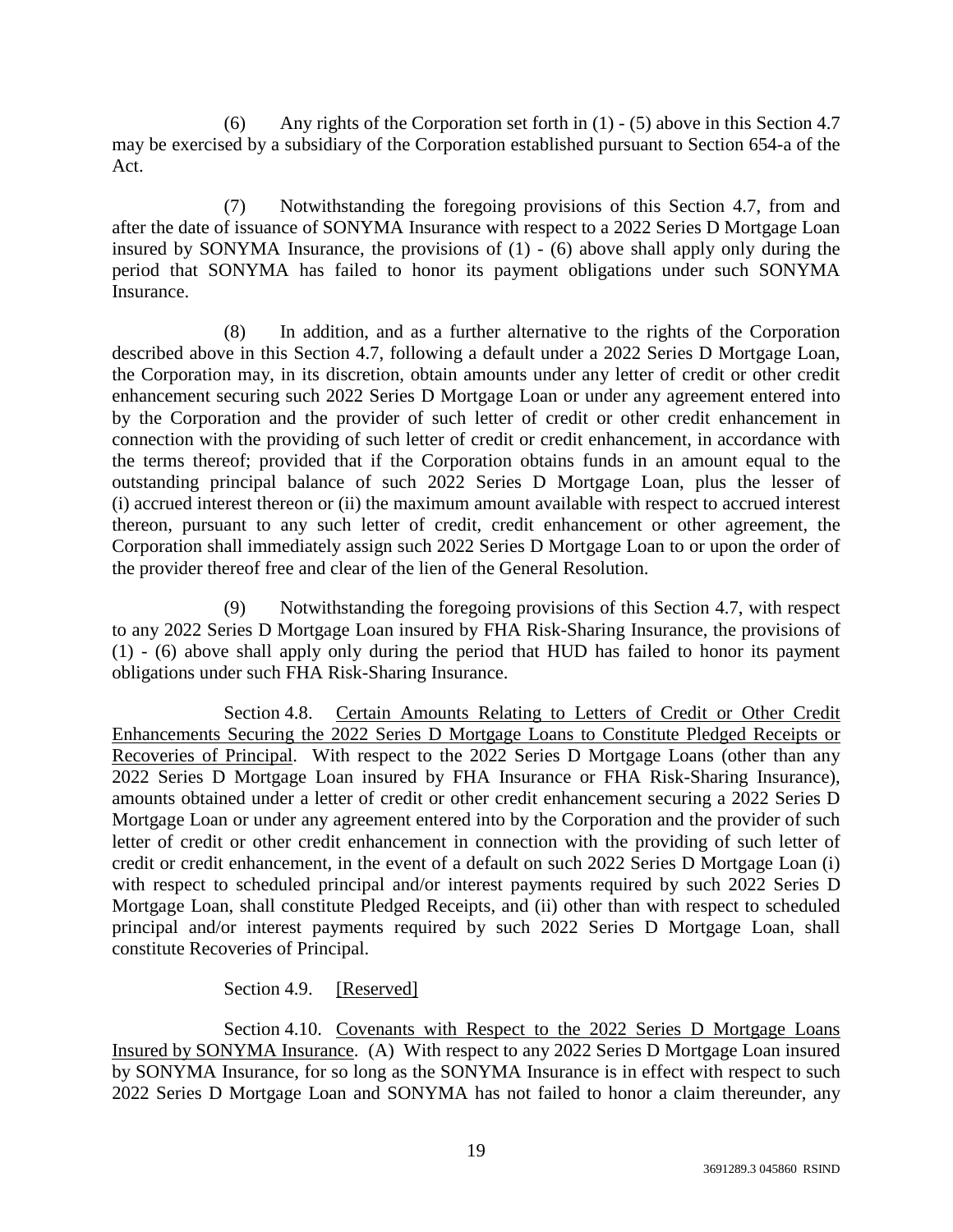assignment or reassignment of such 2022 Series D Mortgage Loan pursuant to Section 7.10(A) of the General Resolution shall be effected in accordance with such SONYMA Insurance.

(B) With respect to any 2022 Series D Mortgage Loan insured by SONYMA Insurance, the Corporation shall not take any action in conflict with the SONYMA Insurance or any applicable SONYMA regulations or 2022 Series D Mortgage Loan documents approved by SONYMA so as to jeopardize the procurement or continuation of the SONYMA Insurance. The Corporation shall promptly advise the Trustee of the occurrence of a default on any such 2022 Series D Mortgage Loan and shall keep the Trustee advised as to any actions taken either to cure such default and/or to claim the benefits of SONYMA Insurance including, but not limited to, the filing of a claim with respect to such SONYMA Insurance. In addition, the Corporation shall not take any action with respect to any such 2022 Series D Mortgage Loan that would cause the loss or diminution of benefits receivable as SONYMA Insurance with respect to such 2022 Series D Mortgage Loan. The Corporation shall assign such 2022 Series D Mortgage Loan in default to SONYMA or take such other actions in timely fashion so as to receive the benefits of the SONYMA Insurance and avoid any loss or diminution of benefits receivable as SONYMA Insurance, and shall take any and all action necessary or desirable to ensure that all benefits of SONYMA Insurance are paid to the Corporation or the Trustee, as the case may be, in cash, in accordance with the SONYMA Insurance and any applicable regulations of SONYMA. The foregoing provisions of this Section 4.10(B) shall apply only from and after the date of issuance of SONYMA Insurance with respect to such 2022 Series D Mortgage Loan.

Section 4.11. Certain Amounts Relating to SONYMA Insurance to Constitute Pledged Receipts or Recoveries of Principal. With respect to any 2022 Series D Mortgage Loan insured by SONYMA Insurance, amounts obtained pursuant to such SONYMA Insurance, (i) with respect to scheduled principal and/or interest payments required by such 2022 Series D Mortgage Loan shall constitute Pledged Receipts, and (ii) other than with respect to scheduled principal and/or interest payments required by such 2022 Series D Mortgage Loan, shall constitute Recoveries of Principal.

Section 4.12. Interpretation. With respect to any 2022 Series D Mortgage Loan insured by FHA Insurance or FHA Risk-Sharing Insurance, in the event of a conflict between the provisions of the General Resolution or this Supplemental Resolution and any HUD regulations, applicable Federal Housing Administration regulations or prescribed underlying mortgage loan documents backing such 2022 Series D Mortgage Loan in case any such document is endorsed for FHA Insurance or FHA Risk-Sharing Insurance, the provisions of such regulations or documents, as the case may be, shall control.

Section 4.13. Disbursement of 2022 Series D Bond Proceeds; Conditions Precedent. (A) With respect to the proceeds of the 2022 Series D Bonds and any 2022 Series D Mortgage Loan to be financed therefrom and insured by FHA Insurance, (i) the provisions of clause (1) of Section 4.3 of the General Resolution regarding an opinion of counsel shall be inapplicable and (ii) the provisions of clauses (3) and (4) of Section 4.3 of the General Resolution shall be inapplicable.

(B) With respect to the proceeds of the 2022 Series D Bonds and any 2022 Series D Mortgage Loan to be financed therefrom and insured by FHA Risk-Sharing Insurance,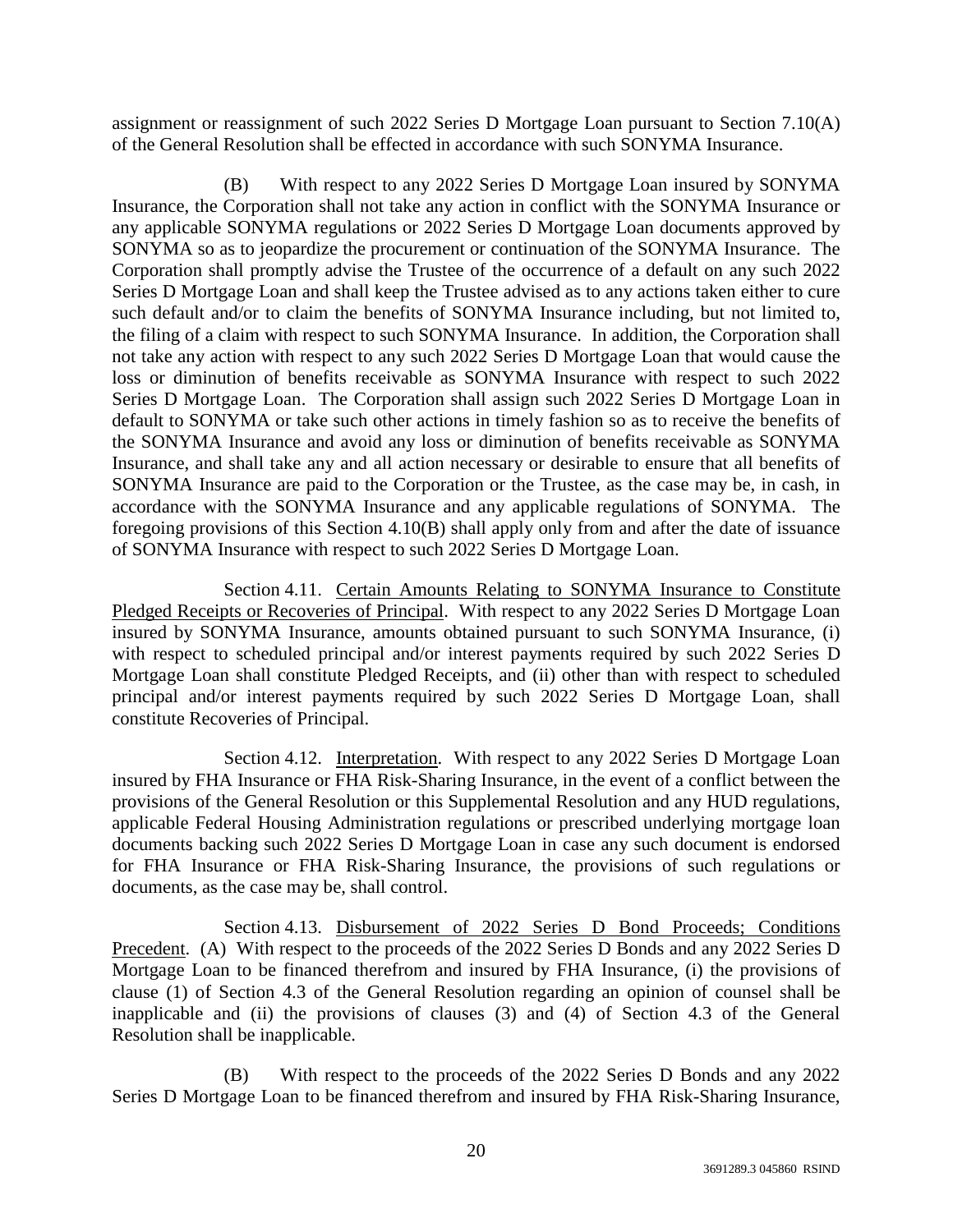the provisions of clause (4) of Section 4.3 of the General Resolution shall be inapplicable. However, in addition to the balance of the conditions of said Section 4.3 of the General Resolution, amounts representing the proceeds of the 2022 Series D Bonds deposited in the Bond Proceeds Account shall not be disbursed for financing any 2022 Series D Mortgage Loan insured by FHA Risk-Sharing Insurance unless:

(a) the Mortgage Note evidencing the 2022 Series D Mortgage Loan shall have been endorsed for FHA Risk-Sharing Insurance, in an amount at least equal to the unpaid principal balance of the 2022 Series D Mortgage Loan; and

(b) the Project financed by the 2022 Series D Mortgage Loan is insured against loss by fire and other hazards as required by the Federal Housing Commissioner; such insurance shall be in an amount necessary to prevent the Corporation from becoming a co-insurer, but not less than eighty percent (80%) of the insurable value of the Project. Such policy shall be endorsed with the standard mortgagee clause with loss payable to the Corporation.

Section 4.14. Obligation of 2022 Series D Bonds. The 2022 Series D Bonds shall be special revenue obligations of the Corporation payable solely from the revenues and assets pledged therefor pursuant to the General Resolution. The 2022 Series D Bonds are not a debt of the United States of America, HUD or any other Federal governmental agency, and are not guaranteed by the full faith and credit of the United States of America. The 2022 Series D Bonds shall contain on their face a statement that the 2022 Series D Bonds shall not be a debt of either the State of New York or The City of New York and neither the State nor the City shall be liable thereon, nor shall the 2022 Series D Bonds be payable out of any funds other than those of the Corporation pledged therefor.

Section 4.15. Covenants with Respect to Certain 2022 Series D Mortgage Loans. (A) With respect to any 2022 Series D Mortgage Loan insured by FHA Insurance, any assignment or reassignment of such 2022 Series D Mortgage Loan pursuant to Section 7.10(A) of the General Resolution shall be effected in accordance with all applicable HUD regulations. In addition, unless such 2022 Series D Mortgage Loan is transferred, assigned and delivered to the Trustee as set forth in said Section 7.10(A) of the General Resolution: (i) the Corporation shall remain the mortgagee of record under the FHA Insurance contract, (ii) HUD shall have no obligation to recognize or do business with anyone other than the Corporation with respect to rights, benefits and obligations of the mortgagee under the FHA Insurance contract and (iii) the Mortgagor shall have no obligation to recognize or do business with anyone other than the Corporation with respect to rights, benefits and obligations of such Mortgagor or the mortgagee under such 2022 Series D Mortgage Loan. In the event of any such transfer, assignment and delivery to the Trustee, the Trustee shall assume all obligations under the FHA Insurance contract, at which time the Corporation shall be released from its obligations under such FHA Insurance contract. In the event that the Trustee shall transfer, assign and deliver such 2022 Series D Mortgage Loan with respect thereto, back to the Corporation pursuant to said Section 7.10(A) of the General Resolution, the Corporation shall once again assume all obligations under the FHA Insurance contract, at which time the Trustee shall be released from its obligations under such FHA Insurance contract, all in accordance with all applicable HUD regulations. Further, in the event of such reassignment of such 2022 Series D Mortgage Loan by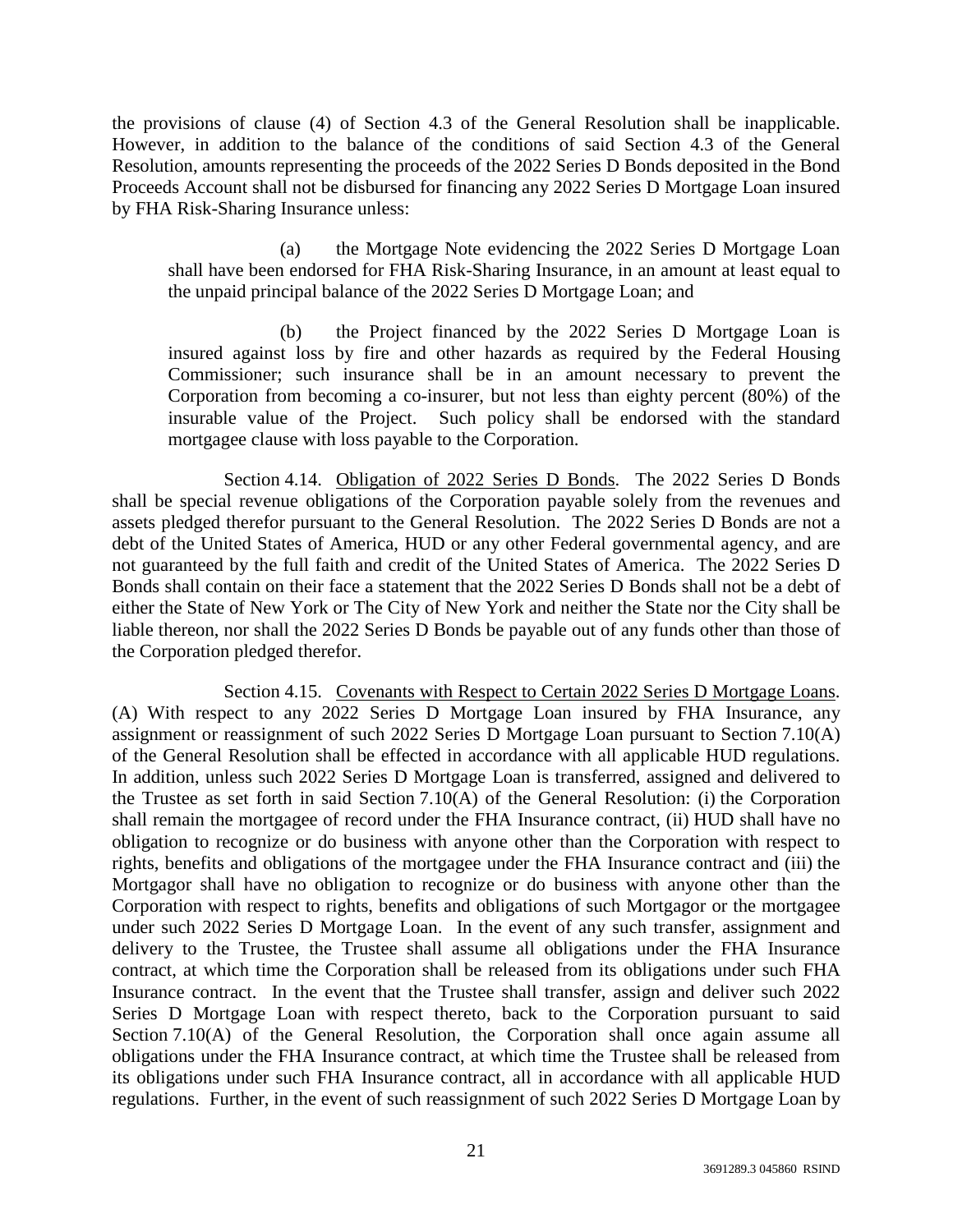the Trustee to the Corporation, the Corporation shall be bound by the provisions of this Supplemental Resolution with respect to such 2022 Series D Mortgage Loan.

(B) With respect to any 2022 Series D Mortgage Loan insured by FHA Insurance, the provisions of this subsection (B) shall apply. The Corporation shall comply with and shall not take any action in conflict with the regulations or prescribed mortgage documents of the Federal Housing Administration so as to jeopardize the FHA Insurance and shall notify the Federal Housing Administration, on a timely basis, of the occurrence of a default on any of such 2022 Series D Mortgage Loan. The Corporation shall promptly advise the Trustee of the occurrence of a default on any such 2022 Series D Mortgage Loan and shall keep the Trustee advised as to any actions taken to cure such default and/or to assign such 2022 Series D Mortgage Loan to the Federal Housing Commissioner and claim the benefits of FHA Insurance. The Corporation shall not seek any extension of the deadline for filing notice of its intention to file a claim for FHA Insurance and assign such 2022 Series D Mortgage Loan to HUD. The Corporation shall assign such 2022 Series D Mortgage Loan in default to the Federal Housing Commissioner in timely fashion, including the provision of timely notice of its intention to assign such 2022 Series D Mortgage Loan to HUD, so as to avoid any loss or diminution of benefits receivable as FHA Insurance, and shall take any and all action necessary or desirable to ensure that all benefits of FHA Insurance are paid to the Corporation in cash, in accordance with all applicable regulations of the Federal Housing Commissioner.

(C) With respect to any 2022 Series D Mortgage Loan insured by FHA Risk-Sharing Insurance, no assignment or reassignment of such 2022 Series D Mortgage Loan pursuant to Section 7.10(A) of the General Resolution shall be permitted so long as such FHA Risk-Sharing Insurance is in effect with respect to such 2022 Series D Mortgage Loan. HUD shall have no obligation to recognize or deal with anyone other than the Corporation in its role as mortgagee of record and as party to a risk sharing agreement with HUD with respect to rights, benefits and obligations of the Corporation under the FHA Risk-Sharing Insurance contract. In addition, so long as such FHA Risk-Sharing Insurance is in effect with respect to such 2022 Series D Mortgage Loan, a partial interest in such 2022 Series D Mortgage Loan may be transferred under a participation agreement or arrangement if the following conditions are met: (i) legal title to such 2022 Series D Mortgage Loan shall be held by the Corporation and (ii) the participation agreement or arrangement provides that (x) the Corporation shall remain the mortgagee of record under the FHA Risk-Sharing Insurance contract, (y) HUD shall have no obligation to recognize or deal with anyone other than the Corporation with respect to rights, benefits and obligations of the mortgagee under the FHA Risk-Sharing Insurance contract and (z) the applicable Mortgagor shall have no obligation to recognize or do business with anyone other than the Corporation and the applicable Servicer with respect to rights, benefits and obligations of such Mortgagor or the mortgagee under such 2022 Series D Mortgage Loan.

(D) With respect to any 2022 Series D Mortgage Loan insured by FHA Risk-Sharing Insurance, the provisions of this subsection (D) shall apply. Upon receipt of proceeds of FHA Risk-Sharing Insurance, such 2022 Series D Mortgage Loan shall no longer be pledged for the benefit of the owners of the Bonds and will be free and clear of the pledge and lien of the General Resolution. The Corporation shall comply with and shall not take any action in conflict with the regulations or prescribed mortgage documents of the Federal Housing Administration so as to jeopardize the FHA Risk-Sharing Insurance and shall notify the Federal Housing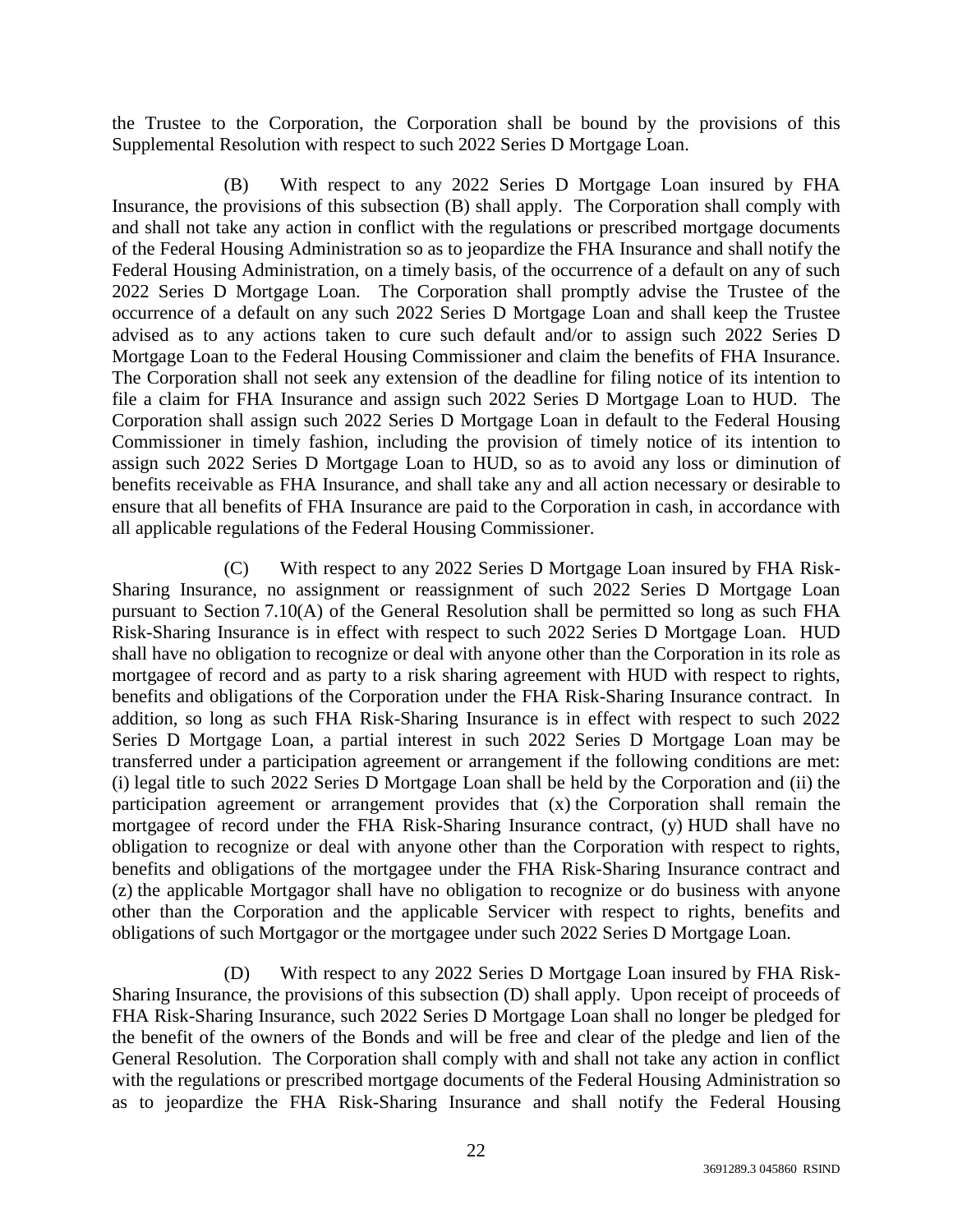Administration, on a timely basis, of the occurrence of a default on any of such 2022 Series D Mortgage Loan. The Corporation shall promptly advise the Trustee of the occurrence of a default on such 2022 Series D Mortgage Loan and shall keep the Trustee advised as to any actions taken to cure such default and/or to claim the benefits of FHA Risk-Sharing Insurance. Other than as permitted by HUD, the Corporation shall not seek any extension of the deadline for filing notice of its intention to file a claim for FHA Risk-Sharing Insurance. The Corporation shall take any and all action necessary or desirable to ensure that all benefits of FHA Risk-Sharing Insurance are paid to the Corporation in cash, in accordance with all applicable regulations of the Federal Housing Commissioner.

Section 4.16. Escrow Payments. With respect to the 2022 Series D Bonds and any 2022 Series D Mortgage Loan insured by FHA Insurance, in addition to the provisions of Section 5.3 of the General Resolution, upon the assignment of such 2022 Series D Mortgage Loan to the Federal Housing Commissioner and claim for the benefit of FHA Insurance, the Corporation shall apply any Escrow Payments in such manner as the Federal Housing Commissioner shall direct, including payments to the Trustee for deposit to the credit of the Redemption Account. Such amount, if deposited to the credit of the Redemption Account, shall be deemed to be a Recovery of Principal

Section 4.17. Certain Other Amounts Constituting Recoveries of Principal. With respect to any 2022 Series D Mortgage Loan insured by FHA Insurance or FHA Risk-Sharing Insurance, (i) the advance payment of principal amounts to become due with respect to such 2022 Series D Mortgage Loan, at the option of the Mortgagor or at the option or direction the Federal Housing Administration, and (ii) proceeds of FHA Insurance and FHA Risk-Sharing Insurance shall constitute Recoveries of Principal.

Section 4.18. [Reserved]

Section 4.19. Valuation of the 2022 Series D Mortgage Loans. For purposes of the requirements of subsection (A) of Section 7.16 of the General Resolution, the 2022 Series D Mortgage Loans shall be valued at the percentages of their respective outstanding principal balances set forth in Exhibit A. The Corporation may increase or decrease each such percentage by furnishing to the Trustee (i) a Certificate of an Authorized Officer specifying such higher or lower percentage and (ii) evidence satisfactory to the Trustee that each Rating Agency shall have approved the use of such higher or lower percentage without such use having an adverse effect on its rating on the Bonds.

Section 4.20. Cash Flow Statements. (A) For so long as any NIBP Series 1 Bonds or any NIBP Series 2 Bonds are outstanding under the NIBP Series 1 Supplemental Resolution or the NIBP Series 2 Supplemental Resolution, respectively, in preparing any Cash Flow Statement required pursuant to the General Resolution, the NIBP Series 1 Bonds and the NIBP Series 2 Bonds shall be reflected as follows: The Corporation shall prepare a cash flow statement (which, in and of itself, shall not constitute a Cash Flow Statement under the General Resolution) using the methodology set forth in Section 7.16 of the General Resolution but applied only to the NIBP Series 1 Bonds and the NIBP Series 2 Bonds. Such cash flow statement shall indicate (i) the extent, if any, to which amounts in the Revenue Account are required to be transferred pursuant to Section 5.5(B) of the NIBP Series 1 Supplemental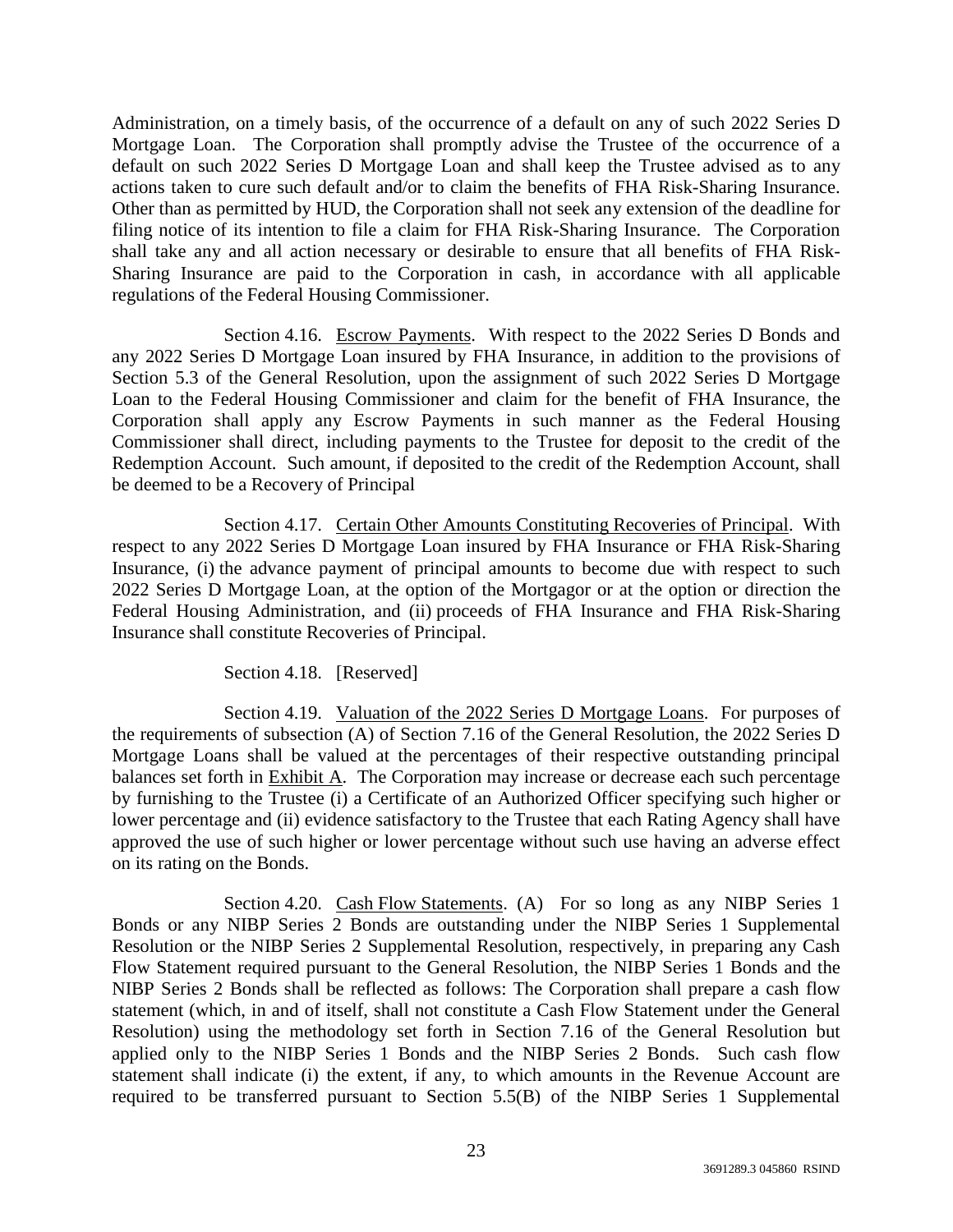Resolution and Section 5.5(B) of the NIBP Series 2 Supplemental Resolution in order to meet the requirements of Section 7.16(B) of the General Resolution (the "NIBP Revenue Deficiency Amount") and (ii) the amount of any shortfall in meeting the test set forth in Section 7.16(A) of the General Resolution (the "NIBP Asset Shortfall Amount"). In preparing any Cash Flow Statement required pursuant to the General Resolution or this Supplemental Resolution, the NIBP Series 1 Bonds and the NIBP Series 2 Bonds shall be reflected by including (i) the NIBP Revenue Deficiency Amount as a part of the principal and interest due or to become due on Bonds Outstanding under the General Resolution for the purposes of the test set forth in Section 7.16(B) of the General Resolution and (ii) the NIBP Asset Shortfall Amount as a component of the aggregate principal amount of and accrued but unpaid interest on Outstanding Bonds for purposes of the test set forth in Section 7.16(A) of the General Resolution.

(B) For so long as any Pass-Through Bonds are Outstanding under the Pass-Through Resolution, in preparing any Cash Flow Statement required pursuant to the General Resolution, the Pass-Through Bonds shall be reflected as follows: The Corporation shall prepare a cash flow statement (which, in and of itself, shall not constitute a Cash Flow Statement under the General Resolution) using the methodology set forth in Section 7.16 of the General Resolution but applied only to the Pass-Through Bonds. Such cash flow statement shall indicate (i) the extent, if any, to which amounts in the Revenue Account are required to be transferred pursuant to Section 5.7 of the Pass-Through Resolution in order to meet the requirements of Section 7.16(B) of the General Resolution (the "Pass-Through Revenue Deficiency Amount") and (ii) the amount of any shortfall in meeting the test set forth in Section 7.16(A) of the General Resolution (the "Pass-Through Asset Shortfall Amount"). In preparing any Cash Flow Statement required pursuant to the General Resolution or this Supplemental Resolution, the Pass-Through Bonds shall be reflected by including (i) the Pass-Through Revenue Deficiency Amount as a part of the principal and interest due or to become due on Bonds Outstanding under the General Resolution for the purposes of the test set forth in Section 7.16(B) of the General Resolution and (ii) the Pass-Through Asset Shortfall Amount as a component of the aggregate principal amount of and accrued but unpaid interest on Outstanding Bonds for purposes of the test set forth in Section 7.16(A) of the General Resolution.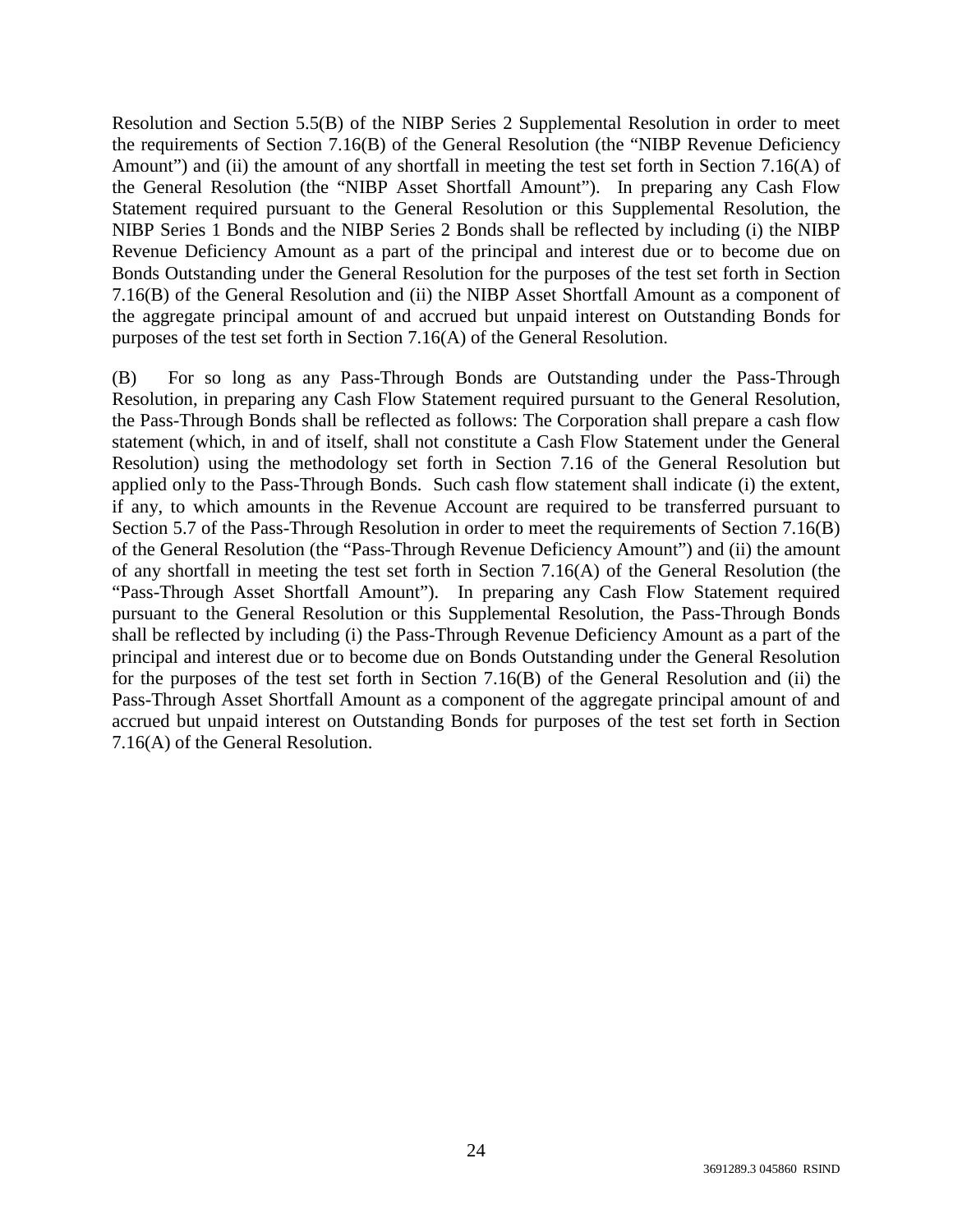### ARTICLE V

## 2022 SERIES D EVENT OF DEFAULT AND REMEDIES

Section 5.1. 2022 Series D Event of Default. The following event is hereby declared a "2022 Series D Event of Default" with respect to the 2022 Series D Bonds: so long as no Liquidity Facility is in effect with respect to a 2022 Series D Bond, payment of the Purchase Price of such 2022 Series D Bond (other than any Bank Bond) tendered in accordance with Appendix A hereto shall not be made when and as the same shall become due.

Notwithstanding anything to the contrary contained in this Supplemental Resolution, (i) a 2022 Series D Event of Default shall not, in and of itself, constitute an Event of Default under Section 10.1(1) of the General Resolution, and (ii) except as otherwise provided in a Certificate of an Authorized Officer delivered to the Trustee, the provisions of this Article V shall be inapplicable with respect to any 2022 Series D Bond during any Index Rate Period and so long as such 2022 Series D Bond has been purchased by a Purchaser pursuant to a Private Placement or Direct Sale Bond Purchase Agreement.

Section 5.2. Remedies. (A) Upon the happening and continuance of a 2022 Series D Event of Default, the Trustee shall proceed, in its own name, to protect and enforce the rights of the 2022 Series D Bond owners by bringing suit upon the 2022 Series D Bonds for amounts then due and unpaid from the Corporation for the Purchase Price of any 2022 Series D Bonds; provided, however, such suit shall be limited to recovery from amounts held by the Trustee under the General Resolution and this Supplemental Resolution and available for such purpose.

(B) In the enforcement of any rights and remedies under this Supplemental Resolution, the Trustee shall be entitled to sue for, enforce payment of and receive any and all amounts then or during any default becoming, and at any time remaining, due and unpaid from the Corporation for the Purchase Price of any 2022 Series D Bonds as set forth in Section 5.1 hereof, or otherwise, under any provisions of this Supplemental Resolution or of the 2022 Series D Bonds with interest on overdue payments at the rate of interest specified in such 2022 Series D Bonds, together with any and all fees and expenses of the Trustee and costs and expenses of collection and of all proceedings thereunder and under such 2022 Series D Bonds, without prejudice to any other right or remedy of the Trustee or of the 2022 Series D Bond owners, and to recover and enforce a judgment or decree against the Corporation for any portion of such amounts remaining unpaid, with interest, costs and expenses (including without limitation pretrial, trial and appellate attorneys' fees), and to collect from any moneys available for such purpose, in any manner provided by law, the moneys adjudged or decreed to be payable.

(C) Upon the occurrence of a 2022 Series D Event of Default, and upon the filing of a suit or other commencement of judicial proceedings to enforce the rights of the 2022 Series D Bond owners under this Supplemental Resolution, the Trustee shall be entitled, as a matter of right, to the appointment of a receiver of the Revenues and of the assets of the Corporation relating to the applicable Series of 2022 Series D Bonds pending such proceedings, with such powers as the court making such appointment shall confer.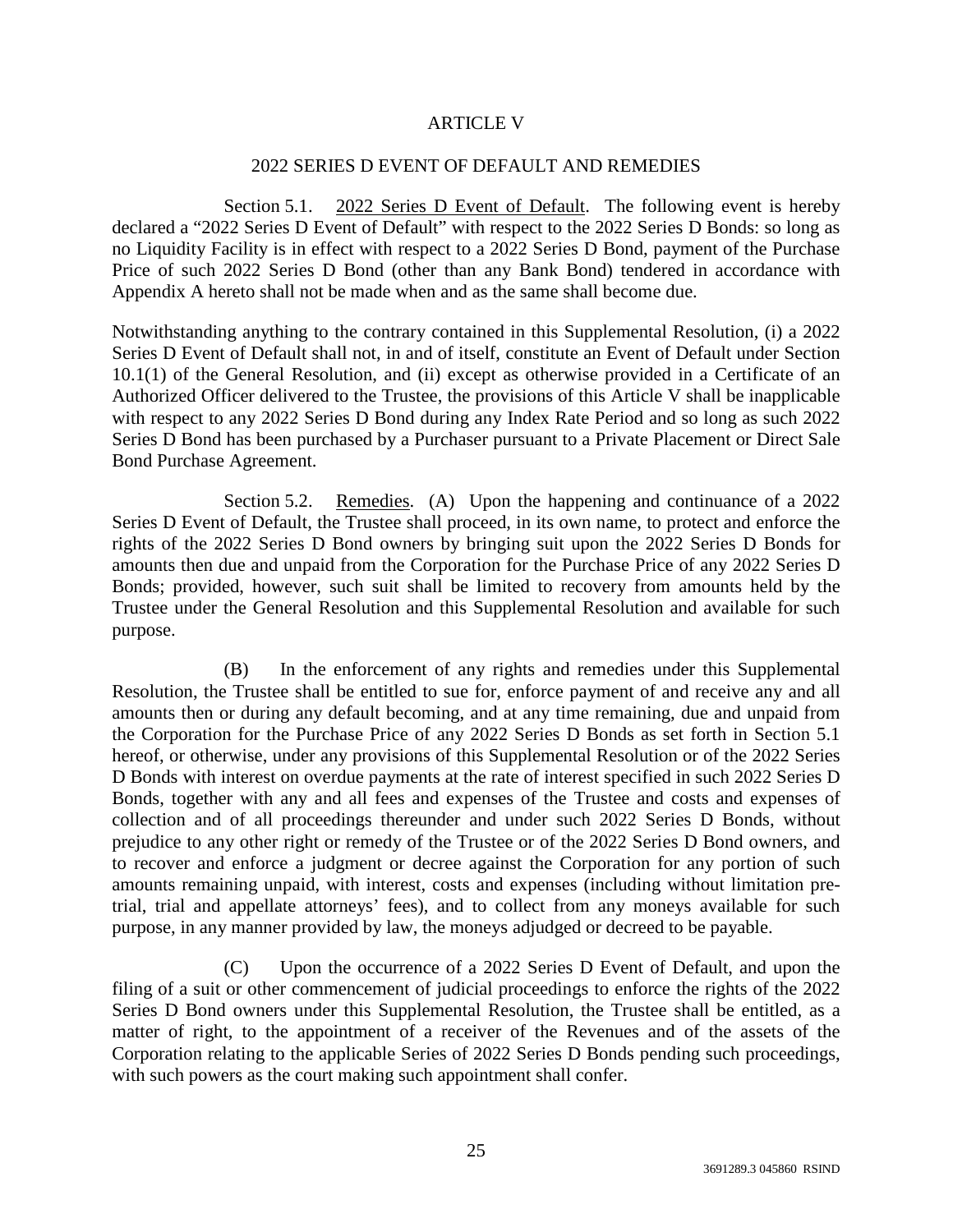(D) The Corporation hereby expressly reserves and retains the privilege to receive and, subject to the terms and provisions of this Supplemental Resolution, to keep or dispose of, claim, bring suit upon or otherwise exercise, enforce or realize upon its rights and interest in and to the 2022 Series D Mortgage Loans and the proceeds and collections therefrom, and neither the Trustee nor any 2022 Series D Bond owner shall in any manner be or be deemed to be an indispensable party to the exercise of any such privilege, claim or suit.

(E) Notwithstanding anything to the contrary contained herein, in all cases, amounts held for a particular Series of 2022 Series D Bonds with respect to a 2022 Series D Event of Default shall be only for such Series of 2022 Series D Bonds.

Section 5.3. Remedies Not Exclusive. No remedy herein conferred upon or reserved to the Trustee or to the owners of the 2022 Series D Bonds is intended to be exclusive of any other remedy and each and every such remedy shall be cumulative and shall be in addition to any other remedy given hereunder or now or hereafter existing at law or in equity or by statute.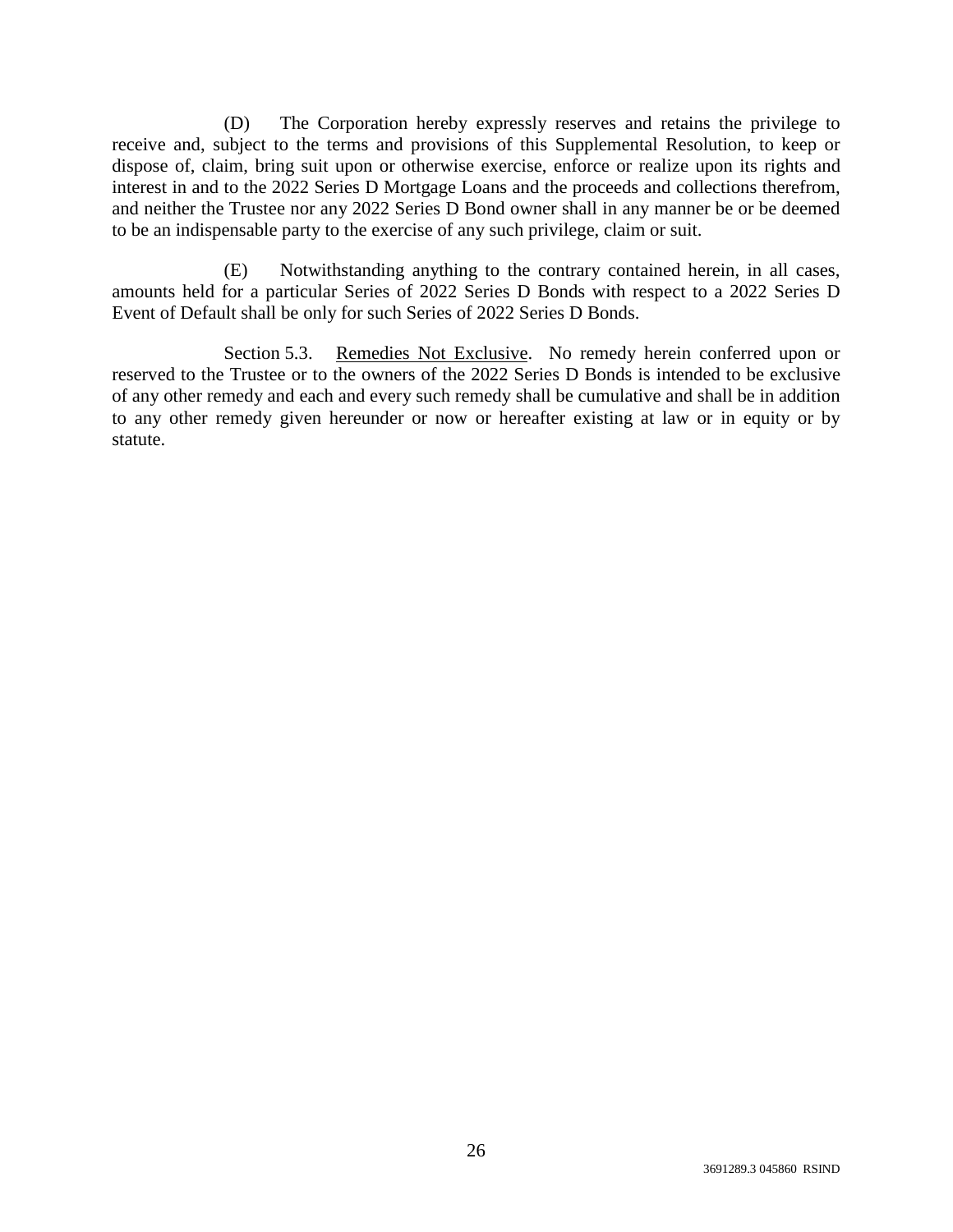## ARTICLE VI

### **MISCELLANEOUS**

Section 6.1. No Recourse Under Supplemental Resolution or on 2022 Series D Bonds. All covenants, stipulations, promises, agreements and obligations of the Corporation contained in this Supplemental Resolution shall be deemed to be the covenants, stipulations, promises, agreements and obligations of the Corporation and not of any member, officer or employee of the Corporation in such person's individual capacity, and no recourse shall be had for the payment of the principal or Redemption Price of or interest on the 2022 Series D Bonds or for any claim based thereon or on this Supplemental Resolution against any member, officer or employee of the Corporation or any natural person executing the 2022 Series D Bonds.

Section 6.2. Supplemental Resolutions Effective upon Filing With the Trustee. This Supplemental Resolution may be amended, and shall be fully effective in accordance with its terms, upon the filing with the Trustee of a copy thereof certified by an Authorized Officer to provide for such changes as are deemed necessary or desirable by the Corporation with respect to the 2022 Series D Bonds of a Series to take effect on a Change Date on which one hundred percent (100%) of the 2022 Series D Bonds of such Series are subject to mandatory tender.

Section 6.3. Supplemental Resolutions Effective upon Consent of Trustee and Liquidity Provider (if any). (A) This Supplemental Resolution may be amended for the purpose of changing any of the time periods for provision of notice relating to the Mandatory Purchase Provision, Demand Purchase Option or interest rate determination, or the time periods for interest rate determination or the procedure for tendering a 2022 Series D Bond in connection with the Mandatory Purchase Provision or Demand Purchase Option, and shall be fully effective in accordance with its terms, (i) upon the filing with the Trustee of a copy thereof certified by an Authorized Officer, (ii) upon the filing with the Trustee and the Corporation of instruments in writing made by the Trustee and, if applicable, the Liquidity Provider consenting thereto, and (iii) after such period of time as the Trustee and the Corporation deem appropriate following notice to the owners of such 2022 Series D Bond (but not less than thirty (30) days).

(B) The Trustee, at the expense of the Corporation, shall provide notice to the Bond owners of the adoption of any Supplemental Resolution described in subsection (A) above in whichever manner it deems most effective, and shall, as soon as practicable, deliver a copy of any Supplemental Resolution effecting a change described in subsection (A) above to each owner of a 2022 Series D Bond Outstanding.

Section 6.4. Notice to Rating Service. At such time as there is a change in the Trustee, the Tender Agent or the Remarketing Agent, a Change Date occurs, any material amendment to this Supplemental Resolution or a Liquidity Facility is made, or a Liquidity Facility expires, or an extension of the maturity of a Series of 2022 Series D Bonds is effected, or whenever there is a redemption or a defeasance of a Series of 2022 Series D Bonds, written notice of same shall be given to (i) Standard & Poor's Ratings Services, a Division of the McGraw-Hill Companies, Inc., 55 Water Street, New York, New York 10041, Attention: Public Finance Surveillance or by e-mail to pubfin\_structured@sandp.com, and (ii) Moody's Investors Services, 7 World Trade Center, 250 Greenwich Street, New York, New York 10007, Attention: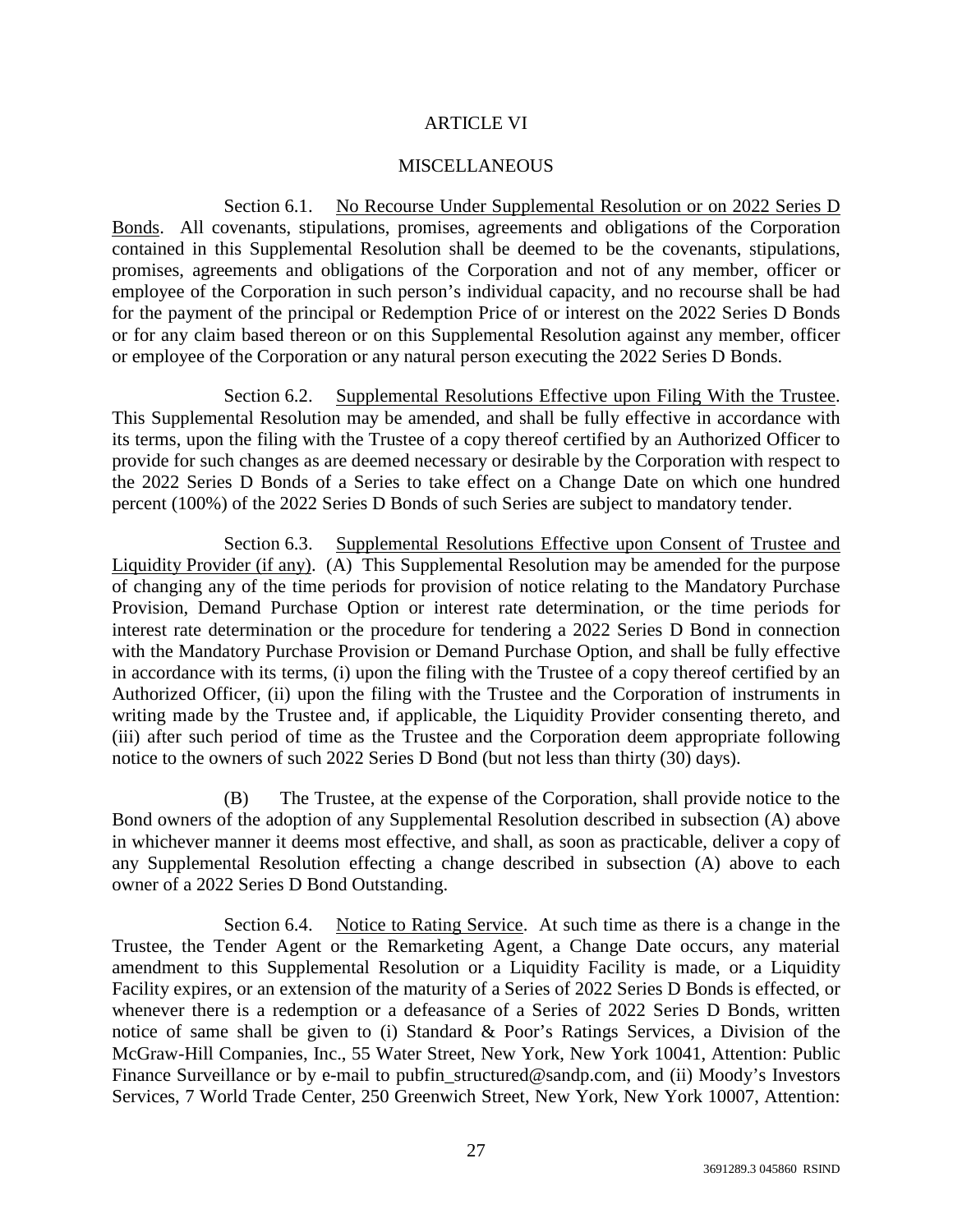Moody's Municipal Structured Products Surveillance Group or by e-mail to MSPGSurveillance@moodys.com.

Section 6.5. Effective Date. This Supplemental Resolution shall take effect upon the filing of a certified copy hereof with the Trustee.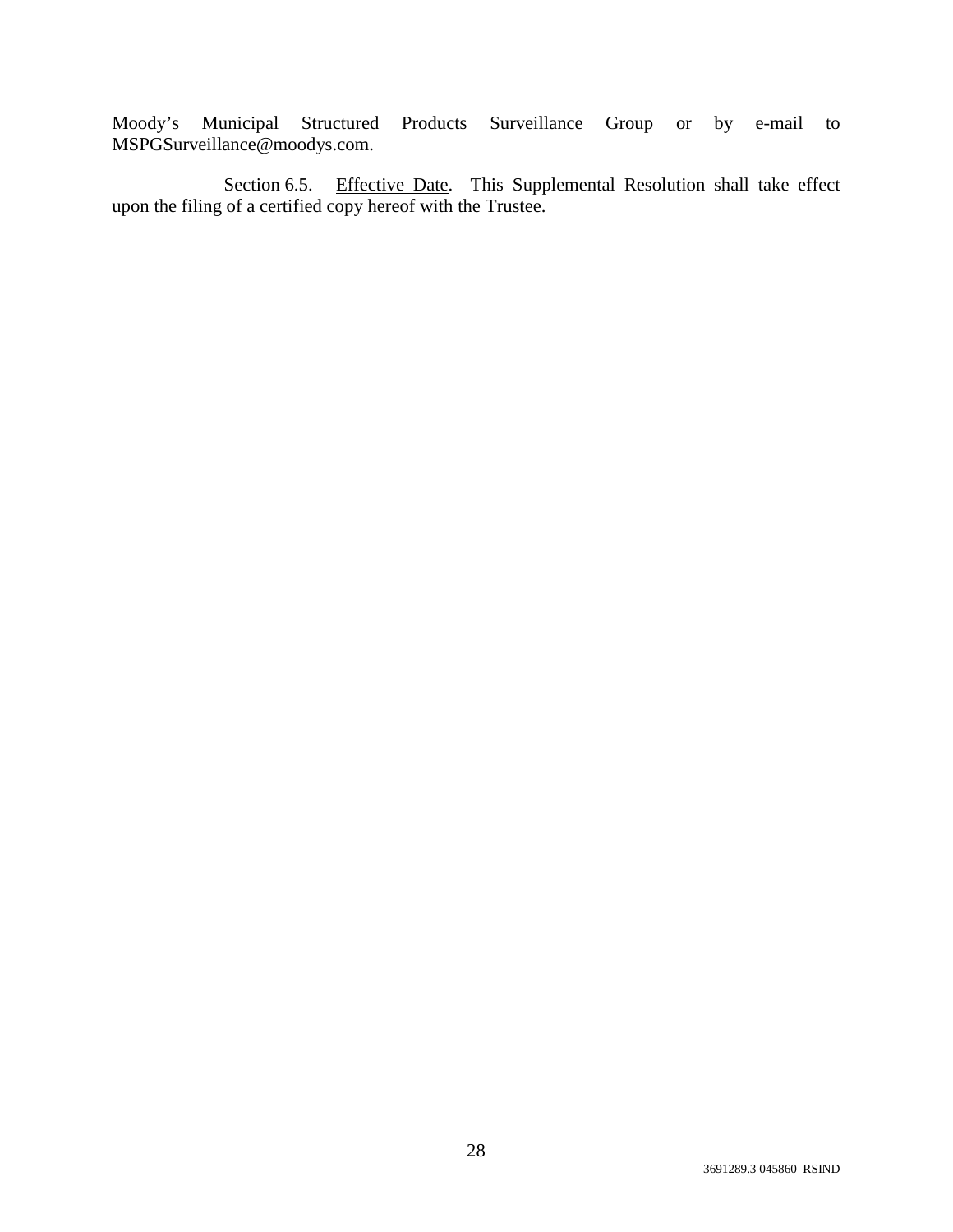| ninit |
|-------|
|       |

| Project Name                        | Borough         | Mortgage Loan Amount | Subor-<br>dinate<br>Lien<br>Position | Mortgage<br>Loan<br>Valuation |
|-------------------------------------|-----------------|----------------------|--------------------------------------|-------------------------------|
| <b>Trinity House</b>                | Manhattan       | \$1,886,101          | N <sub>o</sub>                       | 100%                          |
| <b>Tivoli Towers</b>                | <b>Brooklyn</b> | \$6,970,000          | N <sub>o</sub>                       | 100%                          |
| <b>Tivoli Towers</b>                | <b>Brooklyn</b> | \$1,380,000          | Yes                                  | 80%                           |
| <b>Masaryk Towers</b>               | Manhattan       | \$2,500,000          | Yes                                  | 80%                           |
| Williams and<br>Georgia Towers HDFC | <b>Brooklyn</b> | \$10,500,000         | N <sub>o</sub>                       | 100%                          |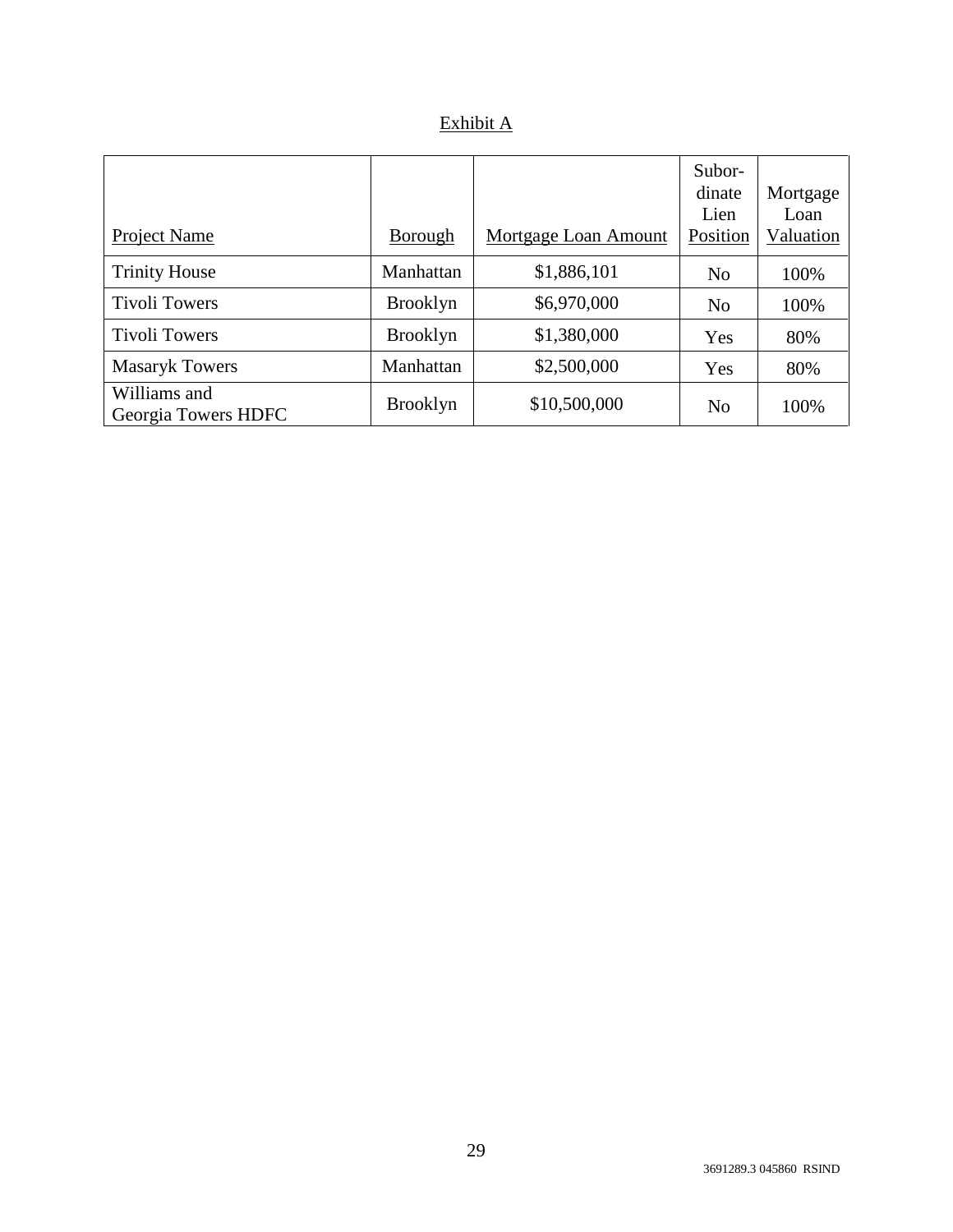## **APPENDIX A**

#### TERMS OF THE 2022 SERIES D BONDS

#### CHAPTER 1

#### GENERAL PROVISIONS

Section 101. Interest, Denominations and Other Provisions. (A) During any Daily Rate Period or Weekly Rate Period, interest on a Series of 2022 Series D Bonds shall be payable on a monthly basis on the first Business Day of the month occurring after the Interest Method Change Date with respect thereto (or, if applicable, the date of initial issuance thereof), on any Change Date with respect thereto and on the final maturity date of such Series of 2022 Series D Bonds. During any Index Rate Period, interest on a Series of 2022 Series D Bonds shall be payable on each Index Rate Interest Payment Date with respect thereto, on any Change Date with respect thereto and on the final maturity date of such Series of 2022 Series D Bonds. During any Flexible Rate Period, interest on a Series of 2022 Series D Bonds shall be payable on any Change Date with respect thereto and on the final maturity date of such Series of 2022 Series D Bonds. During any Term Rate Period, interest on a Series of 2022 Series D Bonds shall be payable on May 1 and November 1 of each year, on any Change Date with respect thereto and on the final maturity date of such Series of 2022 Series D Bonds. During the Fixed Rate Period, interest on a Series of 2022 Series D Bonds shall be payable on May 1 and November 1 of each year and on the final maturity date of such Series of 2022 Series D Bonds. During any Daily Rate Period, Weekly Rate Period or Flexible Rate Period for a Series of 2022 Series D Bonds, interest on such Series of 2022 Series D Bonds shall be computed on the basis of a 365 or 366 day year, for the actual number of days elapsed. During any Index Rate Period for a Series of 2022 Series D Bonds, interest on such Series of 2022 Series D Bonds shall be computed on the basis of a 360-day year, for the actual number of days elapsed. During any Term Rate Period and the Fixed Rate Period for a Series of 2022 Series D Bonds, interest on such Series of 2022 Series D Bonds shall be computed on the basis of a 360-day year consisting of twelve 30-day months.

(B) During any Daily Rate Period, Weekly Rate Period, Index Rate Period or Flexible Rate Period for a Series of 2022 Series D Bonds, all 2022 Series D Bonds of such Series shall be in the denomination of \$100,000 or any \$5,000 increment in excess of \$100,000. During any Term Rate Period or the Fixed Rate Period for a Series of 2022 Series D Bonds, all 2022 Series D Bonds of such Series shall be in the denomination of \$5,000 or in denominations of any whole multiple thereof.

(C) If the date for making any payment of principal or Redemption Price of or interest on any of the 2022 Series D Bonds shall be a day other than a Business Day, then payment of such principal or Redemption Price of or interest on such 2022 Series D Bonds need not be made on such date but may be made on the next succeeding Business Day with the same force and effect as if made on the date originally fixed for such payment, except that during any Daily Rate Period, Weekly Rate Period, Index Rate Period or Flexible Rate Period, no interest shall continue to accrue on any unpaid principal to such next succeeding Business Day.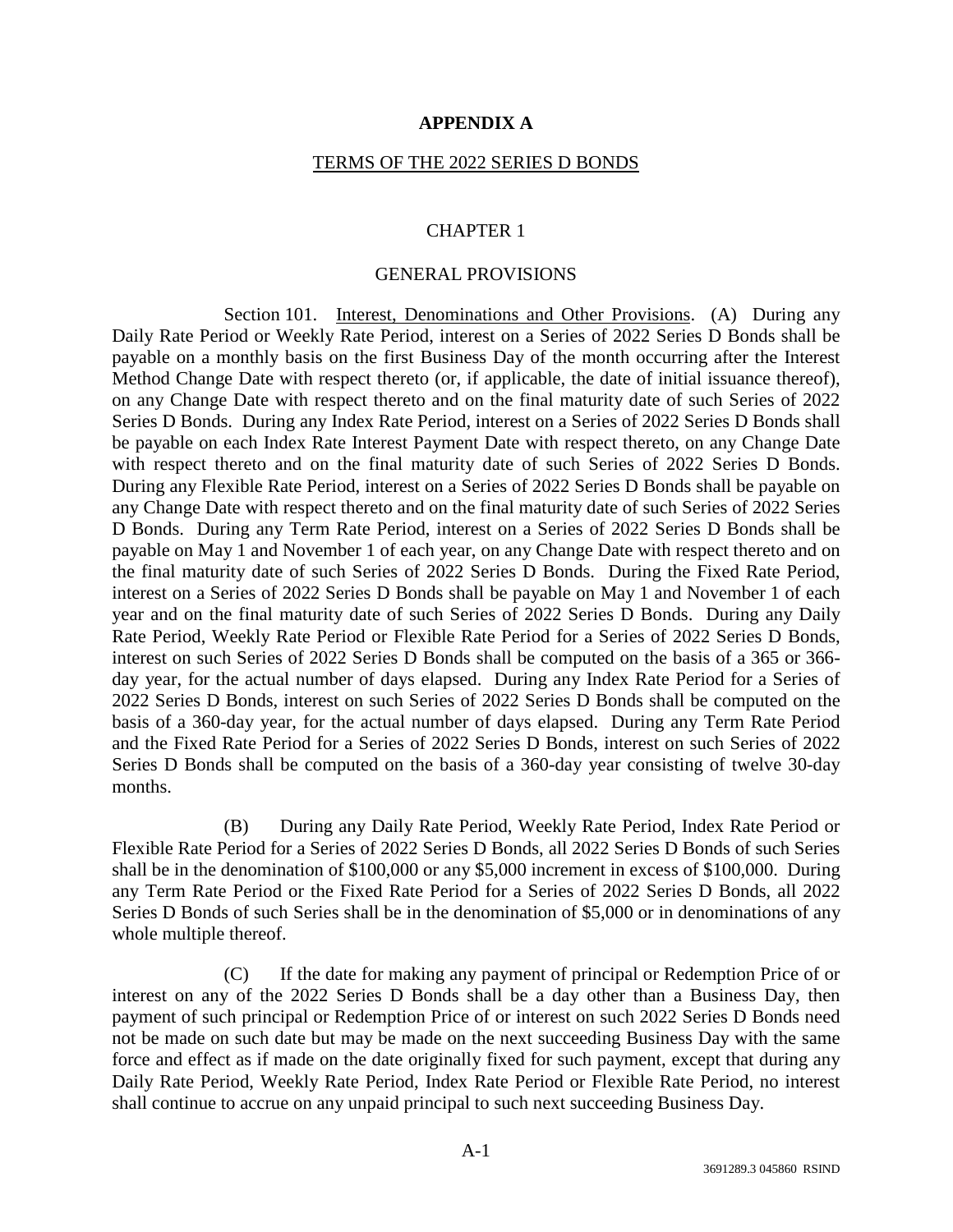Section 102. Redemption Provisions. The 2022 Series D Bonds shall be subject to redemption as set forth in Section 2.5(B) of the Supplemental Resolution and as follows:

(A) During any Daily Rate Period or Weekly Rate Period, the 2022 Series D Bonds are subject to redemption, at the option of the Corporation, in whole or in part, on any Business Day prior to maturity, at a Redemption Price equal to one hundred percent (100%) of the principal amount of the 2022 Series D Bonds or portions thereof to be so redeemed, plus accrued interest to the Redemption Date.

(B) During any Index Rate Period, the 2022 Series D Bonds are subject to redemption, at the option of the Corporation, in whole or in part, at any time prior to maturity on any Index Rate Interest Payment Date, including any Index Rate Interest Payment Date after delivery of a notice of mandatory purchase to the Corporation pursuant to Section 802 hereof, beginning the first Business Day of August, 2022 with respect to the 2022 Series D Bonds upon the initial issuance thereof, and beginning on a date determined by an Authorized Officer and set forth in a Certificate delivered to the Trustee on the date of remarketing of the 2022 Series D Bonds, with respect to the 2022 Series D Bonds upon a remarketing thereof into an Index Rate Period, at a Redemption Price equal to one hundred percent (100%) of the principal amount of the 2022 Series D Bonds or portions thereof to be so redeemed, plus accrued interest to the Redemption Date.

(C) During any Flexible Rate Period or Term Rate Period, each 2022 Series D Bond is subject to redemption, without notice, at the option of the Corporation, in whole or in part on any Interest Adjustment Date with respect to such 2022 Series D Bond, from any source, at a Redemption Price equal to one hundred percent (100%) of the principal amount of the 2022 Series D Bonds to be redeemed, plus accrued interest to the Redemption Date. Except as provided in the immediately preceding sentence, during any Term Rate Period, the 2022 Series D Bonds are subject to redemption, at the option of the Corporation, in whole or in part, at any time prior to maturity, from any source, on or after the date on which twenty-five percent (25%), fiftypercent (50%) or seventy-five percent (75%) of the applicable Term Rate Term has elapsed, as determined by an Authorized Officer and set forth in a Certificate delivered to the Trustee on the Term Rate Start Date of such Term Rate Term, at a Redemption Price equal to one hundred percent (100%) of the principal amount of the 2022 Series D Bonds or portions thereof to be so redeemed, plus accrued interest to the Redemption Date. Except as provided in the immediately preceding two sentences, during any Term Rate Period or the Fixed Rate Period, the 2022 Series D Bonds are subject to redemption, at the option of the Corporation, in whole or in part, at any time prior to maturity, from any source, on or after the nearest May 1 or November 1 to the ninth anniversary of the commencement of the applicable Term Rate Term or the Fixed Rate Period, at a Redemption Price equal to one hundred percent (100%) of the principal amount of the 2022 Series D Bonds or portions thereof to be so redeemed, plus accrued interest to the Redemption Date.

(D) During any Flexible Rate Period or Term Rate Period or the Fixed Rate Period, the 2022 Series D Bonds are subject to special redemption, at the option of the Corporation, in whole or in part, at any time prior to maturity, at a Redemption Price equal to one hundred percent (100%) of the principal amount of the 2022 Series D Bonds or portions thereof to be so redeemed, plus accrued interest to the Redemption Date, from any source other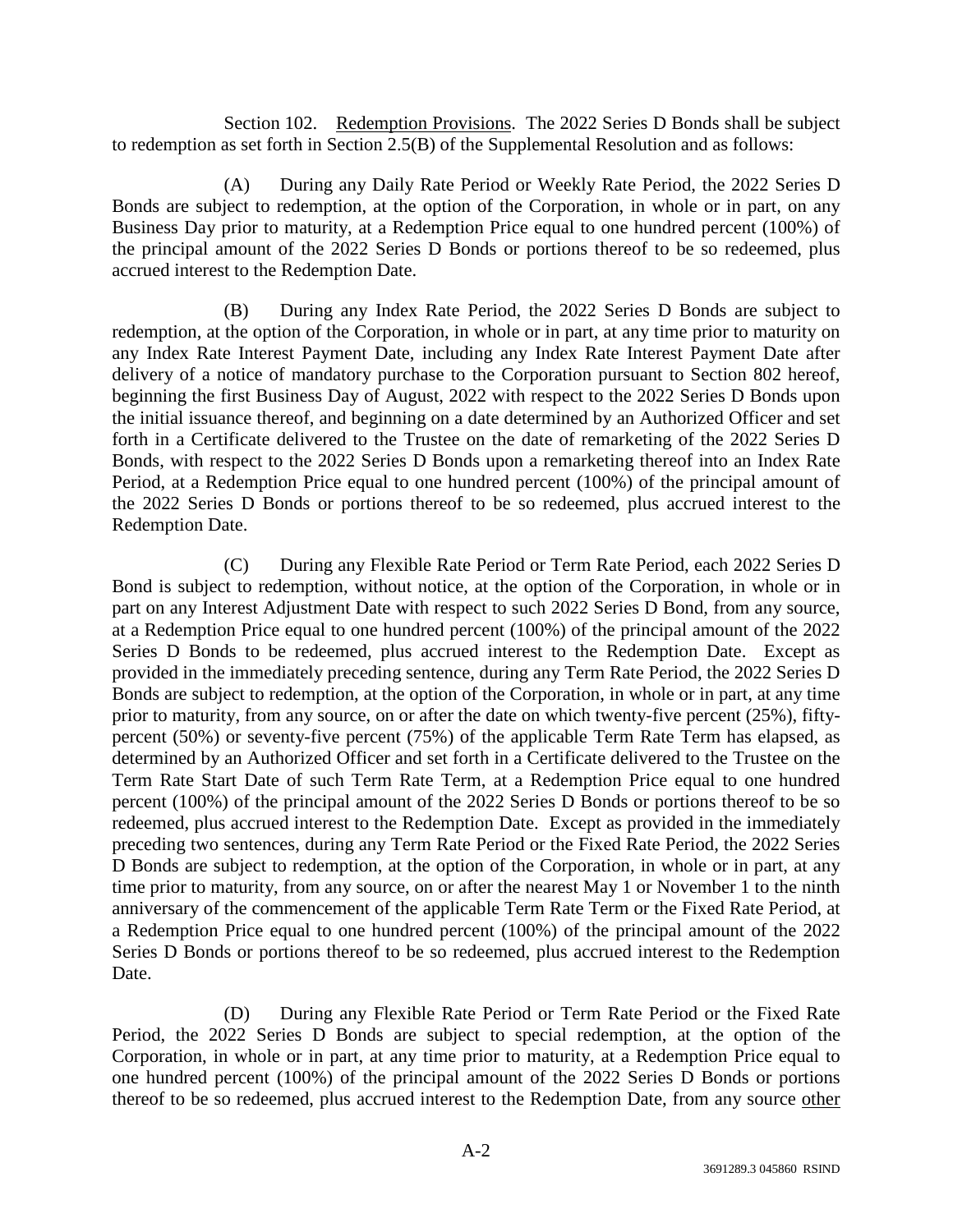than: (i) Voluntary Sale Proceeds; (ii) proceeds of bonds issued, or caused to be issued, by the Corporation for the purpose of refunding all or a portion of the 2022 Series D Bonds or refinancing all or a portion of any Mortgage Loan ("Refunding Bonds"), except that the proceeds of Refunding Bonds described in the following sentence may be applied to the special redemption of the 2022 Series D Bonds; or (iii) any other unencumbered funds of the Corporation not subject to the lien of the General Resolution. The 2022 Series D Bonds are subject to the foregoing special redemption from the proceeds of Refunding Bonds issued in an amount not greater than any prepayment of a Mortgage Loan (including any 2022 Series D Mortgage Loan) received by the Corporation, which prepayment is not used to redeem Bonds. Amounts that may be applied to the foregoing special redemption include, but are not limited to: any prepayment of a 2022 Series D Mortgage Loan by the Mortgagor thereof; upon the filing of a Cash Flow Statement, any prepayment of any other Mortgage Loans (except any Mortgage Loan financed under a Supplemental Resolution that prohibits such use); unexpended proceeds of the 2022 Series D Bonds; and, upon the filing of a Cash Flow Statement, amounts held in the Revenue Account that are not required to be used for other purposes.

(E) During the Index Rate Period with respect to the 2022 Series D Bonds upon the initial issuance thereof, the 2022 Series D Bonds shall be redeemed in part through application of Sinking Fund Payments as provided in Section 5.4(E) of the General Resolution on [elden and on each May 1 and November 1 thereafter, in each case at a Redemption Price equal to the principal amount of each 2022 Series D Bond or portion thereof to be redeemed, together with interest accrued to the Redemption Date. Subject to the provisions of Sections 5.4(D) and 5.5(B) of the General Resolution permitting amounts to be credited toward part or all of any one or more Sinking Fund Payments, there shall be due and the Corporation shall in any and all events be required to pay on each of the dates set forth in the following table the amount set opposite each such date in said table, and said amount is hereby established and shall constitute a Sinking Fund Payment for the retirement of the 2022 Series D Bonds, except that the amount for such date in said table shall be payable at the stated maturity date of such 2022 Series D Bonds and shall not constitute a Sinking Fund Payment: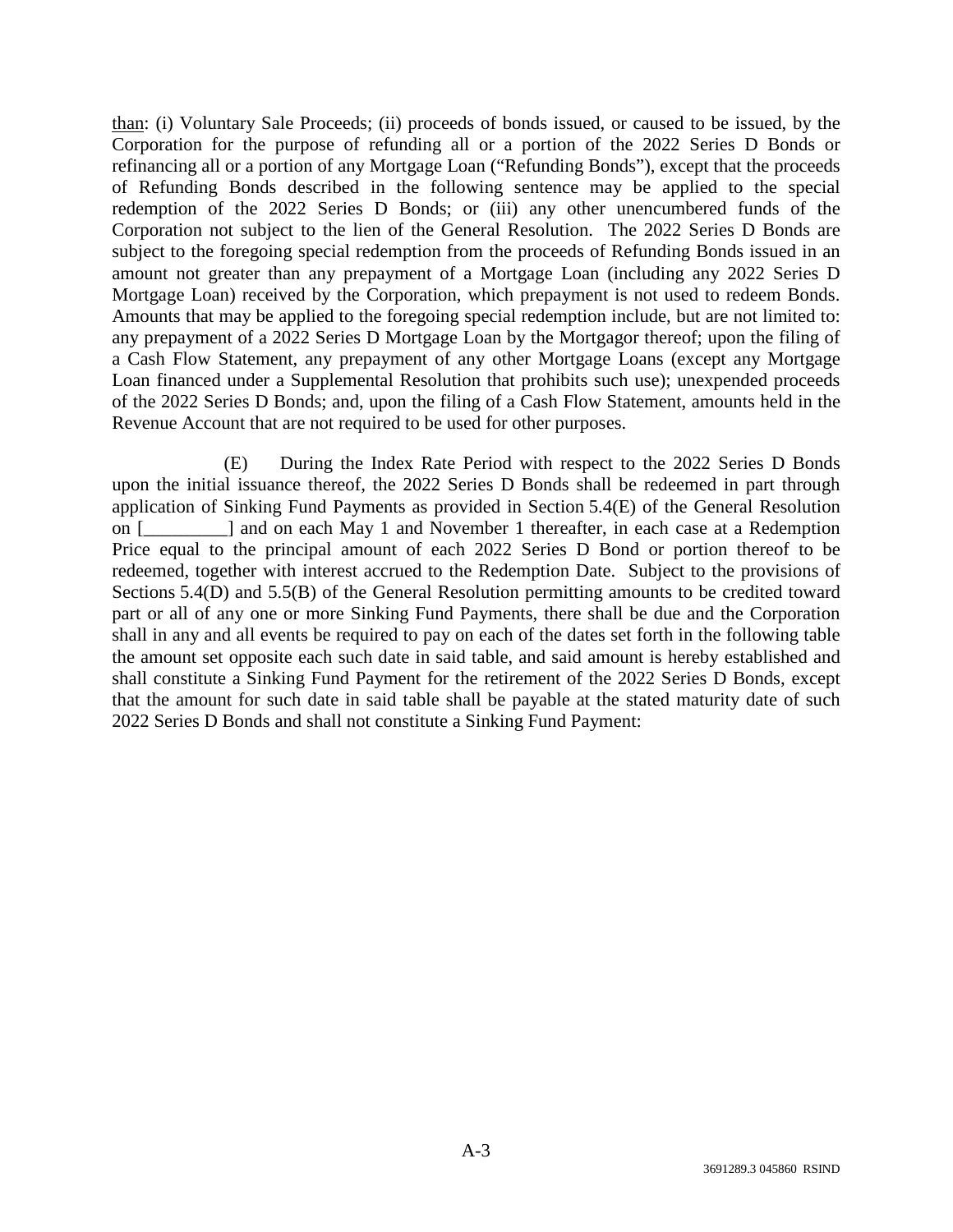Redemption Date Principal Amount Redemption Date Principal Amount

(F) If, upon the conversion of the interest rate on the 2022 Series D Bonds to the Fixed Rate, the Corporation shall, in accordance with Section 701(D) of this Appendix A, have modified the schedule of redemptions through application of Sinking Fund Payments as provided in Section 5.4(E) of the General Resolution during the Fixed Rate Period, the 2022 Series D Bonds shall be redeemed in part through application of Sinking Fund Payments as provided in said Section 5.4(E) at the times and in the amounts set forth in such schedule (subject to the provisions of Sections 5.4(D) and 5.5(B) of the General Resolution permitting amounts to be credited toward part or all of any one or more Sinking Fund Payments), in each case equal to the principal amount of each 2022 Series D Bond or portion thereof to be redeemed, plus accrued interest to the Redemption Date.

Section 103. Method of Payment. Except as otherwise provided in Section 2.6 of the Supplemental Resolution or in a Liquidity Facility with respect to Bank Bonds, the principal or Redemption Price, if any, of the 2022 Series D Bonds shall be payable at the corporate trust office of the Trustee in New York, New York, or at the office designated for such payment of any successor. Except as otherwise provided in Section 2.6 of the Supplemental Resolution or in a Liquidity Facility with respect to Bank Bonds, interest on the 2022 Series D Bonds shall be paid by check or draft of the Trustee mailed to the registered owners thereof as of the applicable Record Date at their respective addresses as shown on the registration books of the Corporation maintained by the Trustee. With respect to all Bank Bonds, and upon written direction of the owner of \$1,000,000 or more principal amount of Outstanding 2022 Series D Bonds, the Trustee shall provide for wire transfer to or at the direction of such owner of all payments of interest due on the 2022 Series D Bonds so held.

Section 104. Interest Method Change Dates; Liquidity Facility; Tenders. (A) No change in the method of determining the interest rate on the 2022 Series D Bonds shall be made unless the Trustee has received, at least thirty (30) days prior to the Interest Method Change Date, (1) a Certificate of an Authorized Officer specifying (a) the date which is to be the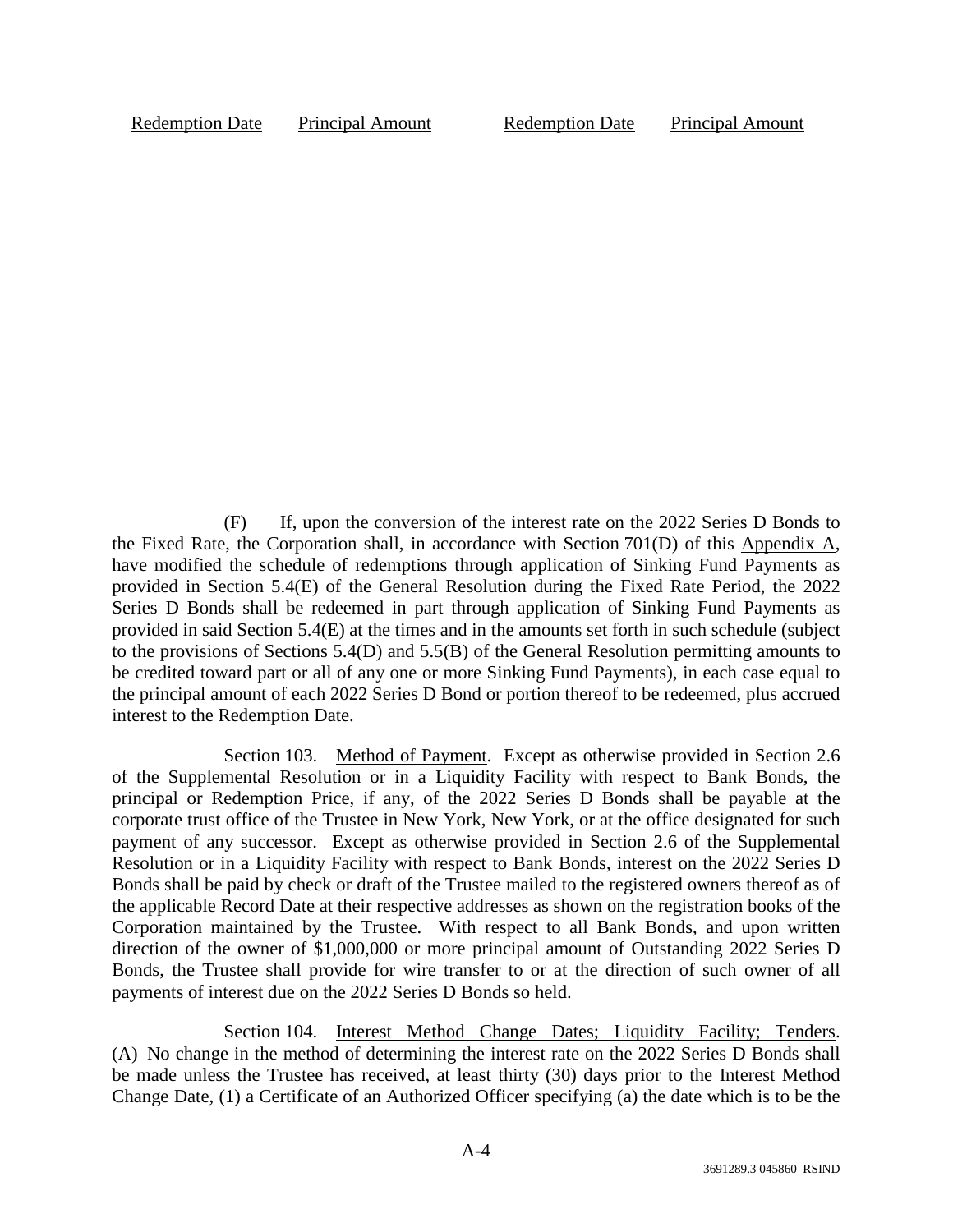Interest Method Change Date, (b) the method of determining the interest rate which shall take effect on such date, and (c) in the case of a Term Rate, the length of the Term Rate Term, (2) if necessary, an amendment to the Liquidity Facility conforming such Liquidity Facility to the requirements of the Supplemental Resolution applicable to such instrument from and after the Interest Method Change Date or provision for the issuance of an alternate Liquidity Facility meeting the requirements of the Supplemental Resolution, in which case the Interest Method Change Date shall also be a Facility Change Date, and all provisions hereof relating to the provision of a Liquidity Facility shall be applicable; provided, however, that if the interest rate on the 2022 Series D Bonds is to be changed to an Index Rate, a Term Rate or the Fixed Rate or, in the event of a remarketing on a private placement or direct sale basis pursuant to a Private Placement or Direct Sale Bond Purchase Agreement which is approved by the Members of the Corporation, and the Corporation decides to exercise its election pursuant to subsection (D) of this Section 104, no Liquidity Facility shall be required, and (3) a Bond Counsel's Opinion to the effect that the proposed change in the method of determining the interest rate on the 2022 Series D Bonds is consistent with the provisions of the Supplemental Resolution. Notwithstanding anything to the contrary contained herein, the provisions of this subsection (A) shall not apply to a change in the interest rate on a particular 2022 Series D Bond on an Interest Adjustment Date relating to such 2022 Series D Bond during any Flexible Rate Period.

(B) Subject to the provisions of subsection (C) or (D) of this Section 104, the Corporation reserves the right to make provision for or cause the replacement of any Liquidity Facility with respect to the 2022 Series D Bonds; provided, however, that during any Daily Rate Period, Weekly Rate Period or Flexible Rate Period (except in the event of a remarketing on a private placement or direct sale basis pursuant to a Private Placement or Direct Sale Bond Purchase Agreement which is approved by the Members of the Corporation), a Liquidity Facility must be in effect with respect to the 2022 Series D Bonds, and during any Index Rate Period or Term Rate Period or the Fixed Rate Period, or in the event of a remarketing on a private placement or direct sale basis pursuant to a Private Placement or Direct Sale Bond Purchase Agreement which is approved by the Members of the Corporation, only, the Corporation may elect to provide no Liquidity Facility. In addition, on and after the date that the 2022 Series D Bonds are remarketed to bear interest at a Daily Rate, Weekly Rate or Flexible Rate, the 2022 Series D Bonds shall be the subject of a Remarketing Agreement and Tender Agent Agreement.

(C) The Corporation may not exercise its right to make provision for a Liquidity Facility or cause the replacement of any Liquidity Facility, unless the Corporation has provided the Trustee with the following: (1) a Bond Counsel's Opinion to the effect that the proposed Liquidity Facility meets the requirements of the Supplemental Resolution, (2) an opinion of counsel to the obligor under such Liquidity Facility, addressed to the Trustee, stating that such Liquidity Facility constitutes a legal, valid and binding obligation of such obligor and is enforceable in accordance with its terms (except as enforceability thereof may be limited by applicable laws for the relief of debtors and by general principles of equity which permit the exercise of judicial discretion), (3)(a) in the event of the provision of a Liquidity Facility, a letter from each national rating agency or agencies then rating the 2022 Series D Bonds to the effect that such Liquidity Facility will provide the 2022 Series D Bonds with an investment grade rating, (b) in the event any Liquidity Facility is being replaced with another Liquidity Facility, a letter from each national rating agency or agencies then rating the 2022 Series D Bonds to the effect that such Liquidity Facility will not adversely affect the then current rating on the 2022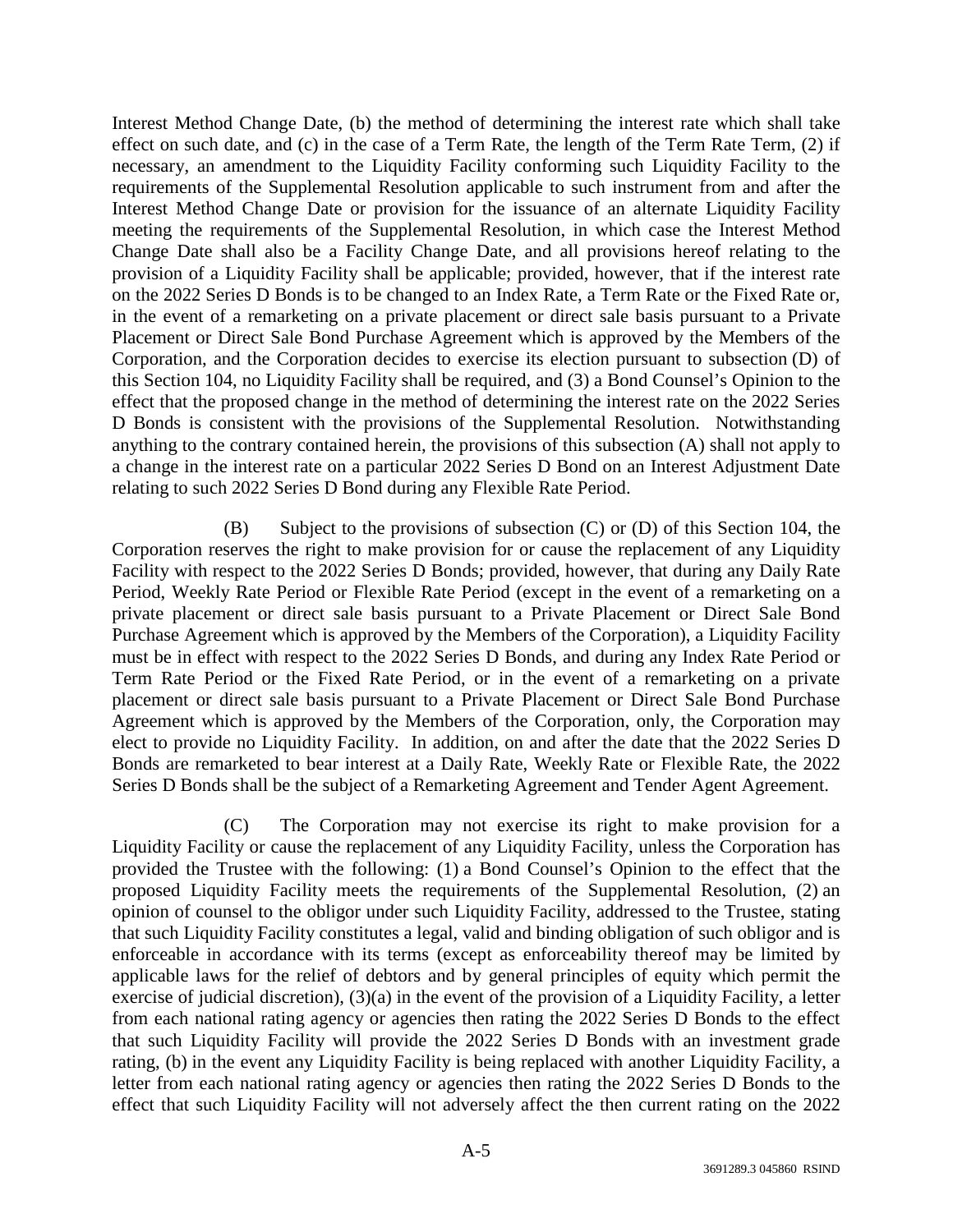Series D Bonds and (c) in the event no rating is in effect with respect to the 2022 Series D Bonds at the time a Liquidity Facility is being provided or a Liquidity Facility is being replaced, a letter from at least one national rating agency to the effect that such Liquidity Facility will provide the 2022 Series D Bonds with an investment grade rating, and (4) an amount sufficient to pay all costs incurred by the Trustee and the Corporation in connection with the provision of such Liquidity Facility.

(D) The Corporation may elect to provide no Liquidity Facility during a Term Rate Period or the Fixed Rate Period or, in the event of a remarketing on a private placement or direct sale basis pursuant to a Private Placement or Direct Sale Bond Purchase Agreement which is approved by the Members of the Corporation, at any time, if the Corporation provides to the Trustee evidence satisfactory to the Trustee that the 2022 Series D Bonds will continue to be rated in a category not lower than the "A" category by the national rating agency or agencies then rating the 2022 Series D Bonds, or that the 2022 Series D Bonds as thus secured are secured on a basis comparable to that of other obligations of the Corporation then being offered in the public markets by the Corporation; provided, however, that no rating shall be required in the event of a remarketing on a private placement or direct sale basis pursuant to a Private Placement or Direct Sale Bond Purchase Agreement which is approved by the Members of the Corporation.

(E) No Interest Method Change Date or Facility Change Date described in clause (i) of the definition thereof shall occur unless the Trustee has received a Bond Counsel's Opinion, dated as of the Change Date, to the effect that the change is consistent with the provisions of the Supplemental Resolution. Notwithstanding anything to the contrary contained herein, the provisions of this subsection (E) shall not apply to a change in the interest rate on a particular 2022 Series D Bond on an Interest Adjustment Date relating to such 2022 Series D Bond during any Flexible Rate Period.

(F) (1) If (a) a notice of an Interest Method Change Date has been given in accordance with Section 801 of this Appendix A and (b) any of the conditions precedent to an Interest Method Change Date set forth in this Section 104 have not been satisfied, then (i) the new method of determining the interest rate on the 2022 Series D Bonds shall not take effect, (ii) the 2022 Series D Bonds shall be subject to mandatory tender on the proposed Interest Method Change Date and the holders of the 2022 Series D Bonds shall not have the right to retain their 2022 Series D Bonds and (iii) the method of determining the interest rate on the 2022 Series D Bonds shall remain unchanged on the proposed Interest Method Change Date, without any further action by any party.

(2) If (a) a notice of a Facility Change Date has been given in accordance with Section 801 of this Appendix A and (b) any of the conditions precedent to a Facility Change Date set forth in this Section 104 have not been satisfied, then the Facility Change Date shall be cancelled, unless the prior Liquidity Facility is expiring within sixty (60) days after the Facility Change Date. The Trustee shall promptly deliver or mail by first class mail, postage prepaid, to the owner of each 2022 Series D Bond at the address shown on the registration books of the Corporation, a notice stating that the change shall not occur and the reasons therefor and that the mandatory tender shall be canceled.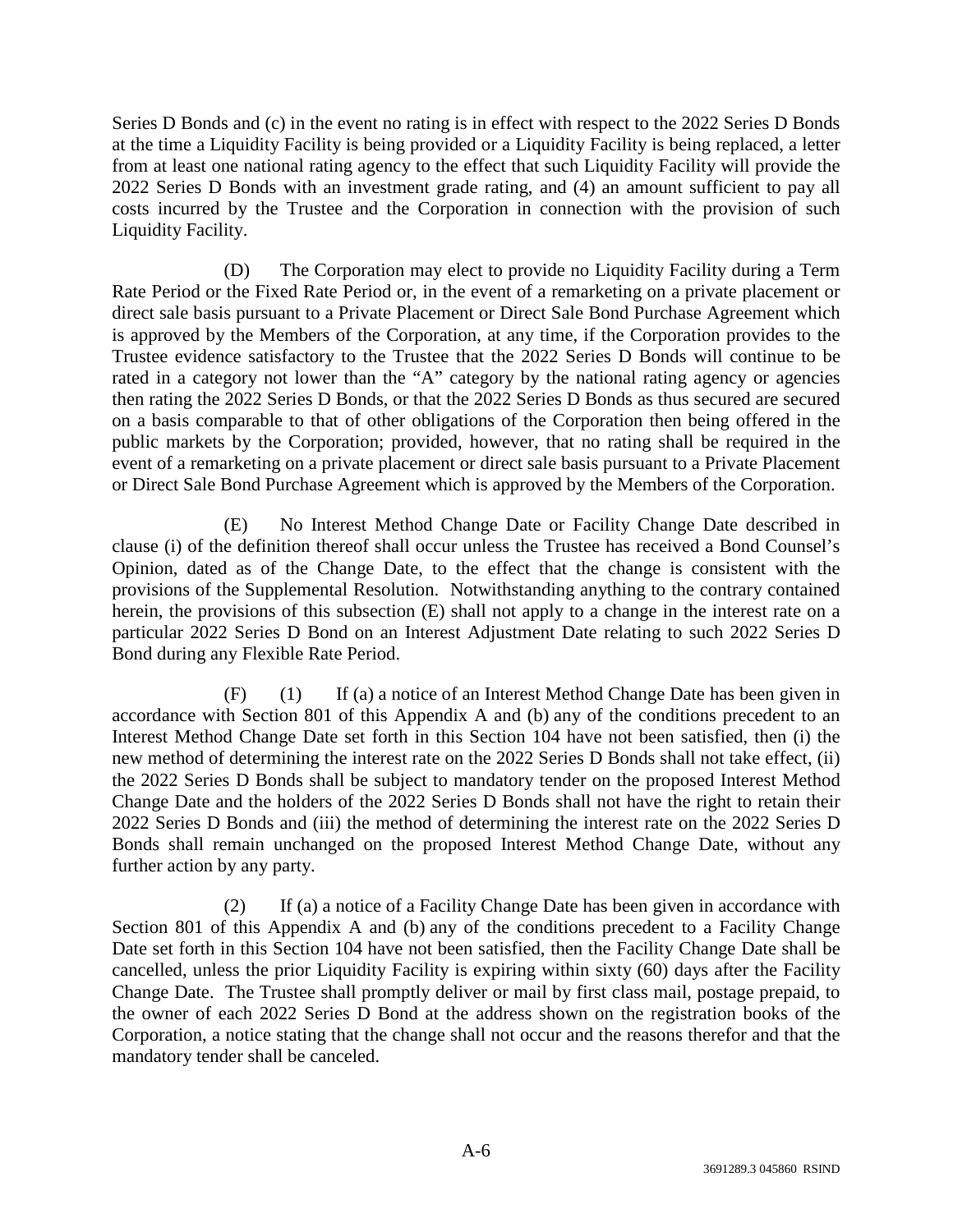## CHAPTER 2

#### PROVISIONS OF 2022 SERIES D BONDS DURING DAILY RATE PERIOD

Section 201. Interest Rate Determination. (A) Whenever in this Chapter 2 there is reference to "2022 Series D Bonds" or a "Daily Rate Period," such reference shall relate to any Series of 2022 Series D Bonds that bear a Daily Rate. At such time as shall be designated by the Corporation for a change of the method of determining the interest rate on the 2022 Series D Bonds to the Daily Rate until the earlier of the next succeeding Interest Method Change Date or the final maturity or redemption in whole of the 2022 Series D Bonds, the 2022 Series D Bonds shall bear interest at the Daily Rate determined in accordance with this Section 201.

(B) During any Daily Rate Period, the 2022 Series D Bonds shall bear interest at the Daily Rate. The Daily Rate shall be determined as follows; provided, however, that in the event of a remarketing on a private placement or direct sale basis, the Daily Rate shall be the rate for the 2022 Series D Bonds determined by an Authorized Officer and set forth in a Certificate delivered to the Trustee on the date of remarketing pursuant to the Private Placement or Direct Sale Bond Purchase Agreement. The Daily Rate shall be the lowest interest rate, not exceeding the Maximum Rate, which, as of the date of determination and under prevailing market conditions, would result as nearly as practicable in the market price for the 2022 Series D Bonds during a Daily Rate Term being one hundred percent (100%) of the principal amount thereof. The Remarketing Agent or the Corporation, as the case may be, shall determine the Daily Rate not later than 10:00 a.m., New York City time, on the Business Day of the commencement of the Daily Rate Term to which it relates. The Remarketing Agent or the Corporation, as the case may be, shall immediately give notice of the determination of any Daily Rate pursuant to this Section 201 to the Corporation, if applicable, the Trustee, the Tender Agent and the Liquidity Provider, by telecopy or other similar means of electronic communication or by such other method of communication as shall be mutually agreed upon by the Remarketing Agent or the Corporation, as the case may be, and the recipients of such notice.

(C) On the Business Day immediately following the establishment of a Daily Rate Period for the 2022 Series D Bonds, the Trustee shall deliver or mail by first-class mail, postage prepaid or by facsimile transmission or other similar electronic means, to the owner of each 2022 Series D Bond at the address shown on the registration books of the Corporation, a notice stating that from and after the effective date of such Daily Rate Period the 2022 Series D Bonds will bear interest at the Daily Rate for the duration of the applicable Daily Rate Period. Such notice shall further specify the name, address and telephone number of the person or persons from whom information with respect to the Daily Rate for each succeeding Daily Rate Term may be obtained.

(D) Unless an Interest Method Change Date occurs, a new Daily Rate Term shall automatically commence on the day after the termination of the current Daily Rate Term.

(E) If for any reason the position of Remarketing Agent is vacant or the Remarketing Agent or the Corporation, as the case may be, fails in the performance of its duty to determine the Daily Rate for any Daily Rate Term or the Daily Rate is held to be invalid or unenforceable by a court of law, as set forth in a written notice from the Corporation to the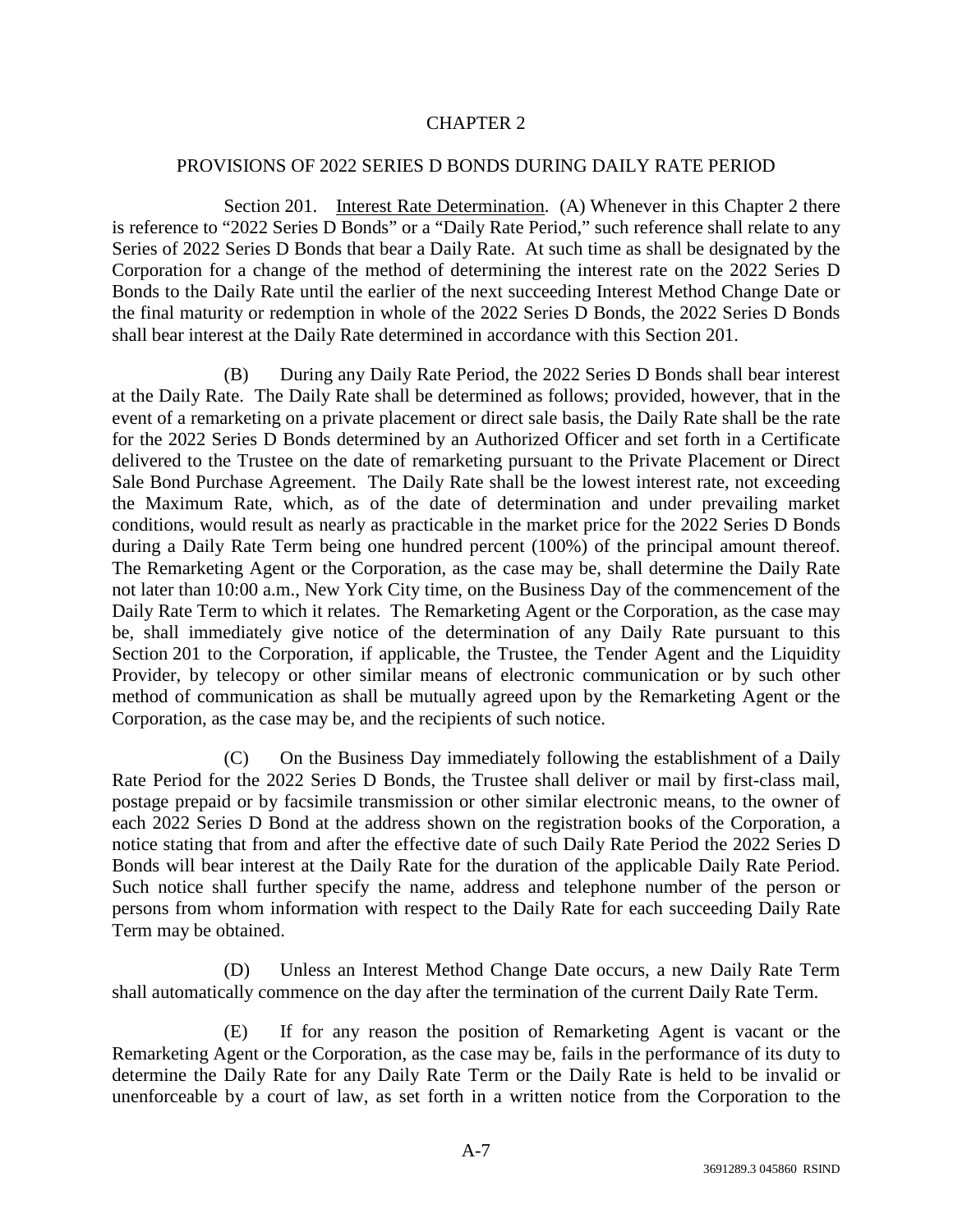Trustee, the Daily Rate for such Daily Rate Term shall be determined by the Trustee and shall be (i) if a Liquidity Facility is in effect, one hundred percent (100%) of The Securities Industry and Financial Markets Association Municipal Swap Index published in *The Bond Buyer* or otherwise made available to the Trustee or (ii) if a Liquidity Facility is not in effect, the Maximum Rate.

(F) Any determination of any interest rate pursuant to this Section 201 shall be conclusive and binding upon the Trustee, the Tender Agent, the Remarketing Agent, the Corporation, the Liquidity Provider, and the owners of the 2022 Series D Bonds.

Section 202. Purchase Provisions. During any Daily Rate Period, the 2022 Series D Bonds shall contain the Mandatory Purchase Provision and the Demand Purchase Option.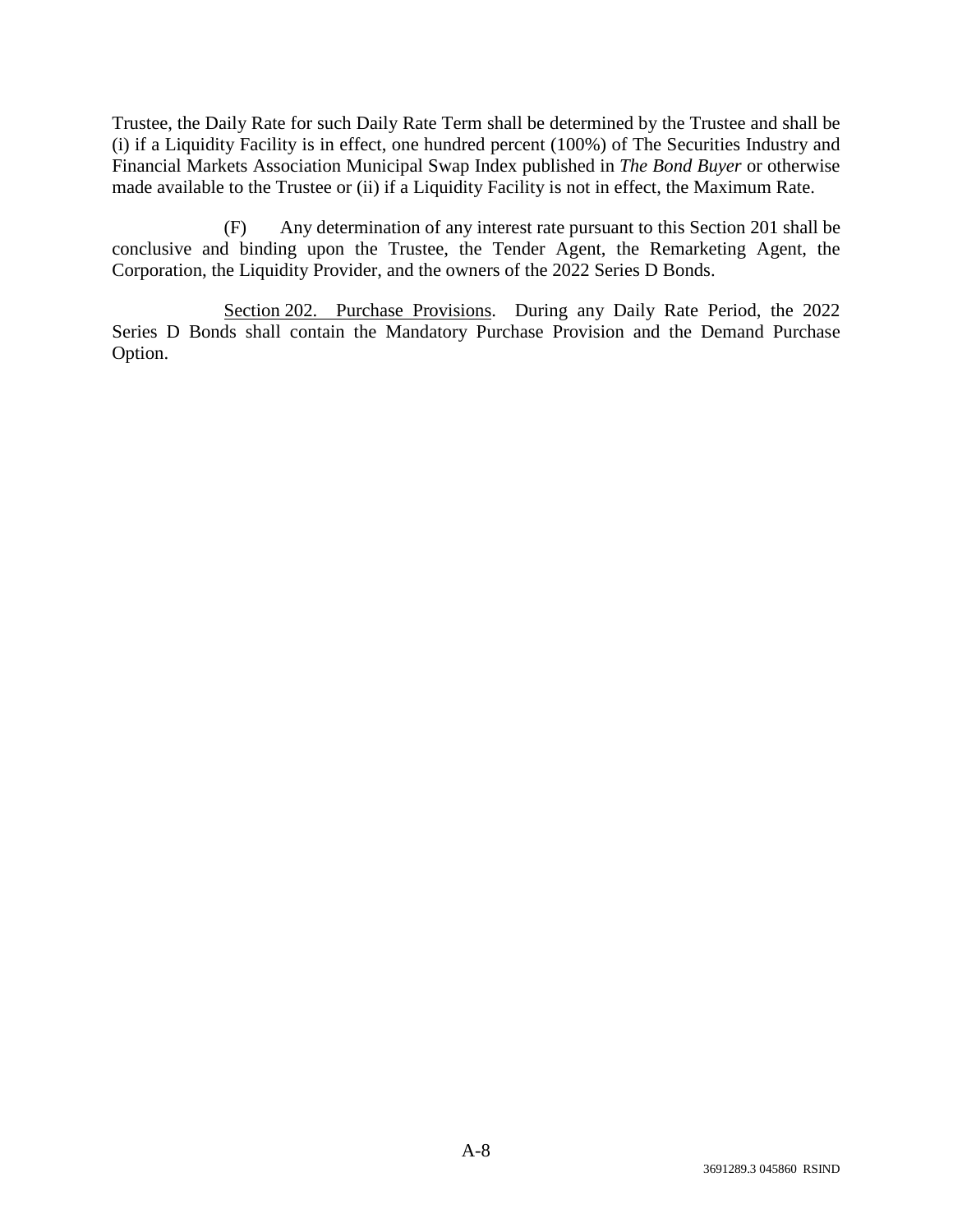## CHAPTER 3

#### PROVISIONS OF 2022 SERIES D BONDS DURING WEEKLY RATE PERIOD

Section 301. Interest Rate Determination. (A) Whenever in this Chapter 3 there is reference to "2022 Series D Bonds" or a "Weekly Rate Period," such reference shall relate to any Series of 2022 Series D Bonds that bear a Weekly Rate. At such time as shall be designated by the Corporation for a change of the method of determining the interest rate on the 2022 Series D Bonds to the Weekly Rate until the earlier of the next succeeding Interest Method Change Date or the final maturity or redemption in whole of the 2022 Series D Bonds, the 2022 Series D Bonds shall bear interest at the Weekly Rate determined in accordance with this Section 301.

(B) During any Weekly Rate Period, the 2022 Series D Bonds shall bear interest at the Weekly Rate. The Weekly Rate shall be determined as follows; provided, however, that in the event of a remarketing on a private placement or direct sale basis, the Weekly Rate shall be the rate for the 2022 Series D Bonds determined by an Authorized Officer and set forth in a Certificate delivered to the Trustee on the date of remarketing pursuant to the Private Placement or Direct Sale Bond Purchase Agreement. The Weekly Rate shall be the lowest interest rate, not exceeding the Maximum Rate, which, as of the date of determination and under prevailing market conditions, would result as nearly as practicable in the market price for the 2022 Series D Bonds on the Weekly Effective Rate Date being one hundred percent (100%) of the principal amount thereof. The Remarketing Agent or the Corporation, as the case may be, shall determine the Weekly Rate not later than 4:00 p.m., New York City time, on day immediately preceding the Weekly Effective Rate Date for each Weekly Rate Term. The Remarketing Agent or the Corporation, as the case may be, shall immediately give notice of the determination of any Weekly Rate pursuant to this Section 301 to the Corporation, if applicable, the Trustee, the Tender Agent and the Liquidity Provider, by telecopy or other similar means of electronic communication or by such other method of communication as shall be mutually agreed upon by the Remarketing or the Corporation, as the case may be, and the recipients of such notice.

(C) On the Business Day immediately following the establishment of any Weekly Rate Period for the 2022 Series D Bonds, the Trustee shall deliver or mail by first-class mail, postage prepaid or by facsimile transmission or other similar electronic means, to the owner of each 2022 Series D Bond at the address shown on the registration books of the Corporation, a notice stating the Weekly Rate to be borne by the 2022 Series D Bonds, and that from and after the Weekly Effective Rate Date the 2022 Series D Bonds will bear interest at the Weekly Rate for the duration of the applicable Weekly Rate Period. Such notice shall further specify the name, address and telephone number of the person or persons from whom information with respect to the Weekly Rate for each succeeding Weekly Rate Term may be obtained.

(D) Unless an Interest Method Change Date occurs, a new Weekly Rate Term shall automatically commence on the day after the termination of the current Weekly Rate Term.

(E) If for any reason the position of Remarketing Agent is vacant or the Remarketing Agent or the Corporation, as the case may be, fails in the performance of its duty to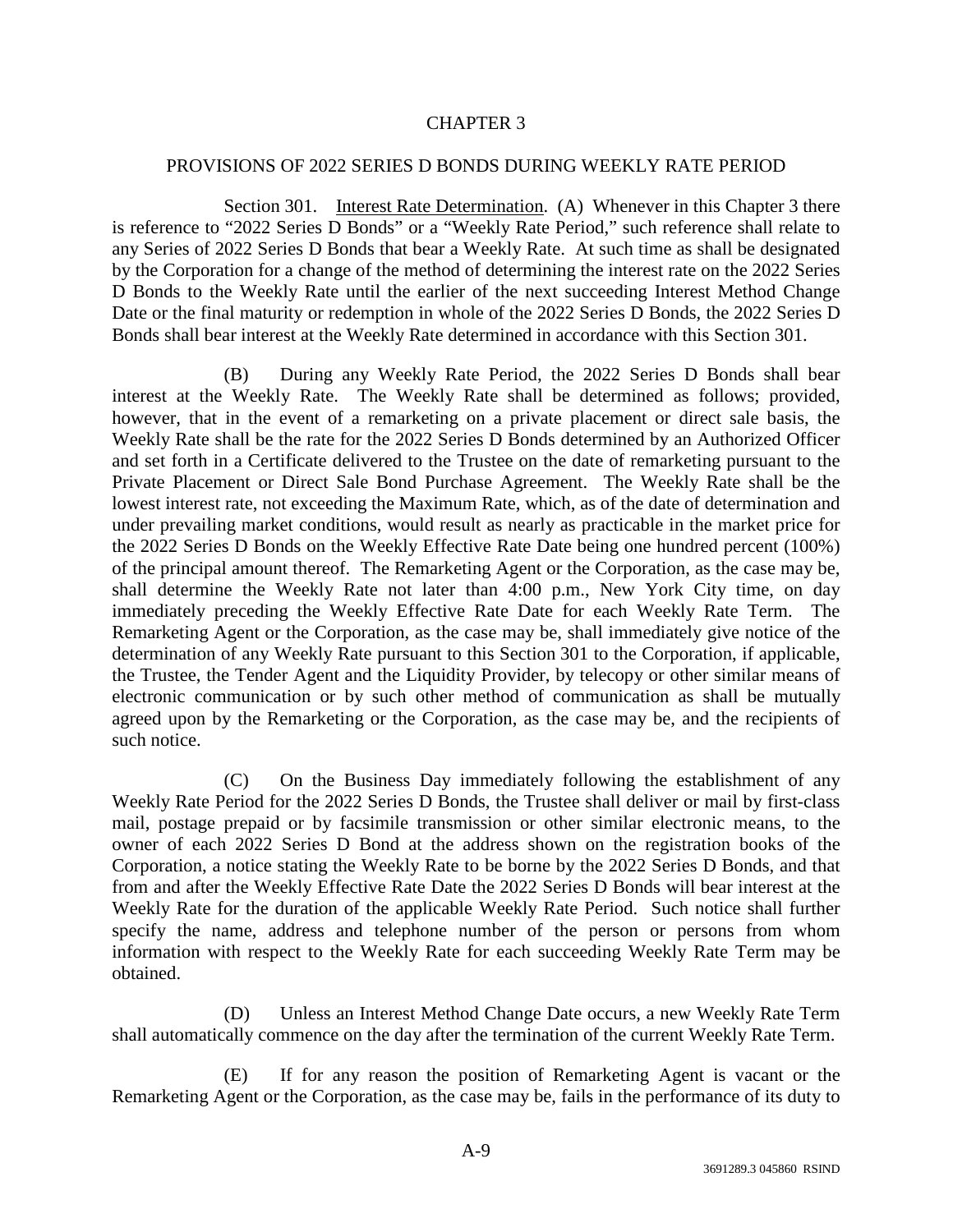determine the Weekly Rate for any Weekly Rate Term or the Weekly Rate is held to be invalid or unenforceable by a court of law, as set forth in a written notice from the Corporation to the Trustee, the Weekly Rate for such Weekly Rate Term shall be determined by the Trustee and shall be (i) if a Liquidity Facility is in effect, one hundred percent (100%) of The Securities Industry and Financial Markets Association Municipal Swap Index published in *The Bond Buyer* or otherwise made available to the Trustee or (ii) if a Liquidity Facility is not in effect, the Maximum Rate.

(F) Any determination of any interest rate pursuant to this Section 301 shall be conclusive and binding upon the Trustee, the Tender Agent, the Remarketing Agent, the Corporation, the Liquidity Provider, and the owners of the 2022 Series D Bonds.

Section 302. Purchase Provisions. During any Weekly Rate Period, the 2022 Series D Bonds shall contain the Mandatory Purchase Provision and the Demand Purchase Option.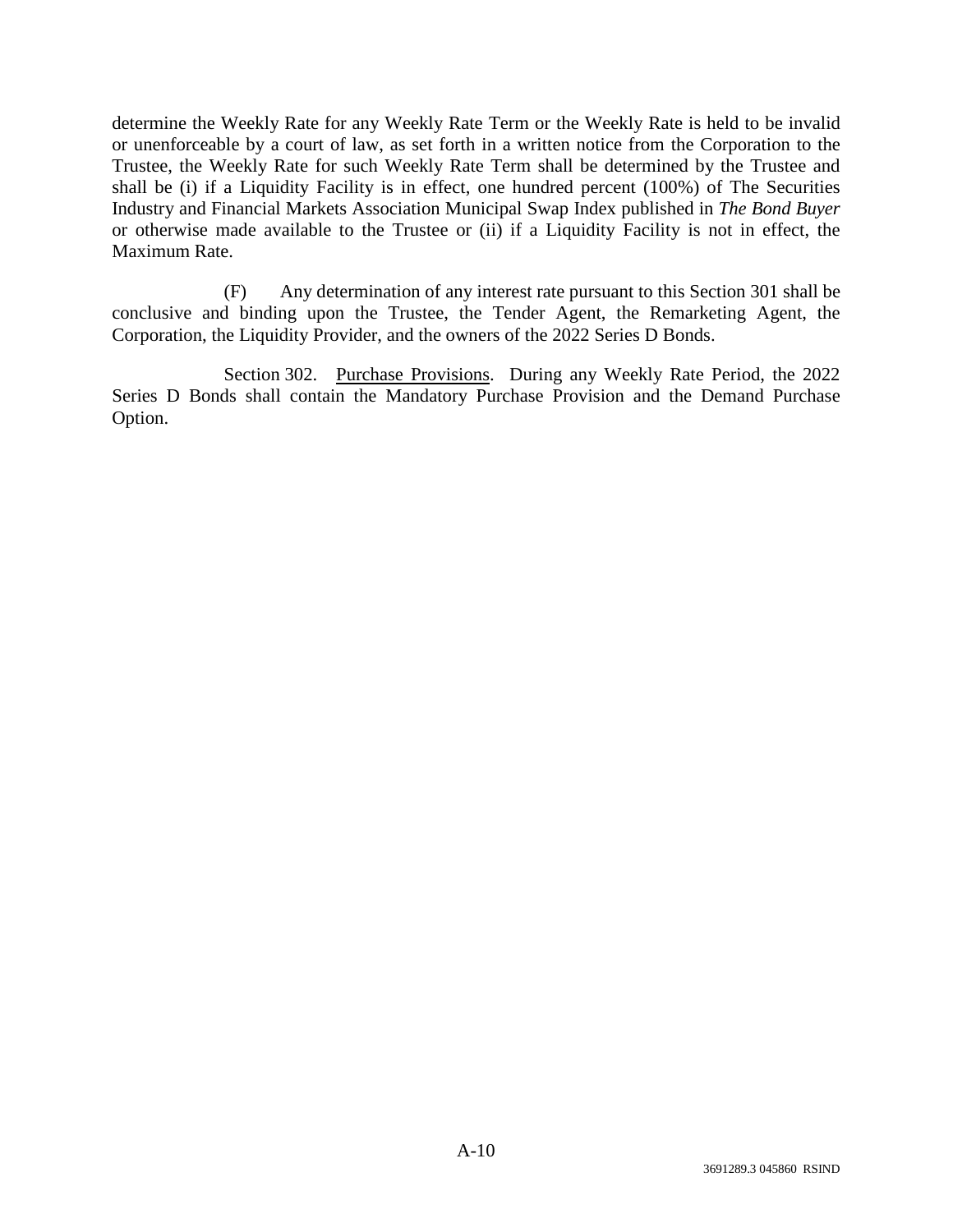## CHAPTER 4

#### PROVISIONS OF 2022 SERIES D BONDS DURING INDEX RATE PERIOD

Section 401. Definitions. As used in this Chapter 4:

"Average SOFR Rate" means, with respect to any Interest Period, the arithmetical mean (rounded to the nearest ten-thousandth of one percent, if other than a multiple of one tenthousandth of one percent) of the Individual SOFR Rates for all calendar days in such Interest Period. (For example, if the arithmetical mean of the Individual SOFR Rates for all calendar days in an Interest Period is 0.12345%, the Average SOFR Rate for such Interest Period is  $0.1235\%$ .

"Federal Reserve's Website" means the website of the Federal Reserve Bank of New York, currently at http://www.newyorkfed.org, or any successor website of the Federal Reserve Bank of New York.

"Index Rate Interest Payment Date" means the first Business Day of February, May, August and November of each year, commencing (i) the first Business Day of August, 2022, with respect to the 2022 Series D Bonds in an Index Rate Period commencing on the date of issuance of the 2022 Series D Bonds, and (ii) the date determined by an Authorized Officer and set forth in a Certificate delivered to the Trustee on the date of remarketing of the 2022 Series D Bonds, with respect to the 2022 Series D Bonds upon a remarketing thereof into an Index Rate Period.

"Individual SOFR Rate" means, (i) with respect to any calendar day that is a Reset Date, SOFR for the Reference Date with respect to such Reset Date, and (ii) with respect to any calendar day that is not a Reset Date, the Individual SOFR Rate for the immediately preceding calendar day.

"Interest Period" means, with respect to a 2022 Series D Bond, a period beginning on, and including, an Index Rate Interest Payment Date to, but excluding, the next succeeding Index Rate Interest Payment Date (or earlier date of redemption or maturity of, such 2022 Series D Bond); *provided*, *however*, that the first Interest Period shall begin on, and include, date of initial issuance and delivery of the 2022 Series D Bonds.

"Reference Date" means, with respect to any Reset Date, the second U.S. Government Securities Business Day next preceding such Reset Date.

"Reset Date" means each U.S. Government Securities Business Day.

"SOFR" means, with respect to any Reference Date, the Secured Overnight Financing Rate for such Reference Date that is posted on the Federal Reserve's Website; *provided*, *however* that if the Secured Overnight Financing Rate for such Reference Date is not posted on the Federal Reserve's Website, then the Trustee shall use the Secured Overnight Financing Rate for the last U.S. Government Securities Business Day preceding such Reference Date for which the Secured Overnight Financing Rate was published on the Federal Reserve's Website.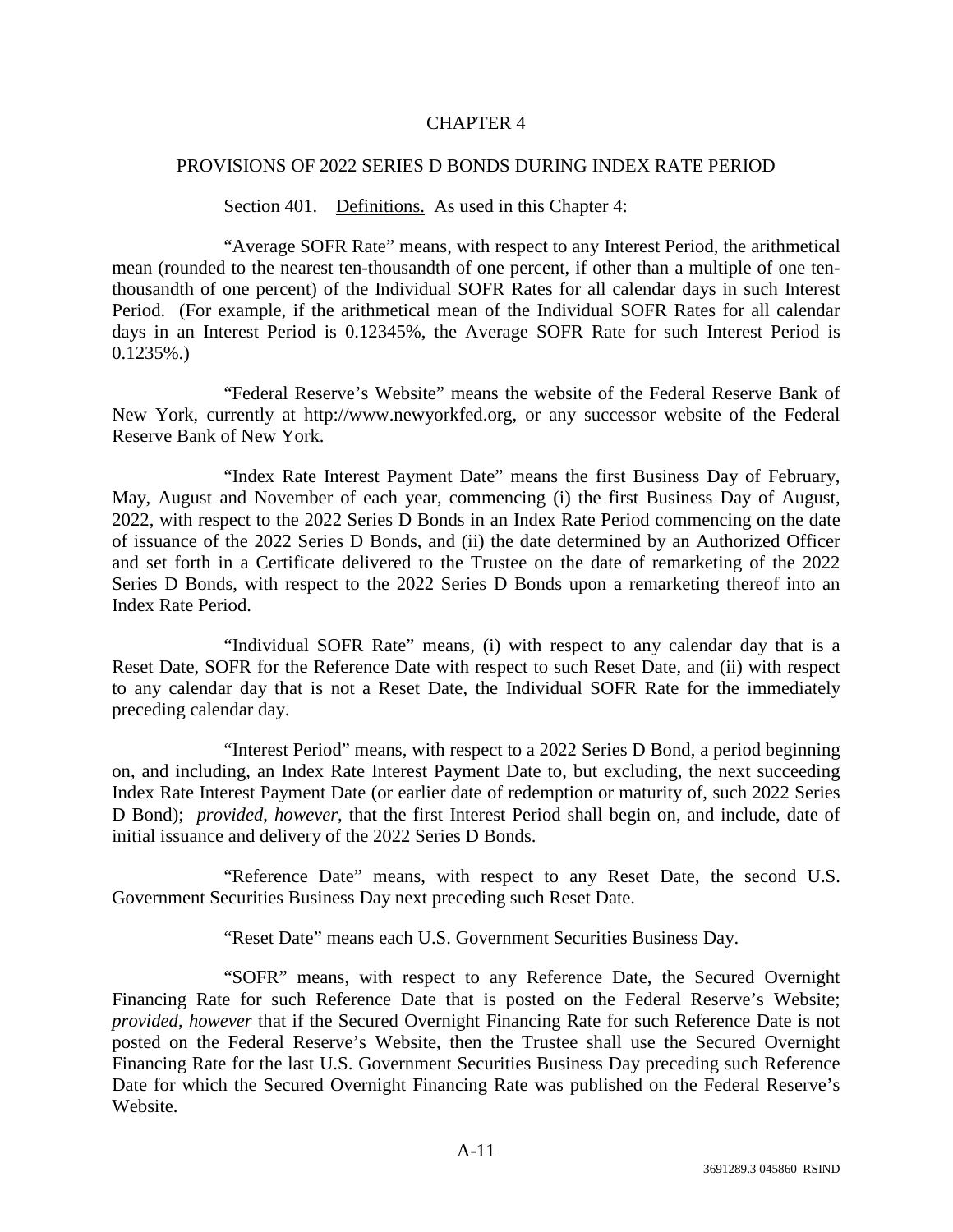"U.S. Government Securities Business Day" means any day except for a Saturday, Sunday or a day on which the Securities Industry and Financial Markets Association recommends that the fixed income departments of its members be closed for the entire day for purposes of trading in U.S. Government Securities..

Section 402. Interest Rate Provisions. (A) Whenever in this Chapter 4 there is reference to "2022 Series D Bonds" or an "Index Rate Period," such reference shall relate to any Series of 2022 Series D Bonds that bear an Index Rate. From their date of initial issuance and delivery and at such time as shall be designated by the Corporation for a change of the method of determining the interest rate on the 2022 Series D Bonds to the Index Rate until the earlier of the next succeeding Interest Method Change Date or the final maturity or redemption in whole of the 2022 Series D Bonds, the 2022 Series D Bonds shall bear interest at the Index Rate determined in accordance with this Section 402.

(B) During any Index Rate Period, each 2022 Series D Bond shall bear interest during each Interest Period with respect to such 2022 Series D Bond at a per annum rate (the "Index Rate") equal to the greater of (a) the Average SOFR Rate for such Interest Period plus the applicable Designated Percentage and (b) zero percent (0%) per annum; *provided*, *however*, that the Index Rate shall not exceed the Maximum Rate.

(C) Any determination of any interest rate pursuant to this Section 402 shall be conclusive and binding upon the Trustee, the Tender Agent, the Remarketing Agent, the Corporation, the Liquidity Provider, if any, and the owners of the 2022 Series D Bonds.

Section 403. Effect of Benchmark Transition Event. The provision of this Section 403 shall apply notwithstanding any other provision of this Supplemental Resolution.

(A) Benchmark Replacement. If the Corporation determines that a Benchmark Transition Event and its related Benchmark Replacement Date have occurred, and gives Notice thereof to the Trustee, prior to the time the Interest Rate is determined on a Reset Date, the Benchmark Replacement will replace the then-current Benchmark for all purposes relating to the Bonds in respect of such determination on such Reset Date and all determinations on all subsequent Reset Dates during an Index Rate Period.

(B) Benchmark Replacement Conforming Changes. In connection with the implementation of a Benchmark Replacement, the Corporation shall have the right to make Benchmark Replacement Conforming Changes from time to time.

(C) Decisions and Determinations. Any determination, decision or election that may be made by the Corporation pursuant to this Section 403, including any determination with respect to a tenor, rate or adjustment or of the occurrence or non-occurrence of an event, circumstance or date and any decision to take or refrain from taking any action or any selection, will be conclusive and binding absent manifest error, may be made in the sole discretion of the Corporation, and, notwithstanding anything to the contrary in this Supplemental Resolution, shall become effective without consent from any other party.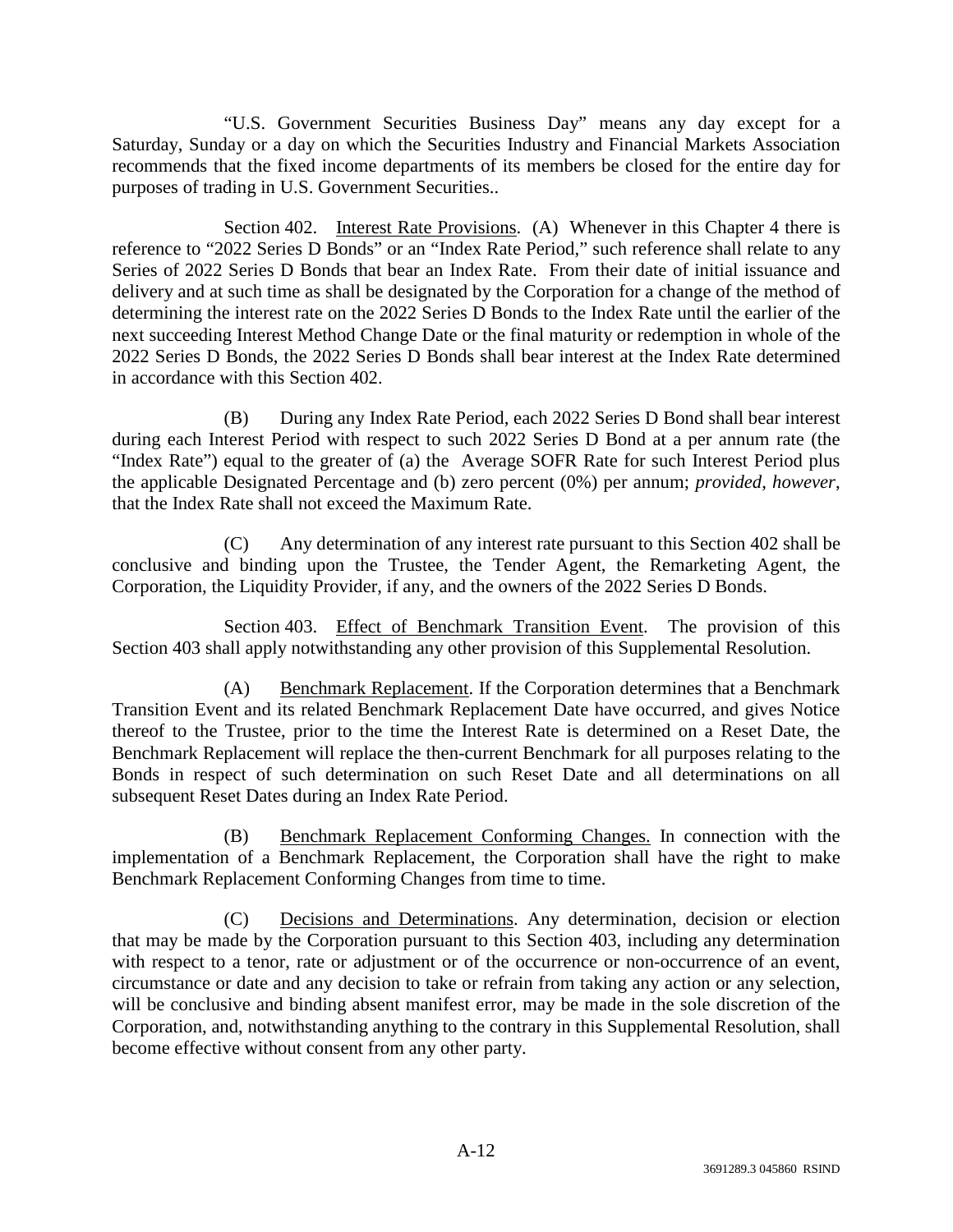(D) Defined Terms. As used in this Section 403:

"Benchmark" means, initially, the Secured Overnight Financing Rate and, after a replacement of the Secured Overnight Financing Rate as provided herein, the lastestablished Benchmark Replacement.

"Benchmark Replacement" means the sum of: (a) the alternate rate of interest that has been selected by the Corporation as the replacement for the then-current Benchmark for the applicable Corresponding Tenor giving due consideration to any industry-accepted rate of interest as a replacement for the then-current Benchmark for U.S. dollar denominated floating rate notes and bonds at such time and (b) the Benchmark Replacement Adjustment.

"Benchmark Replacement Adjustment" means the spread adjustment (which may be a positive or negative value or zero) that has been selected by the Corporation giving due consideration to any industry-accepted spread adjustment, or method for calculating or determining such spread adjustment, for the replacement of the then-current Benchmark with the applicable Unadjusted Benchmark Replacement for U.S. dollar denominated floating rate notes and bonds at such time.

"Benchmark Replacement Conforming Changes" means, with respect to any Benchmark Replacement, any technical, administrative or operational changes (including changes to the timing and frequency of determining rates and making payments of interest and other administrative matters) that the Corporation determines may be appropriate to reflect the adoption of such Benchmark Replacement in a manner substantially consistent with market practice (or, if the Corporation determines that adoption of any portion of such market practice is not administratively feasible or if the Corporation determines that no market practice for use of the Benchmark Replacement exists, in such other manner as the Corporation determines is reasonably necessary).

"Benchmark Replacement Date" means the earliest to occur of the following events with respect to the then-current Benchmark: (1) in the case of clause (1) or (2) of the definition of "Benchmark Transition Event," the later of (a) the date of the public statement or publication of information referenced therein and (b) the date on which the administrator of the Benchmark permanently or indefinitely ceases to provide the Benchmark; or (2) in the case of clause (3) of the definition of "Benchmark Transition Event," the date of the public statement or publication of information referenced therein.

"Benchmark Transition Event" means the occurrence of one or more of the following events with respect to the then-current Benchmark:

> (1) a public statement or publication of information by or on behalf of the administrator of the Benchmark announcing that such administrator has ceased or will cease to provide the Benchmark, permanently or indefinitely, provided that, at the time of such statement or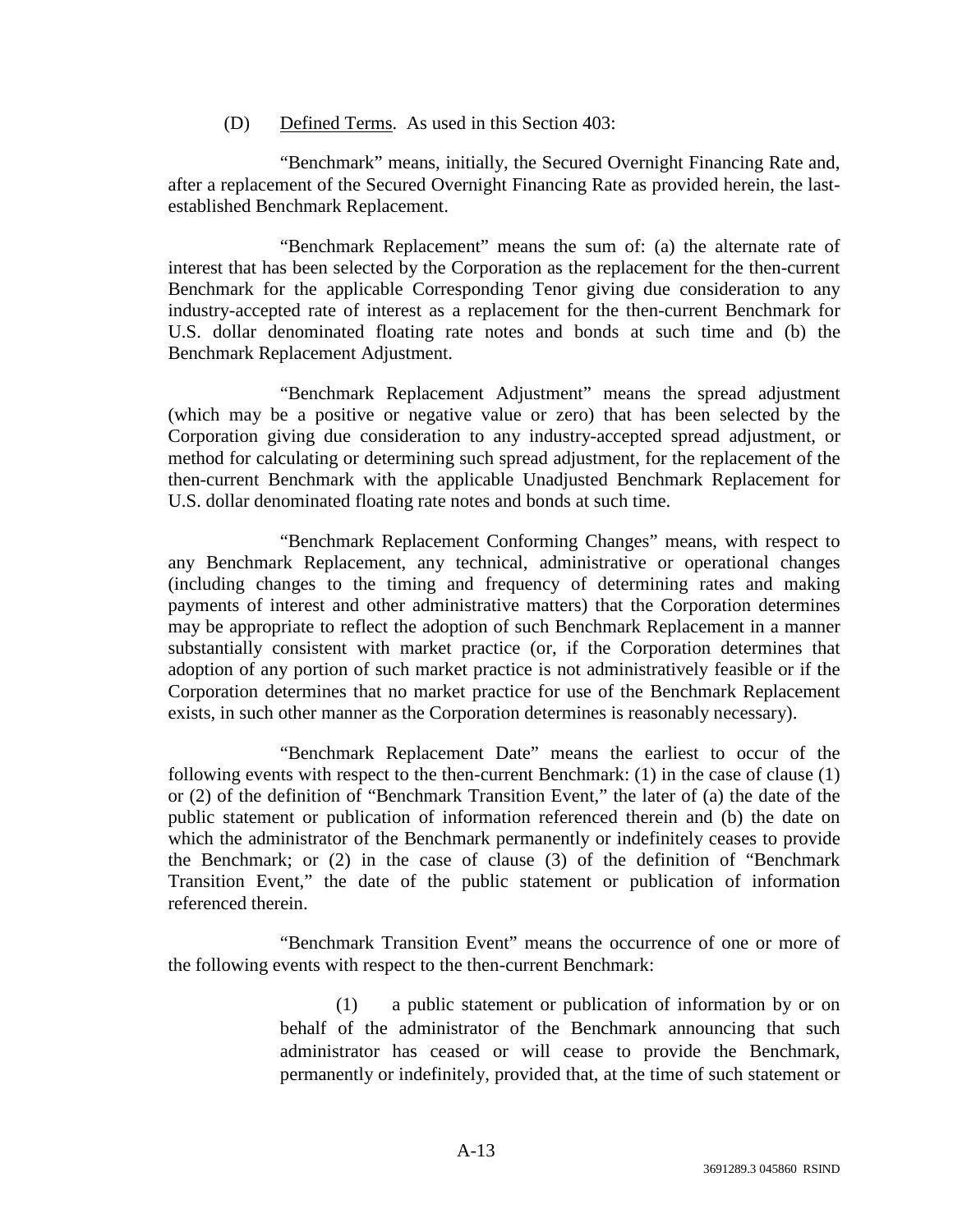publication, there is no successor administrator that will continue to provide the Benchmark;

(2) a public statement or publication of information by the regulatory supervisor for the administrator of the Benchmark, the central bank for the currency of the Benchmark, an insolvency official with jurisdiction over the administrator for the Benchmark, a resolution authority with jurisdiction over the administrator for the Benchmark or a court or an entity with similar insolvency or resolution authority over the administrator for the Benchmark, which states that the administrator of the Benchmark has ceased or will cease to provide the Benchmark permanently or indefinitely, provided that, at the time of such statement or publication, there is no successor administrator that will continue to provide the Benchmark; or

(3) a public statement or publication of information by the regulatory supervisor for the administrator of the Benchmark announcing that the Benchmark is no longer representative.

"Corresponding Tenor" with respect to a Benchmark Replacement means a tenor (including overnight) having approximately the same length (disregarding business day adjustment) as the applicable tenor for the then-current Benchmark.

"Unadjusted Benchmark Replacement" means the Benchmark Replacement excluding the Benchmark Replacement Adjustment.

Section 404. Purchase Provisions. During any Index Rate Period, the 2022 Series D Bonds shall contain the Mandatory Purchase Provision and the Demand Purchase Option.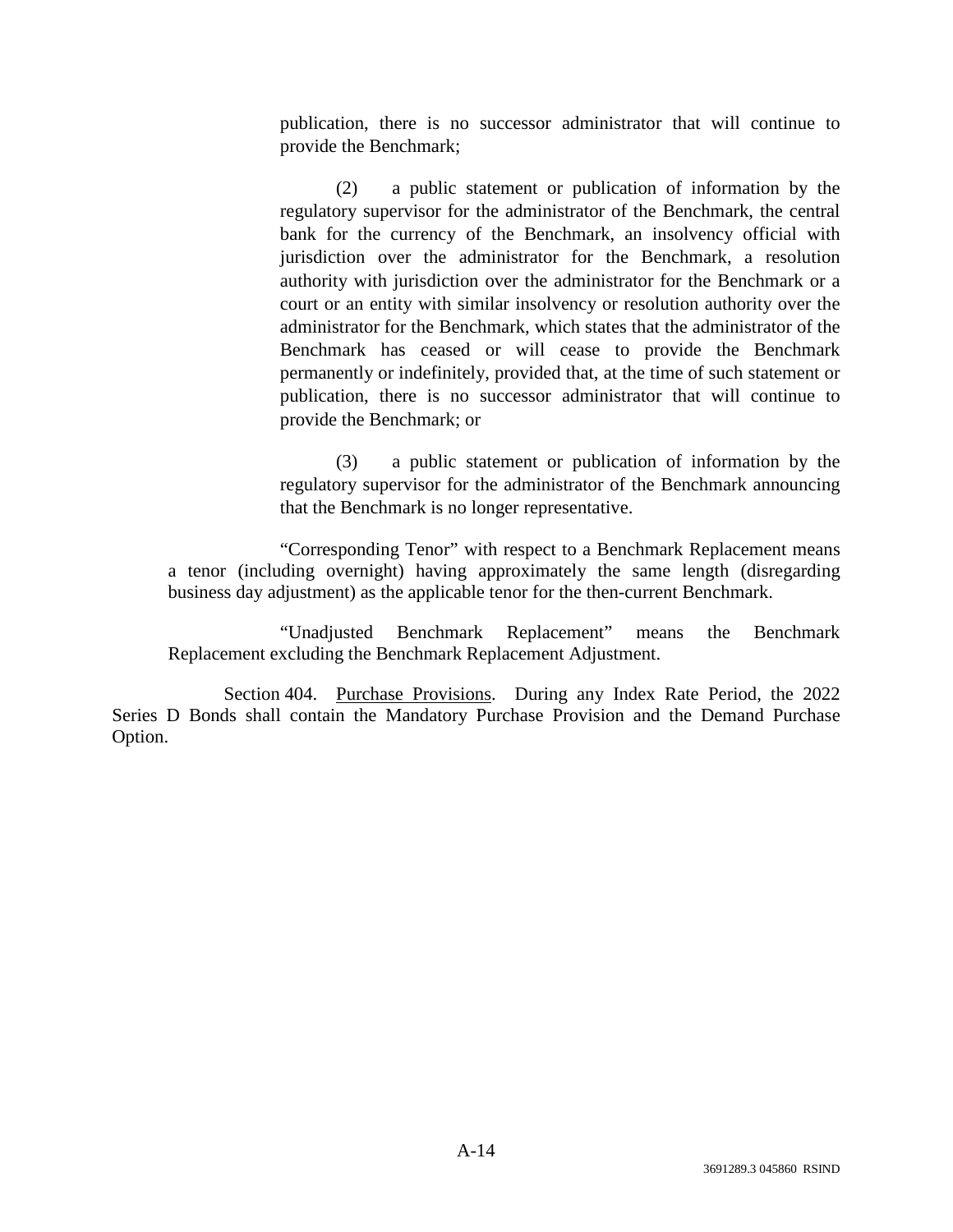## CHAPTER 5

#### PROVISIONS OF 2022 SERIES D BONDS DURING FLEXIBLE RATE PERIOD

Section 501. Interest Rate Provisions. (A) Whenever in this Chapter 5 there is reference to "2022 Series D Bonds" or a "Flexible Rate Period," such reference shall relate to any Series of 2022 Series D Bonds that bear a Flexible Rate. At such time as shall be designated by the Corporation for a change of the method of determining the interest rate on the 2022 Series D Bonds to the Flexible Rate (the "Flexible Rate Start Date") until the earlier of the next Interest Method Change Date or the final maturity or redemption of the 2022 Series D Bonds, each 2022 Series D Bond shall bear interest at the Flexible Rate determined in accordance with this Section 501.

(B) During any Flexible Rate Period, each 2022 Series D Bond shall bear interest at a Flexible Rate. The Flexible Rate with respect to any particular 2022 Series D Bond shall be determined as follows; provided, however, that in the event of a remarketing on a private placement or direct sale basis, the Flexible Rate shall be the rate for the 2022 Series D Bonds determined by an Authorized Officer and set forth in a Certificate delivered to the Trustee on the date of remarketing pursuant to the Private Placement or Direct Sale Bond Purchase Agreement. The Flexible Rate with respect to any particular 2022 Series D Bond shall be the lowest interest rate, not exceeding the Maximum Rate, which, as of the date of determination and under prevailing market conditions, would result as nearly as practicable in the market price for such 2022 Series D Bond on the Flexible Rate Start Date (or subsequent Interest Adjustment Date, as the case may be) being one hundred percent (100%) of the principal amount thereof given the applicable Flexible Rate Term for such 2022 Series D Bond. The Remarketing Agent or the Corporation, as the case may be, shall determine the Flexible Rate not later than 1:00 p.m., New York City time, on the first Business Day of the Flexible Rate Term. The Flexible Rate shall be communicated immediately by the Remarketing Agent or the Corporation, as the case may be, by telex, telecopy or other similar electronic means of communication, or by telephone promptly followed by written notice mailed by electronic mail or first-class mail, postage prepaid, to the Trustee, the Liquidity Provider, the Tender Agent, and the Corporation, if applicable, such communication to be received not later than 1:00 p.m., New York City time, on the day such Flexible Rate is determined.

(C) Notice of each Flexible Rate shall be prepared by the Trustee for mailing by the Tender Agent, and shall be sent by the Tender Agent by first-class mail, postage prepaid, to each owner of 2022 Series D Bonds, the Corporation, and the Liquidity Provider within seven (7) days after such Flexible Rate is determined pursuant to Section 501(B) above.

(D) The Flexible Rate Term with respect to any particular 2022 Series D Bond is the period commencing on the Flexible Rate Start Date and ending not more than 270 days thereafter, selected by the Corporation as the Flexible Rate Term with respect to such 2022 Series D Bond; provided that any Flexible Rate Term selected in accordance with the provisions of Section 501(A) shall be selected such that the Interest Adjustment Date occurring on the day immediately following the last day of such Flexible Rate Term shall be a Business Day. Subsequent Flexible Rate Terms of up to 270 days, selected by the Corporation, shall commence on the day immediately following the end of the preceding Flexible Rate Term with respect to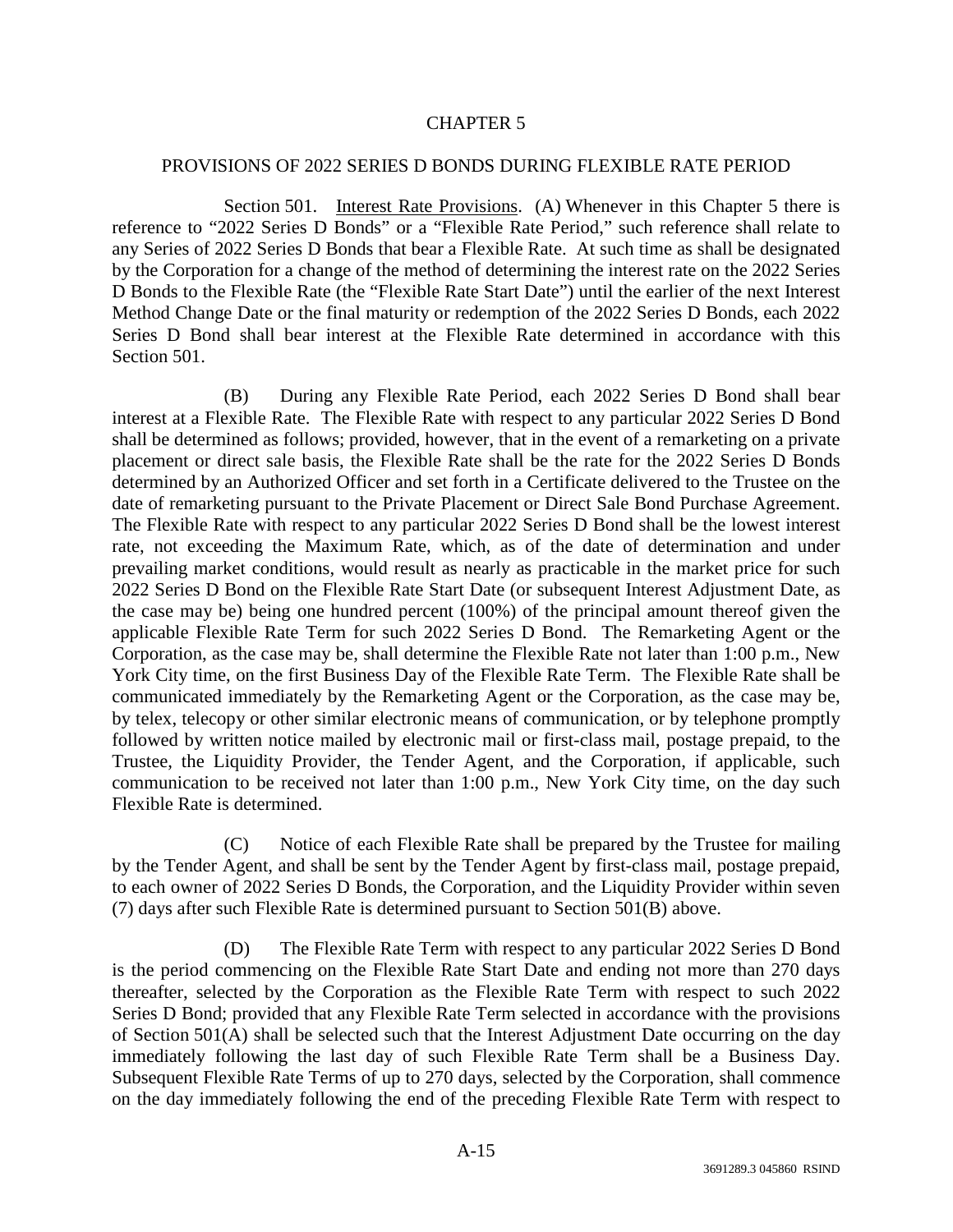any particular 2022 Series D Bond (each such day an "Interest Adjustment Date"), unless the interest rate on the 2022 Series D Bonds shall be converted to a Daily Rate, Weekly Rate or Term Rate or to the Fixed Rate pursuant to the provisions of the Supplemental Resolution or the 2022 Series D Bonds mature or are redeemed in whole on such date. Notwithstanding the foregoing, the Corporation may not select a Flexible Rate Term for a particular 2022 Series D Bond longer than the time remaining to the earlier of (i) the remaining term of the Liquidity Facility and (ii) the final maturity of the 2022 Series D Bonds.

(E) If for any reason the position of Remarketing Agent is vacant or if the Remarketing Agent or the Corporation, as the case may be, fails in the performance of its duty to determine the Flexible Rate for any Flexible Rate Term or the Flexible Rate is held to be invalid or unenforceable by a court of law, as set forth in a written notice from the Corporation to the Trustee, such Flexible Rate Term shall convert to a one (1) day period. The Flexible Rate for such Flexible Rate Term shall be determined by the Trustee and shall be (i) if a Liquidity Facility is in effect, one hundred percent (100%) of The Securities Industry and Financial Markets Association Municipal Swap Index published in *The Bond Buyer* or otherwise made available to the Trustee or (ii) if a Liquidity Facility is not in effect, the Maximum Rate.

(F) Any determination of any interest rate pursuant to this Section 501 shall be conclusive and binding upon the Trustee, the Tender Agent, the Remarketing Agent, the Corporation, the Liquidity Provider, and the owners of the 2022 Series D Bonds.

Section 502. Purchase Provisions. During any Flexible Rate Period, the 2022 Series D Bonds shall contain the Mandatory Purchase Provision.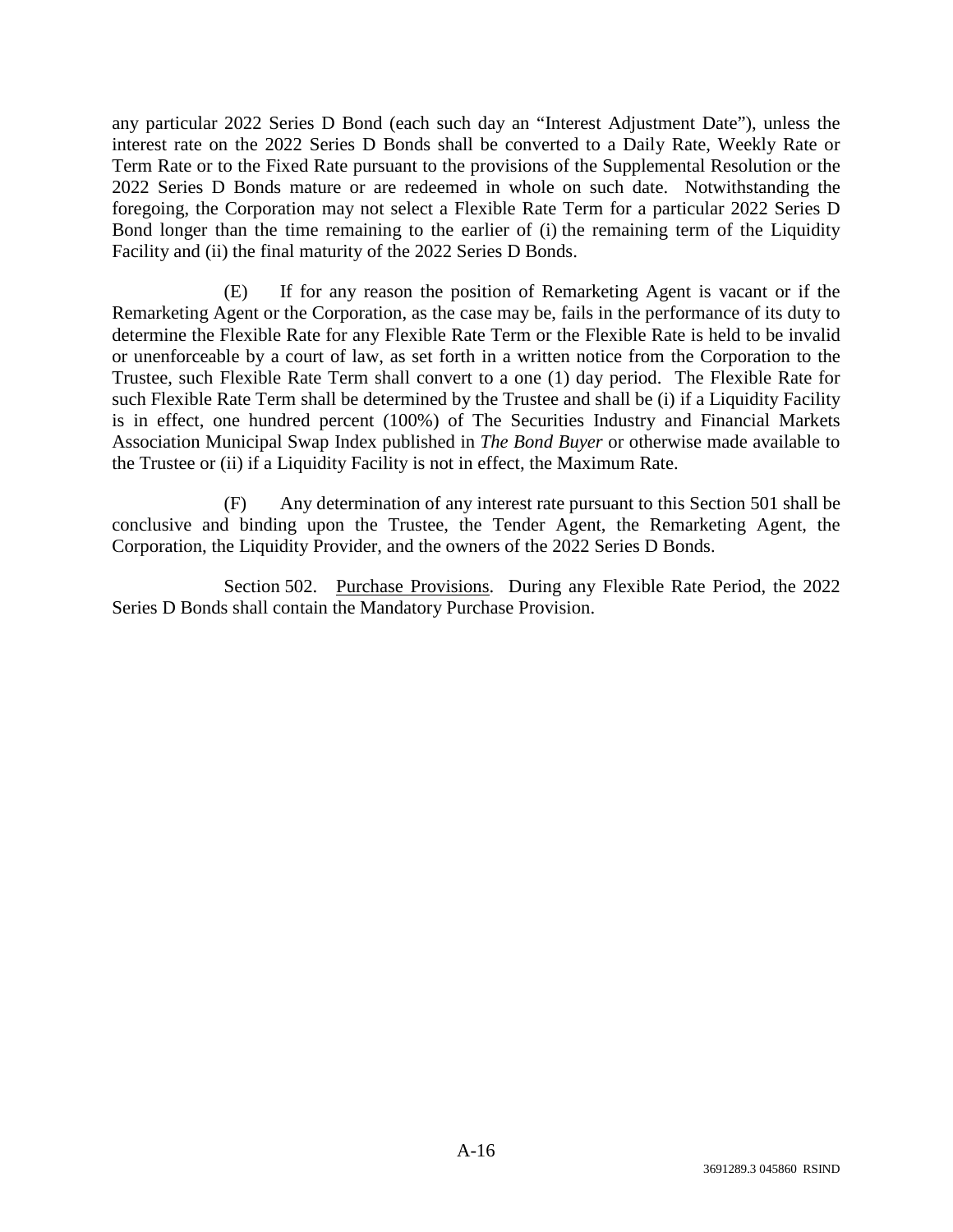## CHAPTER 6

#### PROVISIONS OF 2022 SERIES D BONDS DURING TERM RATE PERIOD

Section 601. Interest Rate Provisions. (A) Whenever in this Chapter 6 there is reference to "2022 Series D Bonds" or a "Term Rate Period," such reference shall relate to any Series of 2022 Series D Bonds that bear a Term Rate. At such time as shall be designated by the Corporation for a change of the method of determining the interest rate on the 2022 Series D Bonds to the Term Rate or the date of commencement of a subsequent Term Rate Term (the "Term Rate Start Date") until the earlier of the next Interest Method Change Date or the final maturity or redemption in whole of the 2022 Series D Bonds, the 2022 Series D Bonds shall bear interest at the Term Rate determined in accordance with this Section 601.

(B) During any Term Rate Period, the 2022 Series D Bonds shall bear interest at the Term Rate. The Term Rate shall be determined as follows; provided, however, that in the event of a remarketing on a private placement or direct sale basis, the Term Rate shall be the rate for the 2022 Series D Bonds determined by an Authorized Officer and set forth in a Certificate delivered to the Trustee on the date of remarketing pursuant to the Private Placement or Direct Sale Bond Purchase Agreement. The Term Rate shall be the lowest interest rate, not exceeding the Maximum Rate, which, as of the date of determination and under prevailing market conditions, would result as nearly as practicable in the market price for the 2022 Series D Bonds on the Term Rate Start Date (or subsequent Interest Adjustment Date, as the case may be) being one hundred percent (100%) of the principal amount thereof. The Remarketing Agent or the Corporation, as the case may be, shall determine the Term Rate not later than 12:00 noon, New York City time, on the Business Day immediately preceding the Term Rate Start Date. Any determination of any interest rate pursuant to this Chapter 6 shall be conclusive and binding upon the Trustee, the Tender Agent, the Corporation, the Liquidity Provider, if any, the Remarketing Agent and the owners of the 2022 Series D Bonds. The Term Rate shall be communicated immediately by the Remarketing Agent or the Corporation, as the case may be, by telecopy or other similar electronic means of communication, or by telephone promptly followed by written notice mailed by electronic mail or first-class mail, postage prepaid, to the Trustee, the Liquidity Provider, if any, the Tender Agent, and the Corporation, such communication to be received not later than 4:00 p.m., New York City time, on the day such Term Rate is determined.

(C) Notice of each Term Rate shall be prepared by the Trustee for mailing by the Tender Agent, and shall be sent by the Tender Agent by first-class mail, postage prepaid, to each owner of 2022 Series D Bonds and the Liquidity Provider, if any, within seven (7) days after such Term Rate is determined pursuant to Section 601(B) above.

(D) The Term Rate Term is the period commencing on the Term Rate Start Date and ending on the earlier of (i) the day preceding (a) the two-month anniversary thereof or (b) such later anniversary as corresponds to the integral multiple of two (2) months selected by the Corporation and set forth in a Certificate of an Authorized Officer delivered to the Trustee on the applicable Term Rate Start Date, or (ii) the Discretionary Tender Date, as the Term Rate Term. Subsequent Term Rate Terms of two (2) months or such integral multiples of two (2) months as may be designated by the Corporation and set forth in a Certificate of an Authorized Officer delivered to the Trustee on the applicable Term Rate Start Date shall commence on the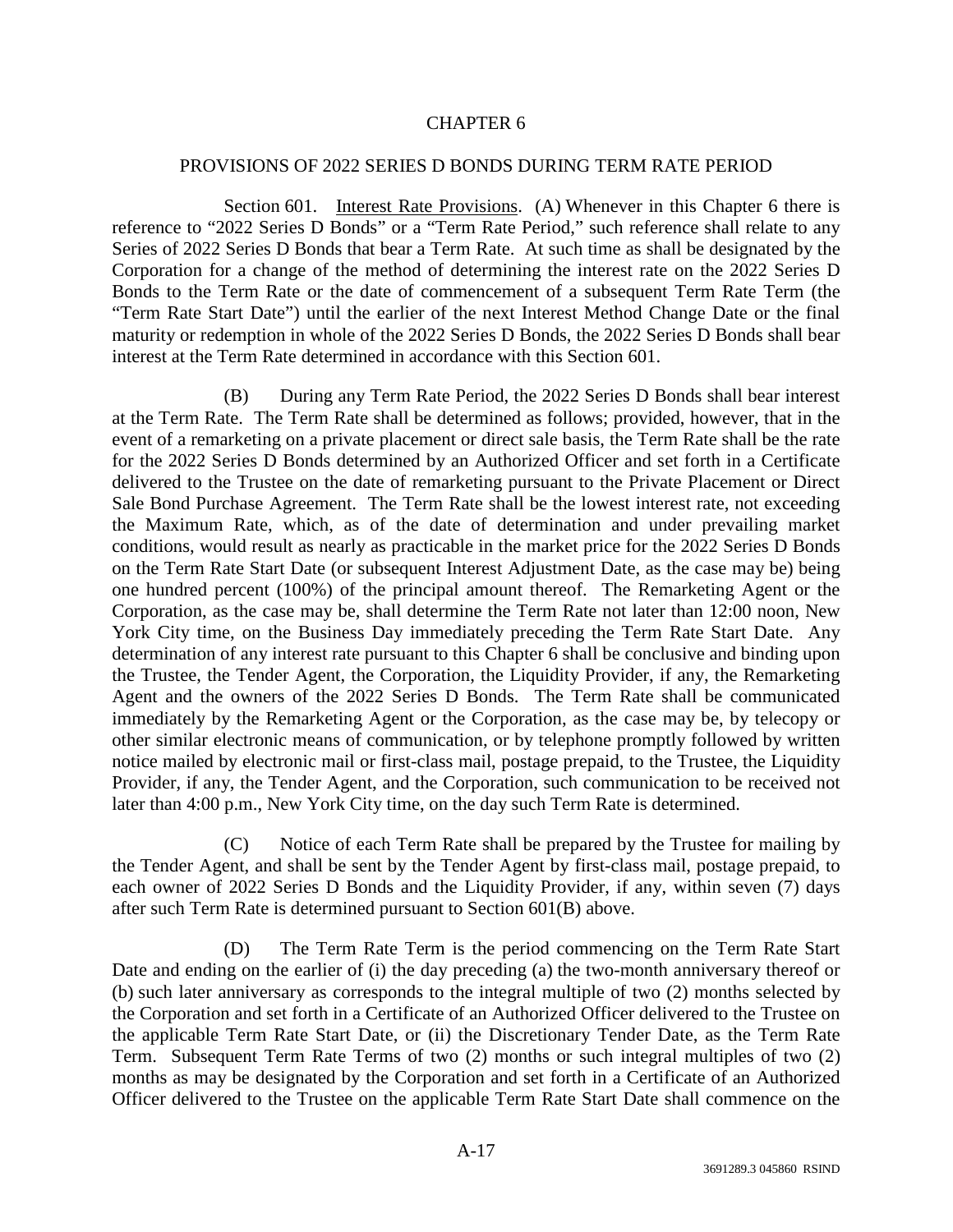anniversary of the Term Rate Start Date following the end of the preceding Term Rate Term (each such anniversary an "Interest Adjustment Date"), unless the interest rate on the 2022 Series D Bonds shall be converted to a Daily Rate, Weekly Rate or Flexible Rate or to the Fixed Rate pursuant to the provisions of the Supplemental Resolution or the 2022 Series D Bonds mature or are redeemed in whole on such date. Notwithstanding the foregoing, (a) the Corporation may not select a Term Rate Term longer than the time remaining to the earlier of (i) the remaining term of any applicable Liquidity Facility or (ii) the final maturity of the 2022 Series D Bonds, and (b) if the anniversary of a Term Rate Start Date is a day other than a Business Day, such anniversary shall be deemed to be the immediately preceding Business Day.

(E) If for any reason during any Term Rate Term such Term Rate cannot be established or is held to be invalid or unenforceable by a court of law, the interest rate on the 2022 Series D Bonds shall be converted to the Weekly Rate determined by the Trustee and shall be one hundred percent (100%) of The Securities Industry and Financial Markets Association Municipal Swap Index published in *The Bond Buyer* or otherwise made available to the Trustee.

(F) Any notice to the Trustee by the Remarketing Agent or the Corporation, as the case may be, of the Term Rate as contemplated by the foregoing subsection (B) of this Section 601 and any determination of any interest rate pursuant to subsection (E) of this Section 601 shall be conclusive and binding upon the Trustee, the Tender Agent, the Remarketing Agent, the Corporation, the Liquidity Provider, if any, and the owners of the 2022 Series D Bonds.

Section 602. Purchase Provisions. During any Term Rate Period, the 2022 Series D Bonds shall contain the Mandatory Purchase Provision.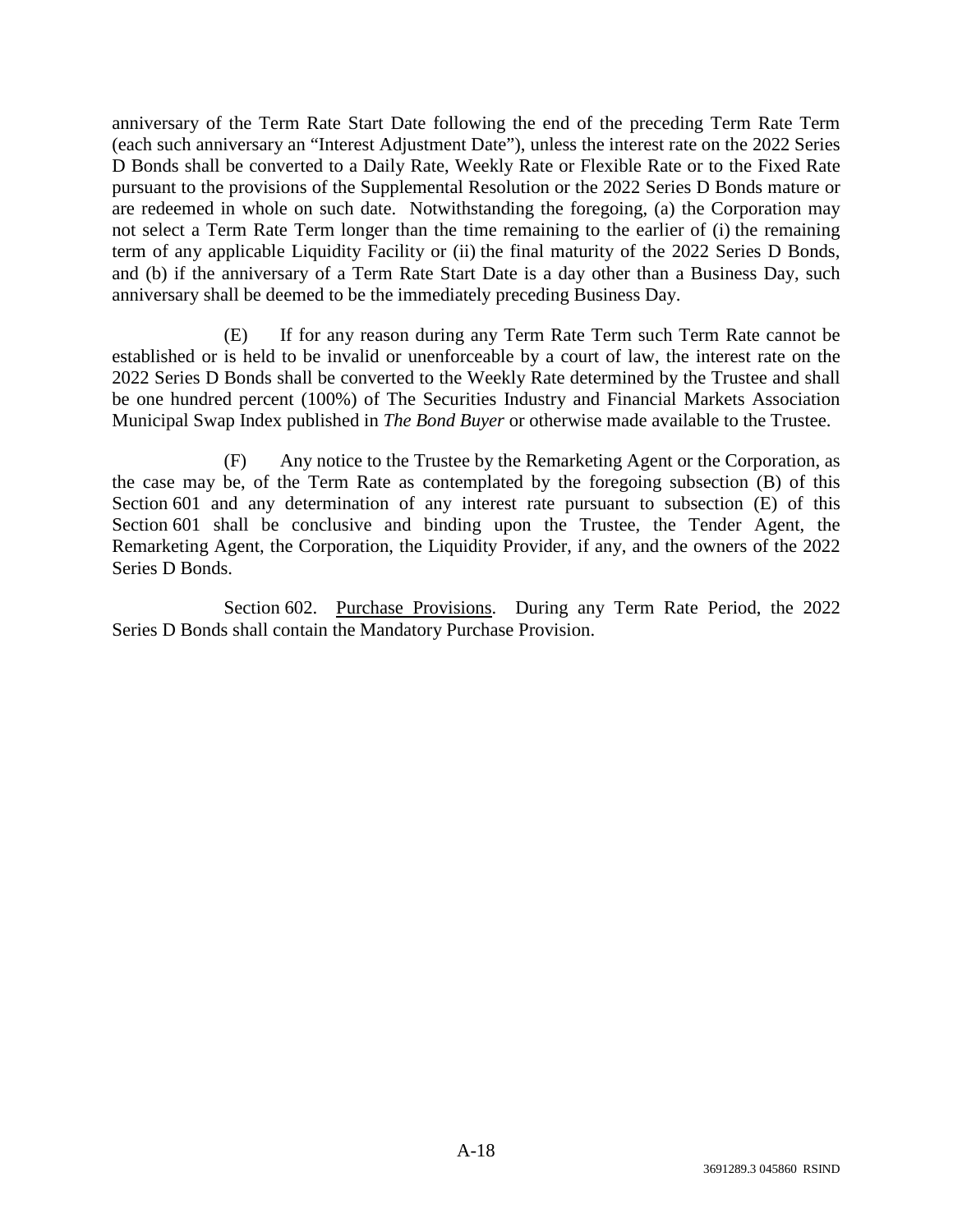## CHAPTER 7

#### PROVISIONS OF 2022 SERIES D BONDS DURING FIXED RATE PERIOD

Section 701. Interest Rate Provisions. (A) Whenever in this Chapter 7 there is reference to "2022 Series D Bonds" or a "Fixed Rate Period," such reference shall relate to any Series of 2022 Series D Bonds that bear the Fixed Rate. The 2022 Series D Bonds shall bear interest at the Fixed Rate determined in accordance with this Section 701 at such time as shall be designated by the Corporation (the "Fixed Rate Conversion Date"), in which case the Fixed Rate shall be applicable until the final maturity or redemption in whole of the 2022 Series D Bonds.

(B) During the Fixed Rate Period, the 2022 Series D Bonds will bear interest at the Fixed Rate. The Fixed Rate shall be determined as follows; provided, however, that in the event of a remarketing on a private placement or direct sale basis, the Fixed Rate shall be the rate for the 2022 Series D Bonds determined by an Authorized Officer and set forth in a Certificate delivered to the Trustee on the date of remarketing pursuant to the Private Placement or Direct Sale Bond Purchase Agreement. The Fixed Rate shall be the lowest interest rate or rates, not exceeding the Maximum Rate, which, as of the date of determination and under prevailing market conditions, would result as nearly as practicable in the market price for the 2022 Series D Bonds on the Fixed Rate Conversion Date being one hundred percent (100%) of the principal amount thereof. The Remarketing Agent or the Corporation, as the case may be, shall determine the Fixed Rate not later than 12:00 noon, New York City time, on the Business Day immediately preceding the Fixed Rate Conversion Date and such determination shall be conclusive and binding upon the Trustee, the Tender Agent, the Corporation, the Liquidity Provider, if any, the Remarketing Agent, and the owners of the 2022 Series D Bonds. Such Fixed Rate shall be communicated immediately by the Remarketing Agent or the Corporation, as the case may be, by telecopy or other similar electronic means of communication, or by telephone promptly followed by written notice mailed by electronic mail or first-class mail, postage prepaid, to the Trustee, the Tender Agent, the Corporation, if applicable, and the Liquidity Provider, if any, such communication to be received not later than 4:00 p.m., New York City time, on the date of such determination. The Trustee, within seven (7) days following the Fixed Rate Conversion Date, shall give notice thereof by first-class mail, postage prepaid, to each owner of 2022 Series D Bonds (as of the Fixed Rate Conversion Date) and the Liquidity Provider, if any.

(C) If for any reason such Fixed Rate cannot be established or is held to be invalid or unenforceable by a court of law, or if for any reason the Remarketing Agent or the Corporation, as the case may be, fails to determine the Fixed Rate for the Fixed Rate Period as provided in subsection (B) above, then the rate of interest on the 2022 Series D Bonds shall be converted to the Weekly Rate determined by the Trustee and shall be one hundred percent (100%) of The Securities Industry and Financial Markets Association Municipal Swap Index published in *The Bond Buyer* or otherwise made available to the Trustee.

(D) Upon the conversion of the rate of interest on the 2022 Series D Bonds to the Fixed Rate, the Corporation may, by notice to the Trustee, modify the schedule of principal amounts of the 2022 Series D Bonds to mature or be subject to redemption through the application of Sinking Fund Payments on the dates so specified by the Corporation.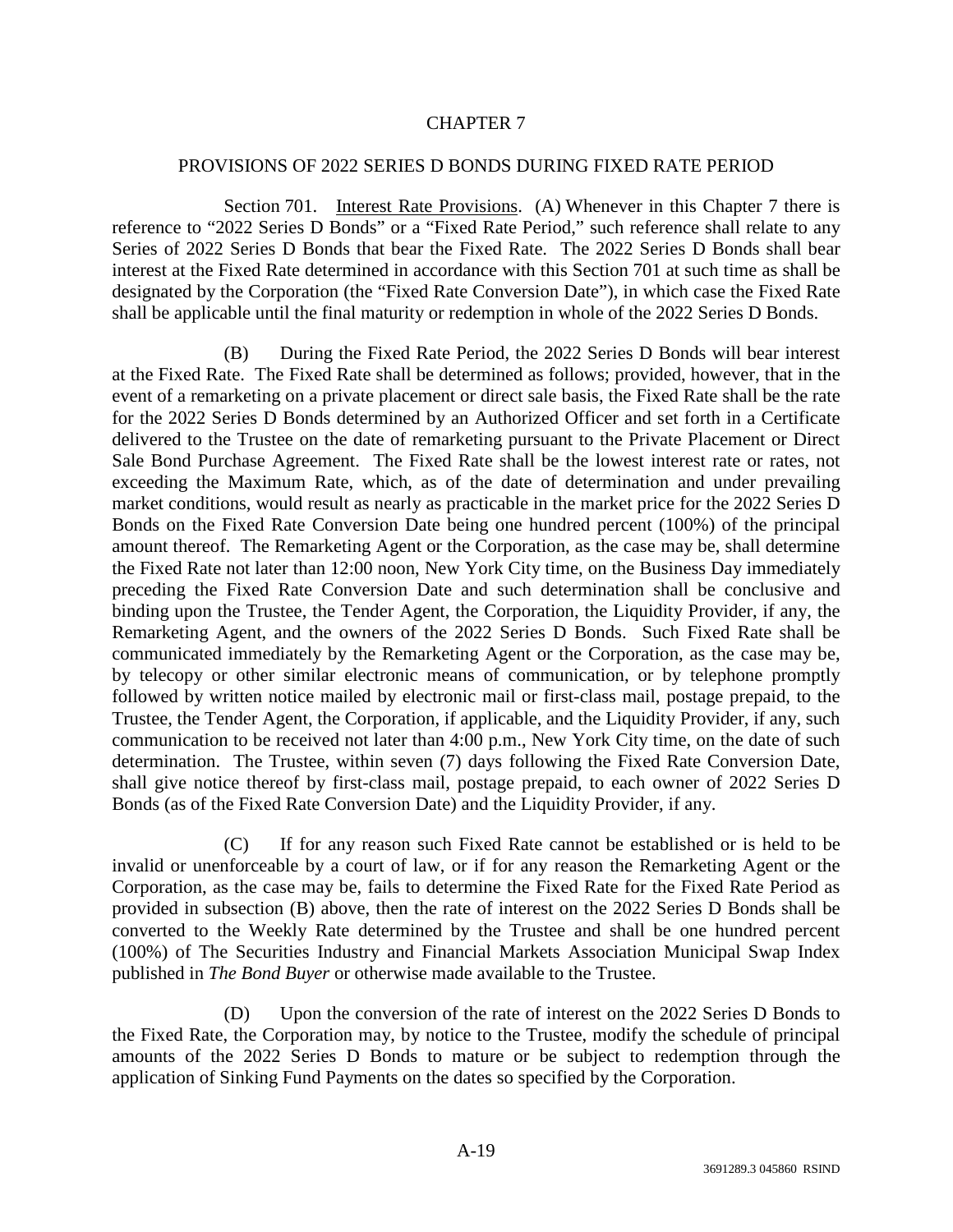#### CHAPTER 8

## MANDATORY PURCHASE PROVISION AND DEMAND PURCHASE OPTION

Section 801. Mandatory Purchase Provisions. (A) The provisions of this Chapter 8 apply to any Series of 2022 Series D Bonds for which the Mandatory Purchase Provision and the Demand Purchase Option apply. The 2022 Series D Bonds shall be subject to mandatory tender for purchase by the owners thereof on any Change Date; provided, however, that if such Change Date is an Interest Method Change Date which is an Interest Adjustment Date with respect to 2022 Series D Bonds bearing interest at a Flexible Rate during a particular Flexible Rate Term, only such 2022 Series D Bonds to which such Interest Adjustment Date relates shall be subject to mandatory tender for purchase by the owners thereof on such Change Date. The Trustee shall deliver or mail by first class mail a notice not later than fifteen (15) days (thirty (30) days during an Index Rate Period) prior to the Change Date to the Remarketing Agent, the Liquidity Provider, if any, and to the owner of each 2022 Series D Bond to which such notice relates at the address shown on the registration books of the Corporation. Any notice given as provided in this subsection (A) shall be conclusively presumed to have been duly given, whether or not the owner receives the notice. Said notice shall set forth, in substance, the following:

(i) the Change Date and the reason therefor; and

(ii) the Purchase Price for the affected 2022 Series D Bonds and that all owners of affected 2022 Series D Bonds shall be deemed to have tendered their affected 2022 Series D Bonds for purchase on the Change Date.

Notwithstanding the foregoing, with respect to an Interest Method Change Date that is an Interest Adjustment Date relating to 2022 Series D Bonds bearing interest at a Flexible Rate during a particular Flexible Rate Term, no such notice shall be given. Owners of 2022 Series D Bonds to which a mandatory tender for purchase relates shall be required to tender their affected 2022 Series D Bonds to the Tender Agent, for purchase at the Purchase Price, with an appropriate endorsement for transfer to the Tender Agent, or accompanied by a bond power endorsed in blank, and any Undelivered Bonds for which there has been irrevocably deposited in trust with the Trustee or the Tender Agent an amount of moneys sufficient to pay the Purchase Price of the Undelivered Bonds, shall be deemed to have been purchased at the Purchase Price pursuant to this Section 801(A). IN THE EVENT OF A FAILURE BY AN OWNER OF AFFECTED 2022 SERIES D BONDS TO DELIVER ITS AFFECTED 2022 SERIES D BONDS ON OR PRIOR TO THE CHANGE DATE, SAID OWNER SHALL NOT BE ENTITLED TO ANY PAYMENT (INCLUDING ANY INTEREST TO ACCRUE SUBSEQUENT TO THE CHANGE DATE) OTHER THAN THE PURCHASE PRICE FOR SUCH UNDELIVERED BONDS, AND ANY UNDELIVERED BONDS SHALL NO LONGER BE ENTITLED TO THE BENEFITS OF THE RESOLUTION, EXCEPT FOR THE PURPOSE OF PAYMENT OF THE PURCHASE PRICE THEREFOR.

(B) The Trustee shall provide the Tender Agent with a copy of any notice delivered to the owners of the 2022 Series D Bonds pursuant to this Section 801.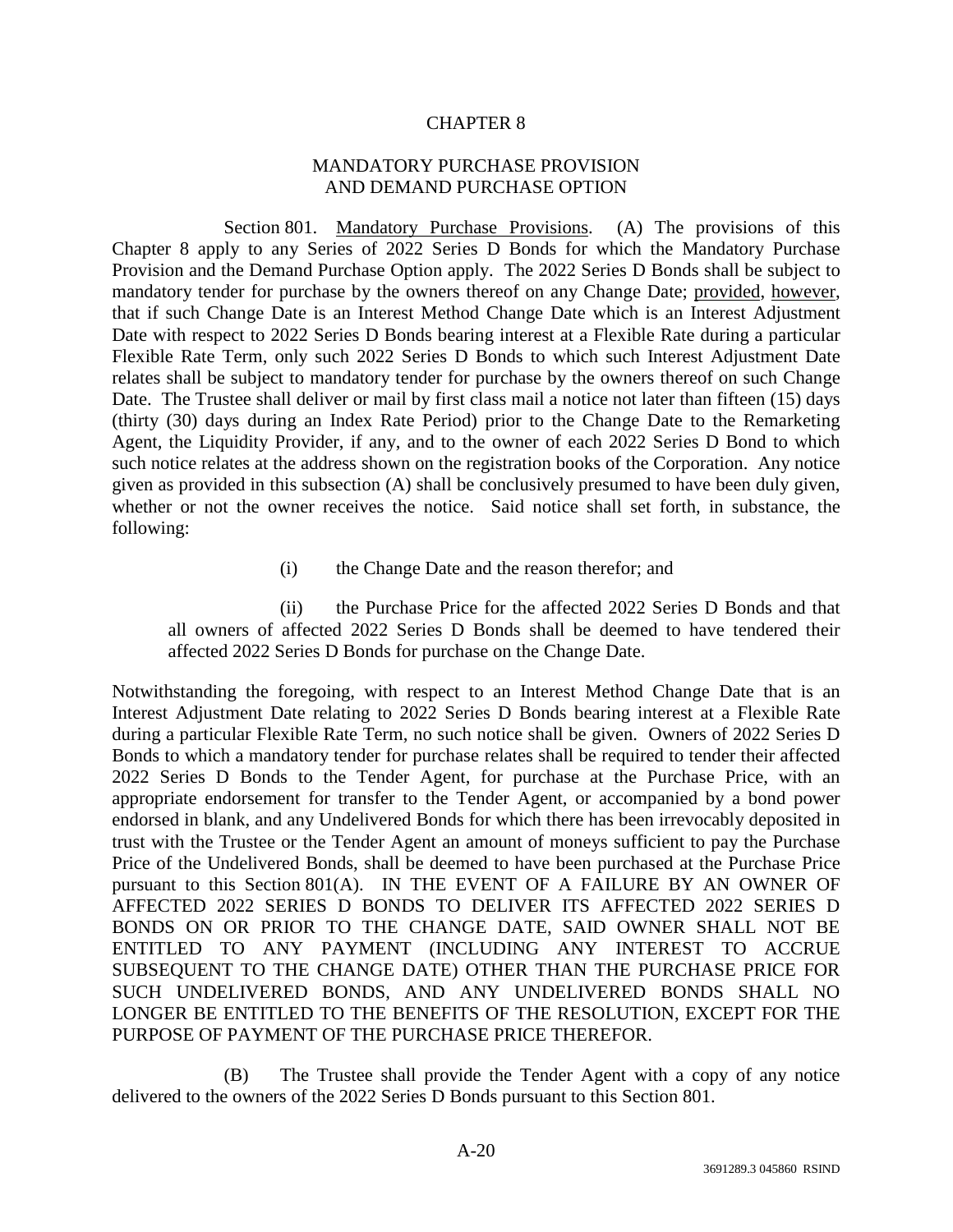(C) The foregoing notwithstanding, failure by the Trustee to provide any notice required by this Section 801 shall not, of itself, prevent the occurrence of a Change Date.

Section 802. Demand Purchase Option. (A) At any time during any Daily Rate Period or Weekly Rate Period, or (ii) on or after the first Business Day of August, 2022, with respect to the 2022 Series D Bonds in an Index Rate Period upon the initial issuance thereof, or (iii) on or after the date determined by an Authorized Officer and set forth in a Certificate delivered to the Trustee on the date of any remarketing of the 2022 Series D Bonds into an Index Rate Period, any 2022 Series D Bond, in an authorized denomination, shall be purchased at the Purchase Price from the owner thereof upon:

(1) delivery to the Tender Agent at its Principal Office and the Remarketing Agent at its Principal Office, or to the Corporation if such 2022 Series D Bond is being purchased by the Corporation, of a written, personal (except as provided in paragraph (D) below), electronic (except as provided in paragraph (D) below) or telephonic (except as provided in paragraph (D) below) notice delivered prior to 10:00 a.m., New York City time, on any Business Day during any Daily Rate Period, or a written, personal, electronic or telephonic notice delivered prior to 5:00 p.m., New York City time, on any Business Day during any Weekly Rate Period, or a written, personal, electronic or telephonic notice delivered prior to 5:00 p.m., New York City time, on any Index Rate Interest Payment Date during any Index Rate Period, in a form satisfactory to the Tender Agent or the Corporation, as applicable (said notice to be irrevocable and effective upon receipt) which (a) states the aggregate principal amount of the 2022 Series D Bonds to be purchased and the numbers of such 2022 Series D Bonds to be purchased and (b) states the date on which such 2022 Series D Bonds are to be purchased, which date shall be (i) the date of delivery of such notice during any Daily Rate Period or (ii) a Business Day not prior to the seventh (7th) day next succeeding the date of delivery of such notice and which date shall be prior to any Change Date during any Weekly Rate Period or (iii) the fourth Index Rate Interest Payment Date next succeeding the date of delivery of such notice during any Index Rate Period; provided, however, that the first date on which such notice may be delivered during the Index Rate Period following (I) the initial issuance and delivery of the 2022 Series D Bonds is the first Business Day of August, 2022 and (II) the remarketing of the 2022 Series D Bonds into an Index Rate Period is the date determined by an Authorized Officer and set forth in a Certificate delivered to the Trustee on the date of such remarketing of the 2022 Series D Bonds;

(2) if such Bonds are to be purchased prior to an Interest Payment Date and after the Record Date in respect thereof, delivery to the Tender Agent, together with the written notice described in (1) above, of a due-bill check, payable to bearer, for interest due on such Interest Payment Date; and

(3) delivery to the Tender Agent, at or prior to 1:00 p.m., New York City time, during any Daily Rate Period, or at or prior to 12:00 noon, New York City time, during any Weekly Rate Period or Index Rate Period, or to the Corporation, at or prior to 12:00 noon, New York City time, on the date designated for purchase in the notice described in (1) above of such 2022 Series D Bonds in a principal amount equal to any authorized denomination as provided in Section 101(B) hereof to be purchased with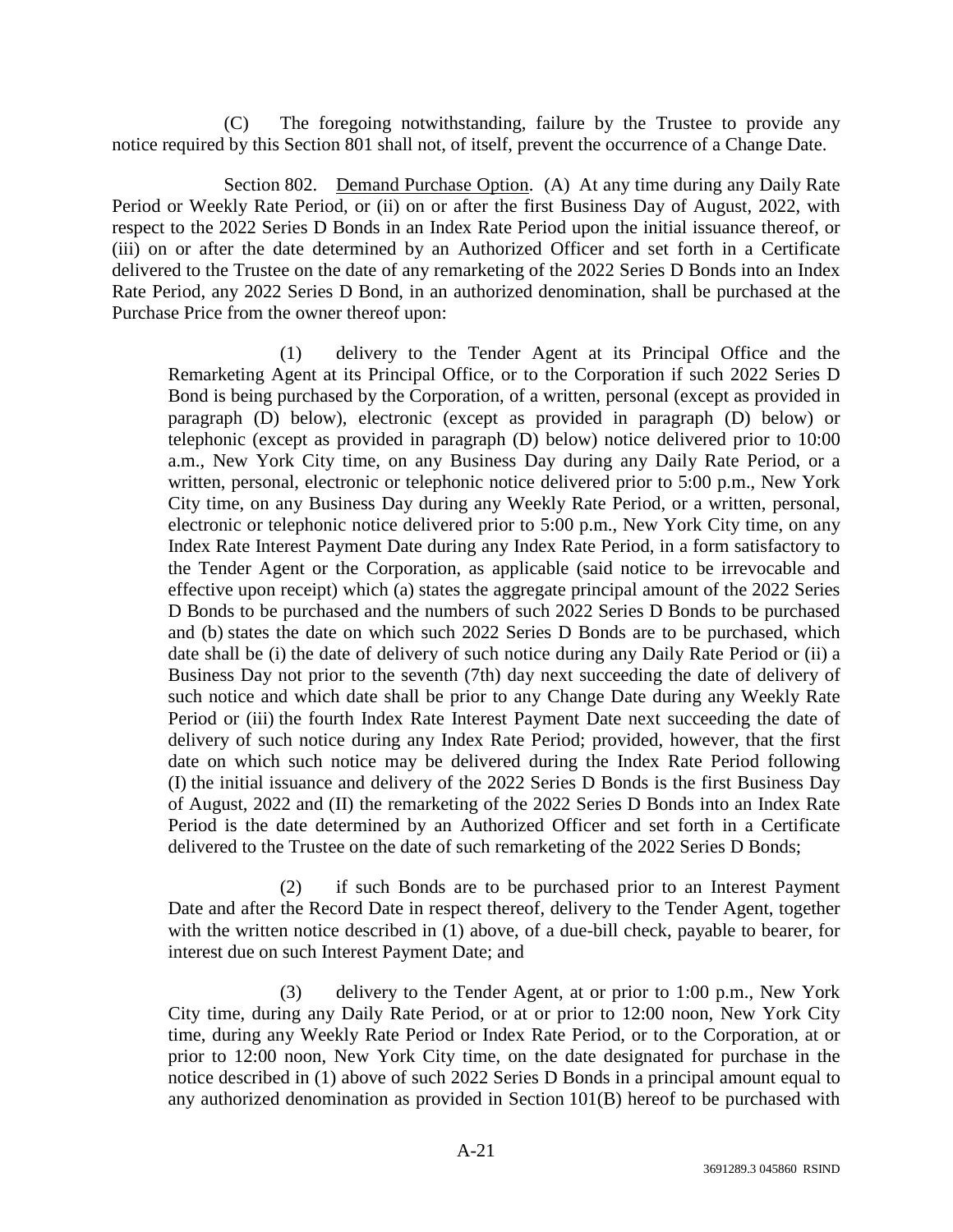an appropriate endorsement for transfer to the Tender Agent or the Corporation, as applicable, or accompanied by a bond power endorsed in blank;

provided, however, that no 2022 Series D Bonds of any owner shall be purchased unless any remaining 2022 Series D Bonds of such owner shall be in an authorized denomination as provided in Section 101(B) hereof.

(B) Any Undelivered Bonds for which there has been irrevocably deposited in trust with the Trustee or the Tender Agent an amount of moneys sufficient to pay the Purchase Price of the Undelivered Bonds, shall be deemed to have been purchased at the Purchase Price pursuant to this Section 802(B). IN THE EVENT OF A FAILURE BY AN OWNER OF AFFECTED 2022 SERIES D BONDS TO DELIVER ITS AFFECTED 2022 SERIES D BONDS ON OR PRIOR TO THE PURCHASE DATE, SAID OWNER SHALL NOT BE ENTITLED TO ANY PAYMENT (INCLUDING ANY INTEREST TO ACCRUE SUBSEQUENT TO THE PURCHASE DATE) OTHER THAN THE PURCHASE PRICE FOR SUCH UNDELIVERED BONDS, AND ANY UNDELIVERED BONDS SHALL NO LONGER BE ENTITLED TO THE BENEFITS OF THE RESOLUTION, EXCEPT FOR THE PURPOSE OF PAYMENT OF THE PURCHASE PRICE THEREFOR.

(C) Notwithstanding the foregoing provisions, in the event any 2022 Series D Bond as to which the owner thereof has exercised its option pursuant to subsection (A) above is remarketed to such owner pursuant to the Remarketing Agreement, such owner need not deliver such 2022 Series D Bond to the Tender Agent as provided in subsection (A)(3) above, although such 2022 Series D Bond shall be deemed to have been delivered to the Tender Agent, redelivered to such owner, and remarketed for purposes hereof.

(D) During an Index Rate Period, for so long as (as determined by the Trustee in its discretion) the Federal Home Loan Bank of New York is the Beneficial Owner of all of the 2022 Series D Bonds, all notices of tender to the Corporation referred to in Section 802(A)(1) above shall be given as provided in the Letter Agreement dated [June 21, 2022] between the Corporation and the Federal Home Loan Bank of New York.

Section 803. Funds for Purchase; Delivery of Funds and Bonds.  $(A)(x)$  Except as provided in Section 803(G) below with respect to 2022 Series D Bonds in an Index Rate Period to be purchased pursuant to Section 802 hereof, on the date 2022 Series D Bonds are to be purchased pursuant to Section 801 or 802 hereof, such Bonds shall be purchased at the Purchase Price only from the funds listed below and, (i) in the case of funds described in clause (1) below, deposited in the Remarketing Proceeds Purchase Account, as established by the Tender Agent pursuant to the Tender Agent Agreement, or (ii) in the case of funds described in clause (2) below, held by the Trustee in trust for the tendering owners or the Liquidity Provider, as described more fully in Section  $803(A)(y)$  below. Funds for the payment of the Purchase Price shall be derived from the following sources in the order of priority indicated, except in the case of a purchase as a result of a Change Date described in clause (iii) of the definition thereof and a purchase as a result of a Facility Change Date described in clause (ii) of the definition thereof.

(1) (a) the proceeds of the sale of the 2022 Series D Bonds which have been remarketed by the Remarketing Agent (i) during any Weekly Rate Period, prior to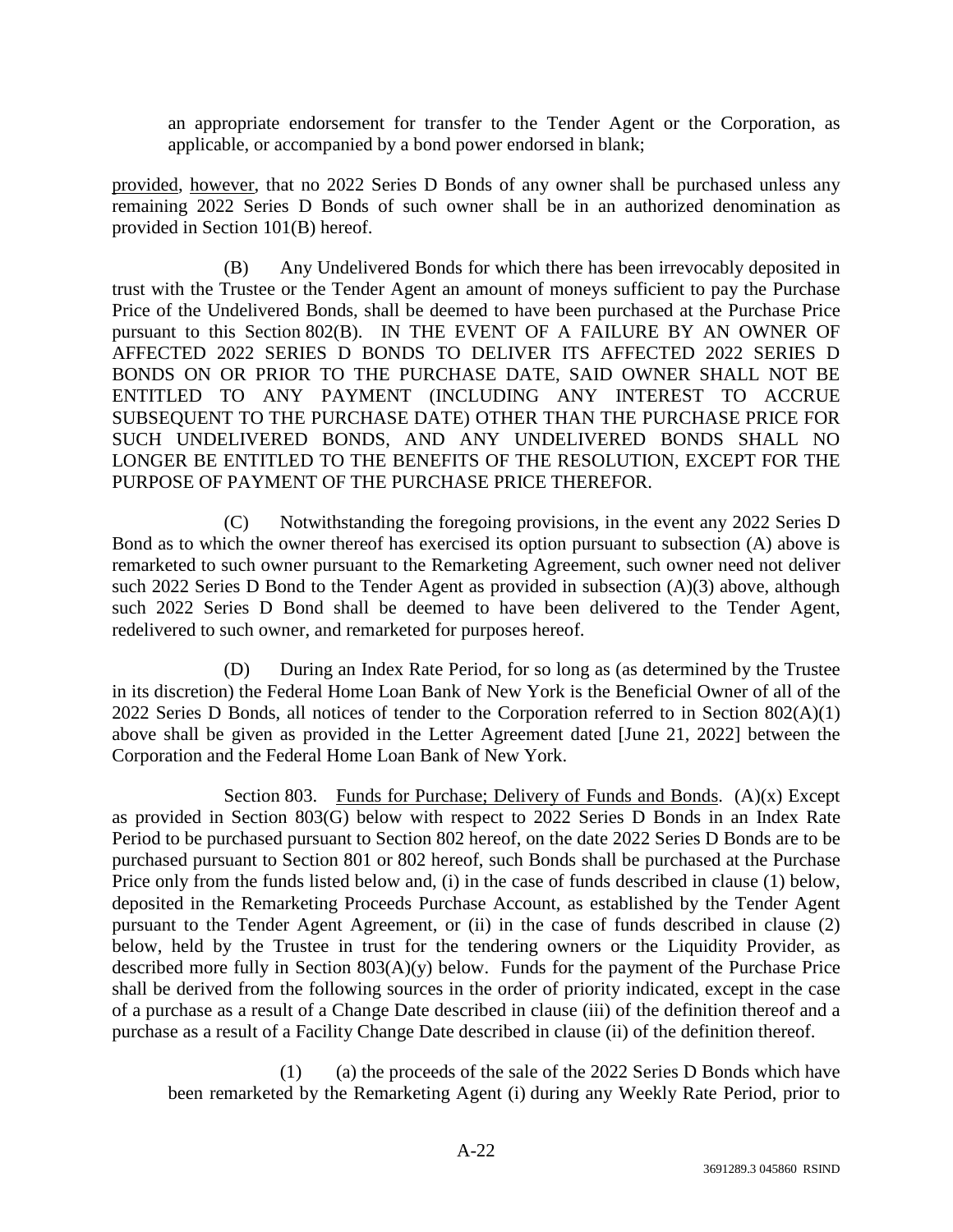11:30 a.m., New York City time, on the date the 2022 Series D Bonds are to be purchased, to any entity other than the Corporation, or (ii) during any Daily Rate Period, prior to 12:00 noon, New York City time, on the date the 2022 Series D Bonds are to be purchased to any entity other than the Corporation, or (b) the proceeds of the sale of such 2022 Series D Bonds which have been remarketed pursuant a Private Placement or Direct Sale Bond Purchase Agreement;

(2) moneys obtained by the Trustee under the Liquidity Facility, if any; and

(3) if so directed by the Corporation, any moneys held by the Trustee under the General Resolution and the Supplemental Resolution and available for such purpose.

Funds for the payment of the Purchase Price in the case of a mandatory tender for purchase as a result of a Change Date described in clause (iii) of the definition thereof and as a result of a Facility Change Date described in clause (ii) of the definition thereof shall be derived only from moneys obtained by the Trustee under the Liquidity Facility.

(y) In the event the Trustee obtains moneys under the Liquidity Facility, the Trustee shall hold such moneys in trust for the owners of the 2022 Series D Bonds that have tendered 2022 Series D Bonds and transfer said moneys to the Tender Agent for payment to said owners to the extent moneys are insufficient to pay the Purchase Price thereto pursuant to Section  $803(A)(x)(1)$  above; provided, that as and to the extent such moneys are not needed to pay the owners of tendered 2022 Series D Bonds, said moneys will be returned promptly to the Liquidity Provider. The moneys drawn under the Liquidity Facility as described in the immediately preceding sentence shall not be co-mingled with any other funds or accounts of the Trustee or the Tender Agent, shall not be invested by the Trustee and, in the event that any or all of such funds are not used to purchase 2022 Series D Bonds, shall be immediately returned by the Trustee to the Liquidity Provider except to the extent such funds are to be held as payment of the Purchase Price of Undelivered Bonds. After payment of the Purchase Price of all such tendered 2022 Series D Bonds, and to the extent that 2022 Series D Bonds are purchased with moneys described in clause (2) above, the Trustee shall apply any moneys described in clause (3) above to reimburse the Liquidity Provider for the payments under the Liquidity Facility in connection with such purchase; provided that, upon reimbursement of the Liquidity Provider in full for all amounts obtained under the Liquidity Facility to purchase any 2022 Series D Bond, as set forth above in this paragraph (other than from the proceeds of the remarketing of the 2022 Series D Bonds described in clause (1) above), such 2022 Series D Bond shall be deemed paid and shall be delivered to the Trustee for cancellation.

(B) 2022 Series D Bonds purchased in accordance with the provisions of Section 803(A) above shall be delivered as follows:

(1) 2022 Series D Bonds purchased with moneys described in Section  $803(A)(x)(1)$  above shall be made available to or upon the order of the purchasers thereof; and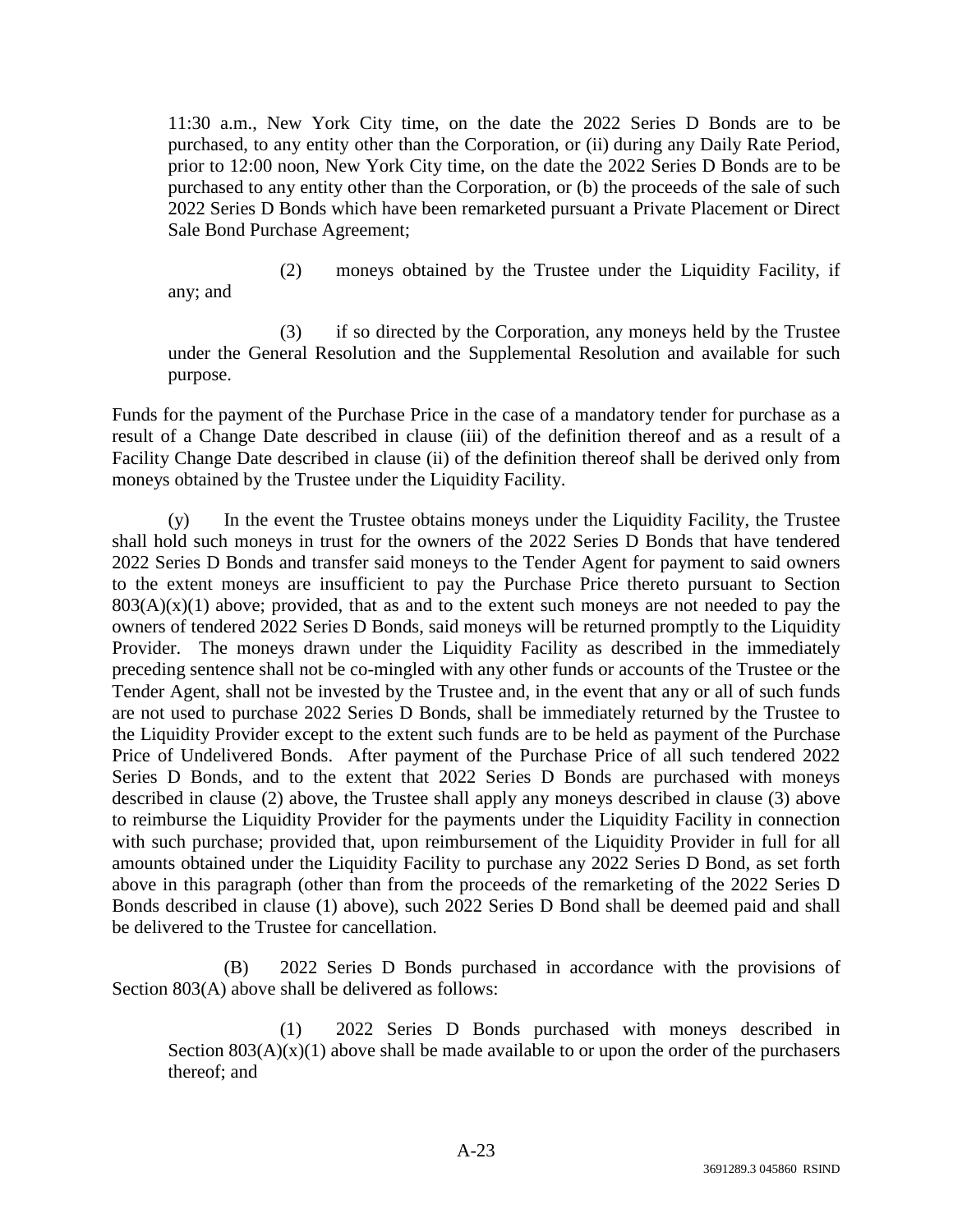(2) 2022 Series D Bonds purchased with moneys described in Section  $803(A)(x)(2)$  above shall be made available by the Tender Agent to or upon the order of the Liquidity Provider.

(C) The Tender Agent shall make available to the person to whom the Tender Agent is to deliver any 2022 Series D Bonds pursuant to Section 803(A) above the due-bill check, if any, delivered to the Tender Agent.

(D) Bonds delivered as provided in Section 803(A) above shall be registered in the manner directed by the recipient thereof.

(E) The Trustee and Tender Agent shall have the following duties with respect to the purchase of 2022 Series D Bonds pursuant to Section 803(A) above, in addition to the duties described elsewhere in the Supplemental Resolution:

(1) The Tender Agent shall hold all 2022 Series D Bonds delivered to it pursuant to Section 801 or 802 hereof in trust for the benefit of the respective owners of such 2022 Series D Bonds which shall have so delivered such 2022 Series D Bonds until moneys representing the Purchase Price of such 2022 Series D Bonds shall have been delivered to or for the account of or to the order of such owners of 2022 Series D Bonds;

(2) The Trustee and the Tender Agent shall hold all moneys delivered to them pursuant to the Supplemental Resolution for the purchase of such 2022 Series D Bonds in a separate account, in trust for the benefit of the person or entity which shall have so delivered such moneys, which moneys shall remain uninvested or, except for moneys provided under the Liquidity Facility, invested in Governmental Obligations maturing or being redeemable at the option of the holder thereof in not more than thirty (30) days or when needed;

(3) The Tender Agent shall establish the Remarketing Proceeds Purchase Account pursuant to the Tender Agent Agreement and shall comply with the obligations of the Tender Agent set forth in the Tender Agent Agreement;

(4) The Trustee shall deliver all moneys delivered to it pursuant to the Supplemental Resolution for the purchase of such 2022 Series D Bonds to the Tender Agent to be deposited in the Remarketing Proceeds Purchase Account established pursuant to the Tender Agent Agreement; provided, however, that until delivery of such moneys to the Tender Agent, the Trustee shall hold all such moneys in trust for the benefit of the person or entity which shall have so delivered such moneys and, provided further, however, that all moneys derived from the Liquidity Facility shall be handled as provided in Section 803(A)(y) above;

(5) The Tender Agent shall deliver to the Trustee, the Corporation and the Liquidity Provider, if any, a copy of each notice delivered to it in accordance with Section 801 or 802 hereof and, not later than (i) during any Weekly Rate Period, 11:15 a.m., New York City time, on the date such 2022 Series D Bonds are to be purchased, or (ii) during any Daily Rate Period, 10:15 a.m., New York City time, on the date such 2022 Series D Bonds are to be purchased, shall give notice by telecopy or other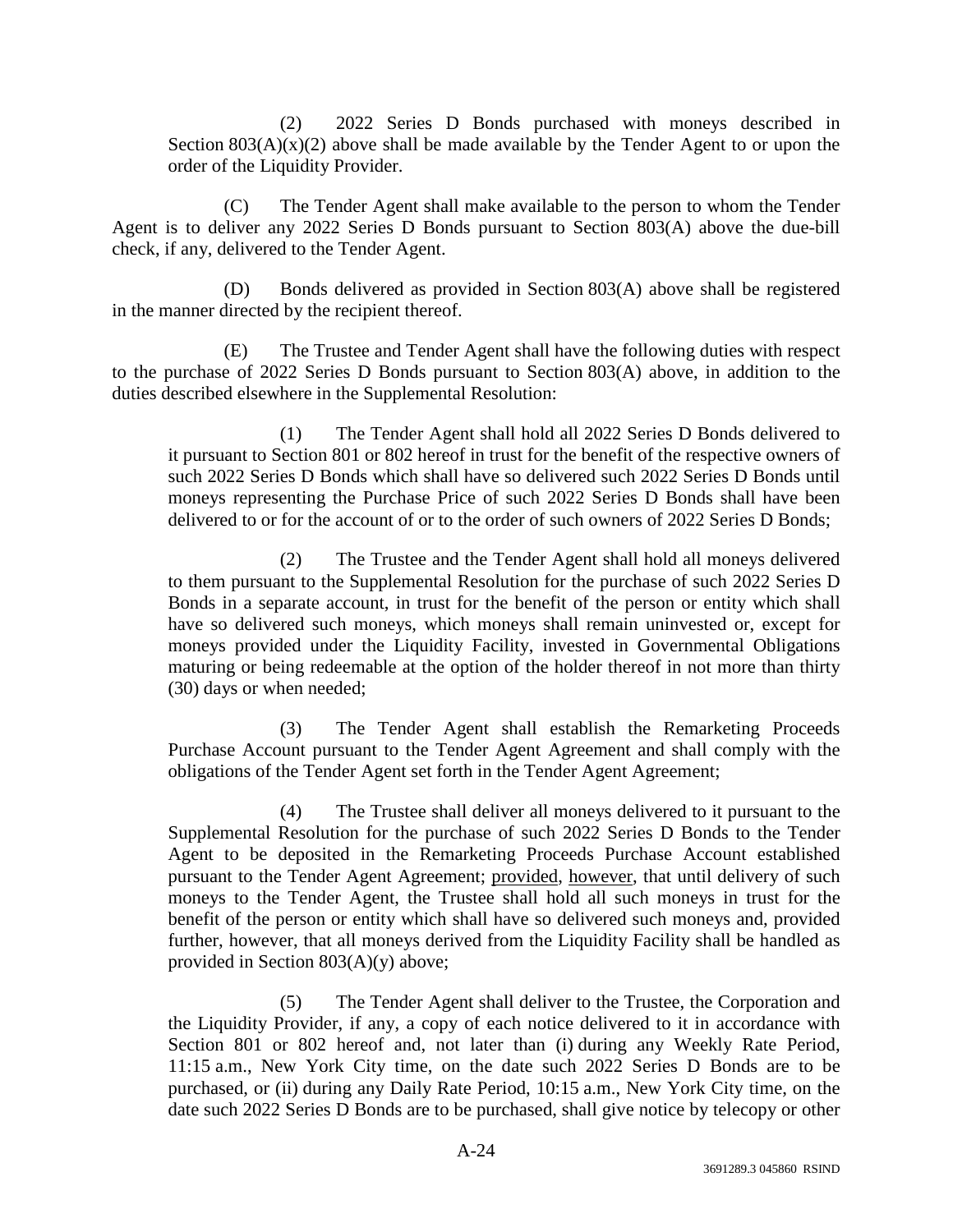similar electronic means of communication, or by telephone promptly followed by written notice mailed by first-class mail, postage prepaid, to the Corporation, the Trustee and the Liquidity Provider, if any, specifying the principal amount of the 2022 Series D Bonds to be purchased, and the amount of the proceeds of the sale of such 2022 Series D Bonds as described in Section  $803(A)(x)(1)$  hereof and held by the Tender Agent; and

(6) The Trustee shall obtain moneys under the Liquidity Facility, if any, in accordance with the terms thereof in an amount equal to the difference between the Purchase Price of such 2022 Series D Bonds to be purchased and the amount of the proceeds of the sale of the 2022 Series D Bonds as described in Section  $803(A)(x)(1)$ above and as specified by the Tender Agent pursuant to the immediately preceding paragraph, and shall promptly transmit said moneys to the Tender Agent to provide for timely payment of the Purchase Price of such 2022 Series D Bonds.

(F) Neither the Corporation nor the owner of any Bond then Outstanding under the General Resolution other than the owner tendering its 2022 Series D Bonds shall have any right, title or interest in any moneys to be held by the Trustee or the Tender Agent for the purchase of such 2022 Series D Bonds.

(G)(i) On the date 2022 Series D Bonds in an Index Rate Period are to be purchased by the Corporation pursuant to Section 802 hereof, such 2022 Series D Bonds shall be purchased, at the Purchase Price, at the option of the Corporation:

> (1) in full on such date from moneys held by the Corporation and available for such purpose; or

> (2) in twenty (20) quarterly installments, payable on each Index Rate Interest Payment Date and commencing on such date, from moneys held by the Corporation available for such purpose.

(ii) If the Corporation purchases 2022 Series D Bonds as described in clause (2) of Section 803(G)(i) above, from and after the date such 2022 Series D Bonds are to be purchased by the Corporation pursuant to Section 802 hereof, such 2022 Series D Bonds will bear interest at a rate, determined on each Reset Date (and in effect from such Reset Date until, but not including, the next Reset Date), equal to the greater of, subject to the Maximum Rate: (i) the applicable Designated Percentage, (ii) the Federal Funds Rate plus the applicable Designated Percentage and (iii) Prime Rate plus the applicable Designated Percentage, and shall be computed on the basis of a 360-day year for the actual number of days elapsed.

(iii) Notwithstanding anything to the contrary contained in the General Resolution or the Supplemental Resolution, if any 2022 Series D Bonds are purchased at the Purchase Price in the manner set forth in clause (2) of Section 803(G)(i) above, (I) the payment of interest on such 2022 Series D Bonds shall be treated for all purposes in the same manner (and with the same priority of payment) as interest on any other Bond (other than Subordinate Bonds) under the General Resolution, (II) the payment of principal equal to the amount of the scheduled Sinking Fund Payments payable on such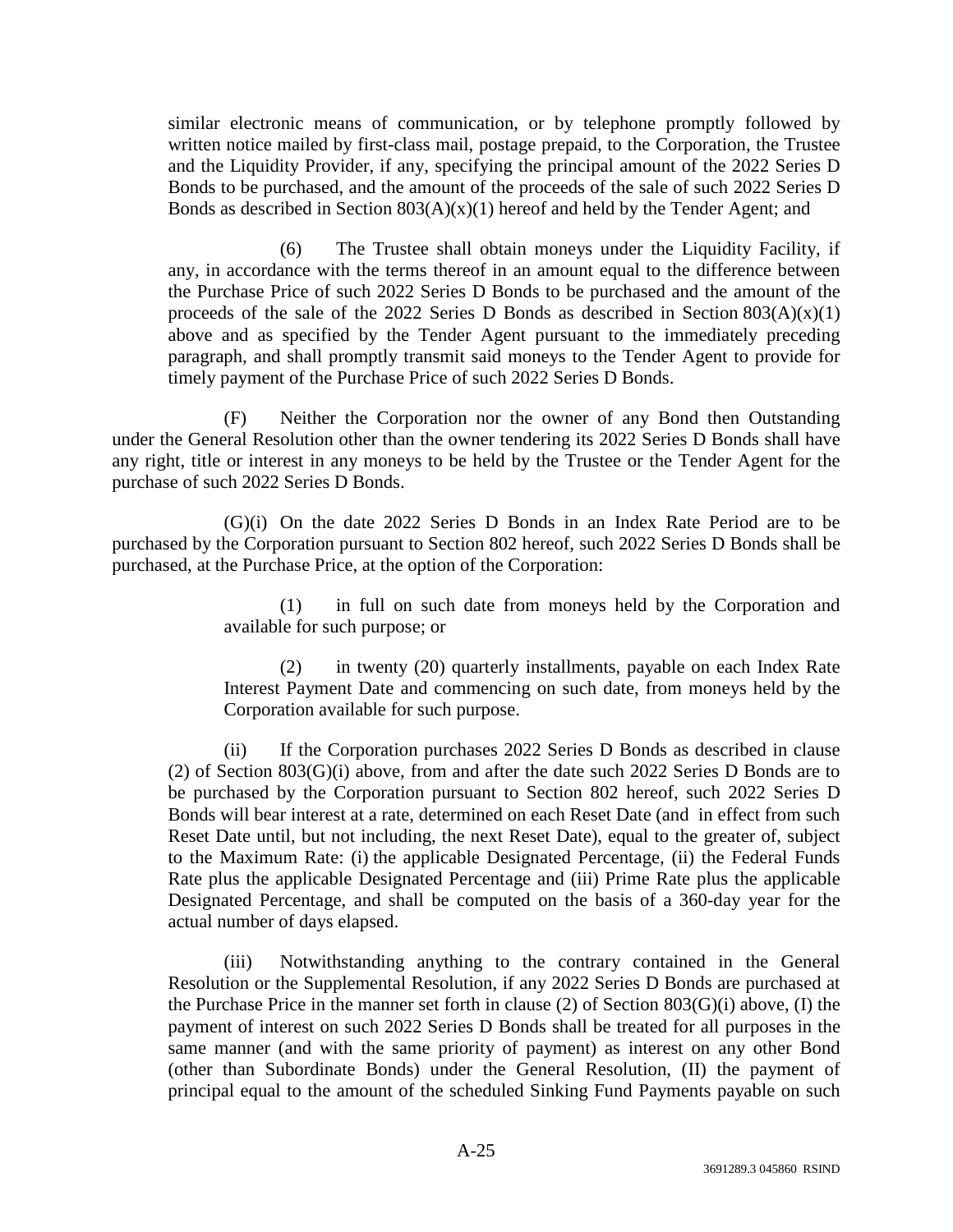date shall be treated for all purposes in the same manner (and with the same priority of payment) as principal on any other Bond (other than Subordinate Bonds) under the General Resolution, and (III) all regularly scheduled payments of principal of such 2022 Series D Bonds in excess of the amount described in clause (II) above shall be subject and subordinate to payment of principal of all other Bonds under the General Resolution (but (a) prior to any payments pursuant to Section  $5.4(F)$ (iii) through Section  $5.4(F)$ (vi) of the General Resolution and prior to any withdrawal of amounts free and clear of the lien of the General Resolution pursuant to said Section 5.4(F), and (b) on a parity with any other payments due under any other agreements entered into from time to time by the Corporation under which the Corporation agrees to make such other payments prior to the payments and withdrawals referred to in the foregoing clause (a)), provided that payments of principal of such 2022 Series D Bonds shall only be made if such payment is consistent with the most recent Cash Flow Statement on file with the Trustee (or a new or amended Cash Flow Statement that shall have been filed with the Trustee in connection with such payment). Failure to make the payments of principal of such 2022 Series D Bonds described in clause (III) above shall not constitute an Event of Default under the General Resolution. Except as otherwise provided in this Section 803(G)(iii), such 2022 Series D Bonds shall be entitled to the same benefits and protections of the General Resolution as other Bonds issued thereunder and the Trustee shall be obligated to pay principal on such 2022 Series D Bonds when due.

(iv) There is hereby created and established with the Trustee a trust fund designated the "New York City Housing Development Corporation Multi-Family Housing Revenue Bonds, 2022 Series D Tendered Bonds Account" (the "2022 Series D Tendered Bonds Account"). The Trustee shall, upon written direction set forth in a Certificate of an Authorized Officer, transfer to the 2022 Series D Tendered Bonds Account (I) amounts set forth in such Certificate and held in the Revenue Account after payment of principal and interest on any other Bond (other than Subordinate Bonds) under the General Resolution (but prior to any payments pursuant to Section 5.4(F)(iii) through Section 5.4(F)(vi) of the General Resolution and prior to any withdrawal of amounts free and clear of the lien of the General Resolution pursuant to said Section 5.4(F)) or (II) if the amounts obtained in clause (I) above are insufficient for the purposes set forth in Section 803(G)(iii) above, any other amounts available for such purpose under the General Resolution and the Supplemental Resolution. The Trustee shall have the exclusive right of withdrawal over the 2022 Series D Tendered Bonds Account for the exclusive benefit of the persons or entities as shall tender 2022 Series D Bonds. The 2022 Series D Tendered Bonds Account shall be held uninvested. The Corporation shall not have any right, title or interest in such moneys.

(v) Any 2022 Series D Bonds tendered pursuant to Section 802 hereof and purchased by the Corporation shall be forthwith cancelled by the Trustee and evidence of such cancellation shall be given to the Corporation.

(H) Notwithstanding anything to the contrary contained herein, the provisions of Sections 801, 802 and 803 hereof shall be subject to the provisions of Section 2.6(F) of the Supplemental Resolution.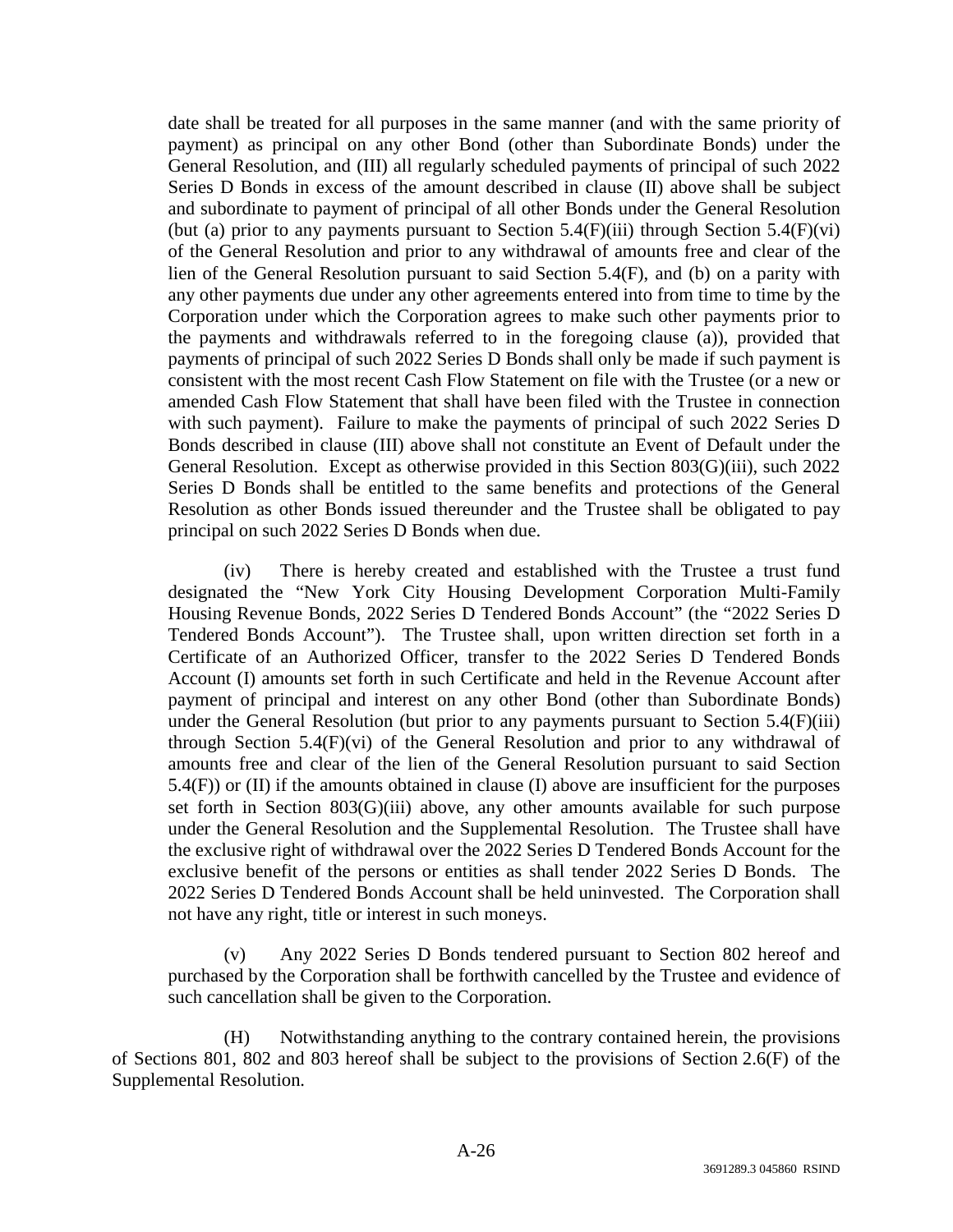Section 804. Additional Provisions Regarding Liquidity Provider and Bank Bonds. (A) Any 2022 Series D Bonds for which the Purchase Price is funded with moneys provided under the Liquidity Facility and which are not remarketed shall become Bank Bonds. The Liquidity Facility shall not provide liquidity support for Bank Bonds or 2022 Series D Bonds held by, or on behalf of, the Corporation.

(B) Bank Bonds may be cancelled at the direction of the Liquidity Provider. At such time as a Bank Bond is remarketed, the Trustee or the Tender Agent, as appropriate, shall (a) remit the proceeds from the remarketing to the Liquidity Provider, and (b) to the extent that the Liquidity Facility has been reinstated in accordance with its terms, give written notice to the Remarketing Agent and the Liquidity Provider that such Bond is no longer a Bank Bond.

(C) Notwithstanding anything to the contrary contained in the General Resolution or the Supplemental Resolution, in the event all 2022 Series D Bonds become Bank Bonds, the interest rate on the 2022 Series D Bonds shall be one hundred percent (100%) of The Securities Industry and Financial Markets Association Municipal Swap Index published in *The Bond Buyer* or otherwise made available to the Trustee.

(D) Notwithstanding anything to the contrary contained in the General Resolution or the Supplemental Resolution, (i) for so long as the Liquidity Facility shall be in effect, the first 2022 Series D Bonds to be redeemed shall be Bank Bonds and (ii) no 2022 Series D Bond shall be selected for redemption if the portion of such 2022 Series D Bond remaining after such redemption would not be in a denomination authorized by the Supplemental Resolution.

(E) No amendment or supplement to the General Resolution or the Supplemental Resolution shall change or modify any of the rights or obligations of any Liquidity Provider without its prior written consent thereto.

(F) The Liquidity Provider shall be a third party beneficiary of the provisions of the Supplemental Resolution; provided, however, that notwithstanding anything contained in the Supplemental Resolution to the contrary, all rights of the Liquidity Provider under the Supplemental Resolution, including, but not limited to, all consent and approval rights hereunder and thereunder, shall cease, terminate and become null and void (a) if, and for so long as, there is a Wrongful Dishonor of the Liquidity Facility by the Liquidity Provider, or (b) if the Liquidity Facility is no longer in effect; provided, however, that notwithstanding any such Wrongful Dishonor, the Liquidity Provider shall be entitled to receive notices pursuant to the General Resolution and the Supplemental Resolution in accordance with the terms of the General Resolution and the Supplemental Resolution.

(G) Notwithstanding anything to the contrary contained in the General Resolution or the Supplemental Resolution, funds drawn under a Liquidity Facility shall not be invested by the Trustee and, in the event that any or all of such funds are not used to purchase 2022 Series D Bonds, shall be immediately returned by the Trustee to the Liquidity Provider except to the extent such funds are to be held as payment of the Purchase Price of Undelivered Bonds.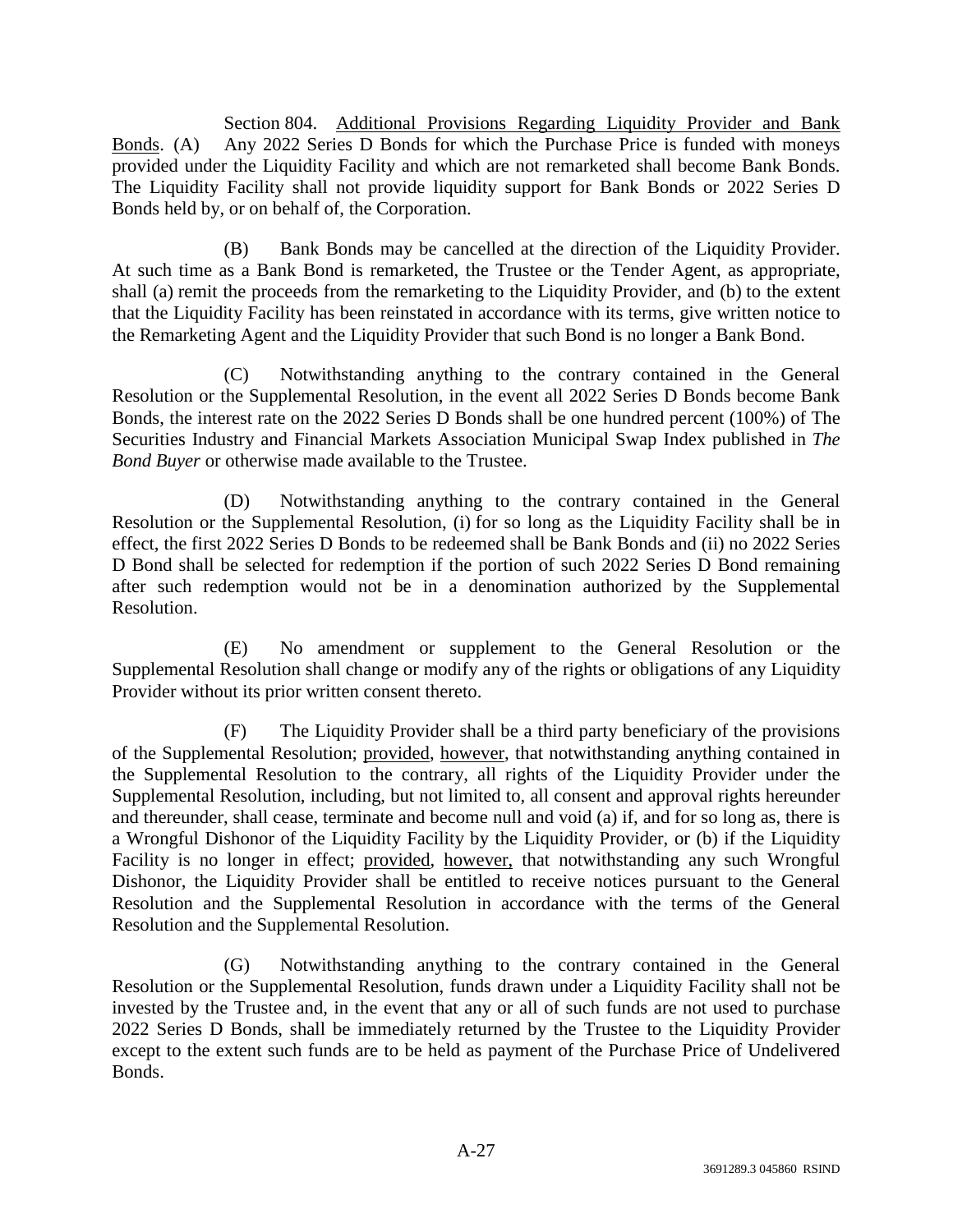(H) If the Liquidity Provider fails to purchase any 2022 Series D Bonds tendered or deemed tendered for purchase by the owners thereof and not remarketed or if the Initial Liquidity Facility is terminated without an alternate Liquidity Facility in place, the 2022 Series D Bonds will continue to bear interest at the Weekly Rate. Owners will continue to have the right to tender their 2022 Series D Bonds during such period, but the Purchase Price of such 2022 Series D Bonds will be payable solely from remarketing proceeds. If remarketing proceeds are not available, then owners may be required to hold such 2022 Series D Bonds to their maturity or prior redemption.

(I) Notwithstanding anything to the contrary contained in the General Resolution or the Supplemental Resolution, the Corporation shall not be responsible for any failure by the Liquidity Provider to purchase 2022 Series D Bonds tendered pursuant to Section 801 or 802 hereof or for the Remarketing Agent's failure to remarket the 2022 Series D Bonds. Failure to purchase a 2022 Series D Bond tendered pursuant to Section 801 or 802 hereof does not constitute an Event of Default hereunder or under the General Resolution. Notwithstanding the foregoing, and subject to the provisions of the General Resolution, the Corporation retains the right, but is not obligated, to purchase any 2022 Series D Bonds, at such times, in such amounts and at such prices as the Corporation shall determine. Any 2022 Series D Bond so purchased by the Corporation shall be forthwith cancelled by the Trustee and evidence of such cancellation shall be given to the Corporation.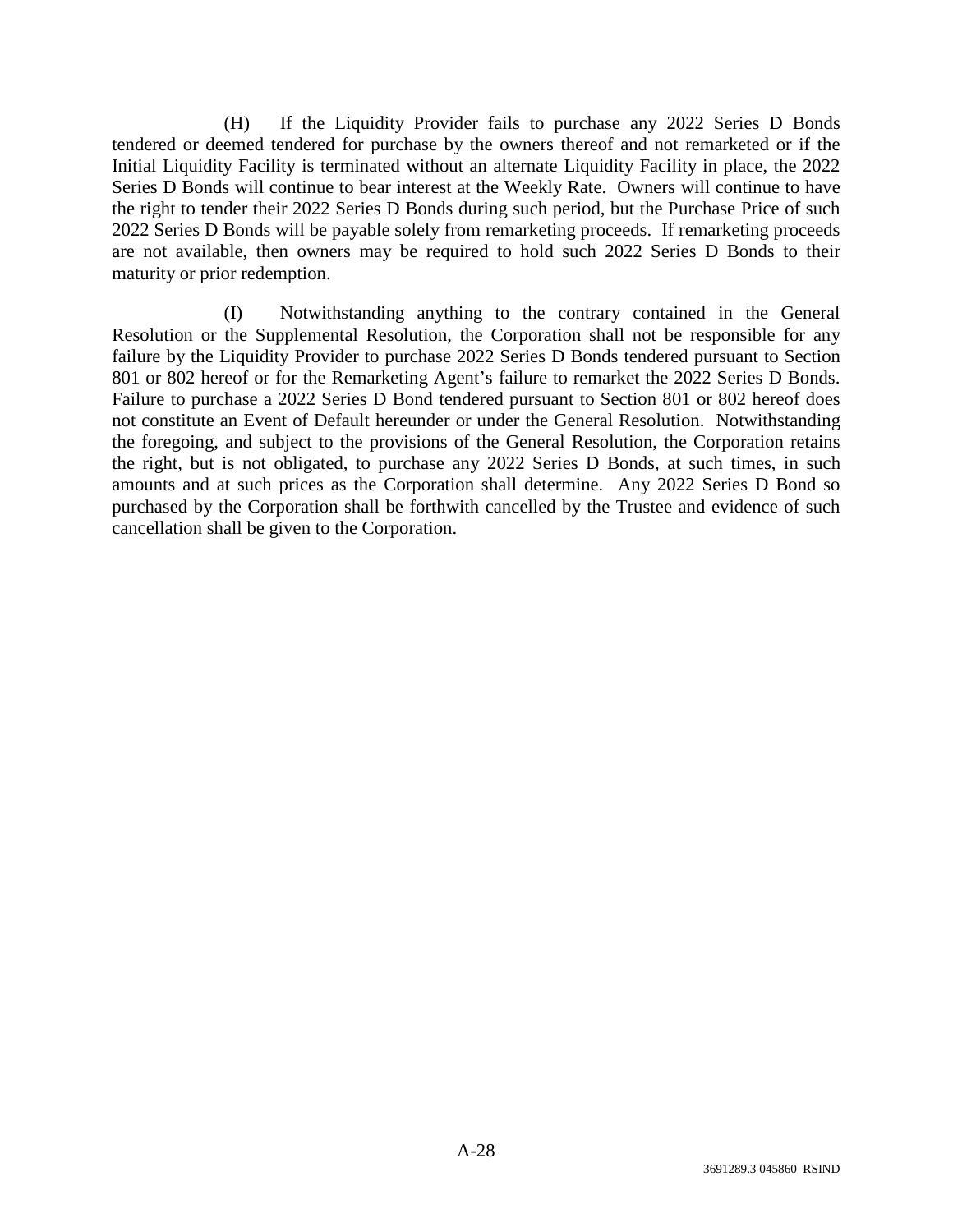## CHAPTER 9

## REMARKETING AGENT, TENDER AGENT AND TRUSTEE

Section 901. Appointment and Acceptance of Duties of Remarketing Agent. (A) An Authorized Officer shall appoint the Remarketing Agent or Agents for each Series of 2022 Series D Bonds, and each such Remarketing Agent shall signify its acceptance of such appointment and the duties and obligations of Remarketing Agent hereunder and under the applicable Remarketing Agreement by executing and delivering such Remarketing Agreement.

(B) A Remarketing Agent may be removed or may resign pursuant to the terms of the applicable Remarketing Agreement.

(C) In case at any time a Remarketing Agent shall resign or shall be removed or shall become incapable of acting, or shall be adjudged bankrupt or insolvent, or if a receiver, liquidator or conservator of such Remarketing Agent, or of its property, shall be appointed, or if any public officer shall take charge or control of such Remarketing Agent, or of its property or affairs, a successor Remarketing Agent shall be appointed in accordance with the terms of the applicable Remarketing Agreement. Any successor Remarketing Agent appointed in accordance with the provisions of this Section 901 in succession to a Remarketing Agent shall be either a member of the Financial Industry Regulatory Authority or a bank incorporated under the laws of the United States of America or any state of the United States of America, having a capitalization of at least \$15,000,000, whose unsecured debt, if any, has a rating equivalent to or higher than a "Baa-3" long term rating or a "P-3" short term rating issued by the rating agency then rating the applicable Series of 2022 Series D Bonds, and authorized by law to perform all the duties imposed upon it by the applicable Remarketing Agreement and the Supplemental Resolution; provided, however, that no resignation or removal of such Remarketing Agent shall take effect until a successor Remarketing Agent has been appointed and such successor has assumed the duties and obligations of Remarketing Agent.

(D) In the event of the resignation or removal of a Remarketing Agent, such Remarketing Agent shall pay over, assign and deliver any moneys and 2022 Series D Bonds of the applicable Series held by it in such capacity to its successor or, if there be no successor, to the Trustee.

Section 902. Appointment and Acceptance of Duties of Tender Agent. (A) The Tender Agent shall signify its acceptance of the duties and obligations of Tender Agent hereunder and under the applicable Tender Agent Agreement by executing and delivering the applicable Tender Agent Agreement.

(B) The Tender Agent may be removed or may resign pursuant to the terms of the applicable Tender Agent Agreement.

(C) In case at any time the Tender Agent shall resign or shall be removed or shall become incapable of acting, or shall be adjudged bankrupt or insolvent, or if a receiver, liquidator or conservator of the Tender Agent, or of its property, shall be appointed, or if any public officer shall take charge or control of the Tender Agent, or of its property or affairs, the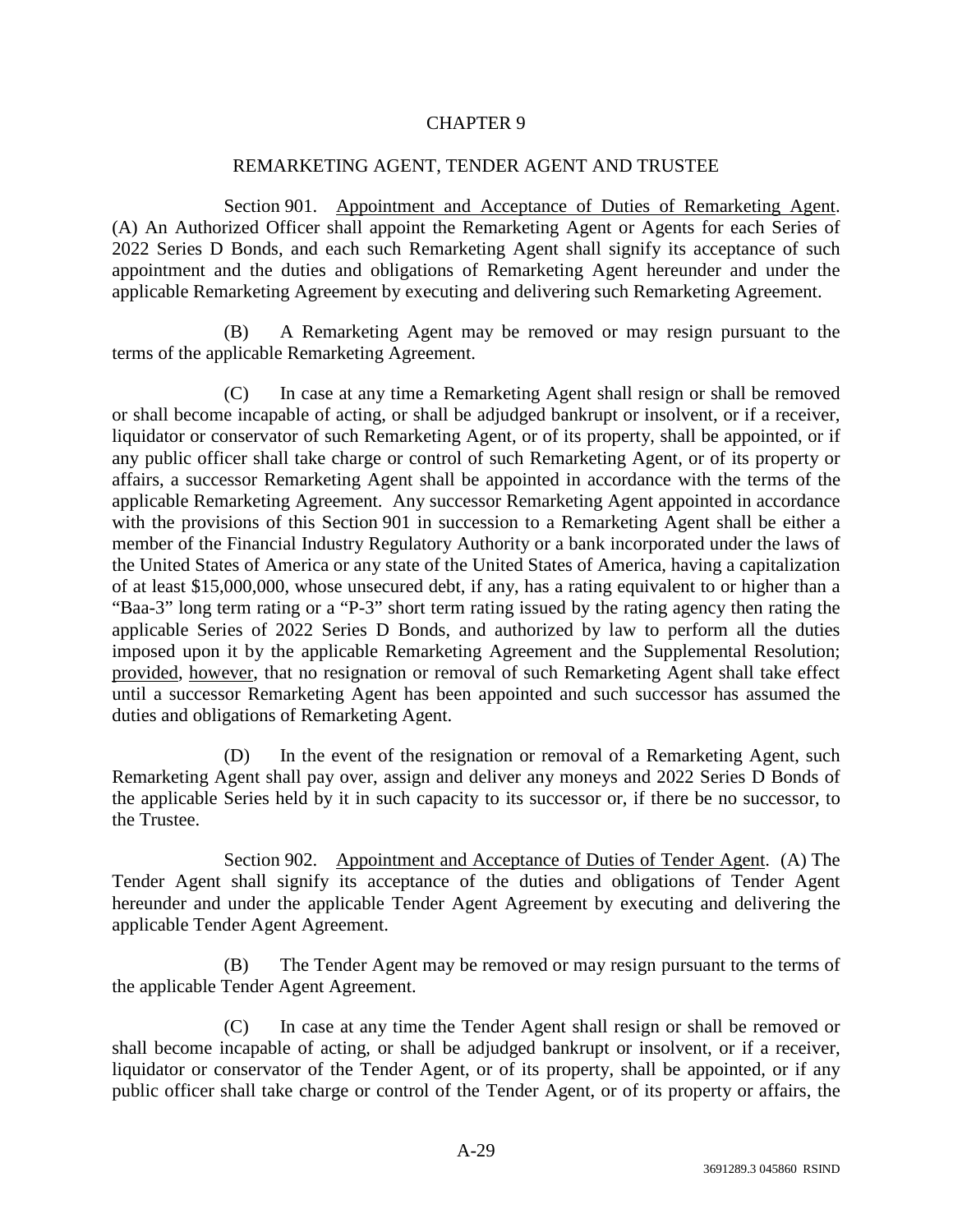Corporation covenants and agrees that it will thereupon appoint a successor Tender Agent with the approval of the Liquidity Provider, if any, which approvals shall not be unreasonably withheld. The Tender Agent and any successor Tender Agent appointed under the provisions of this Section 902 in succession to a Tender Agent shall be a commercial bank, which shall be a Federal depository institution or a state chartered depository institution, with trust powers and authorized by law to perform all the duties imposed upon it by the Supplemental Resolution; provided, however, that no resignation or removal of the Tender Agent shall take effect until a successor Tender Agent has been appointed.

(D) In the event of the resignation or removal of the Tender Agent, the Tender Agent shall pay over, assign and deliver any moneys and 2022 Series D Bonds held by it in such capacity to its successor or, if there be no successor, to the Trustee.

(E) In the event that the Corporation shall fail to appoint a successor Tender Agent hereunder, or in the event that the Tender Agent shall resign or be removed, or be dissolved, or if the property or affairs of the Tender Agent shall be taken under the control of any state or Federal court or administrative body because of bankruptcy or insolvency, or for any other reason, and the Corporation shall not have appointed its successor as Tender Agent, the Trustee, upon receipt of written notice from the Corporation shall ipso facto be deemed to be the Tender Agent for all purposes of the Supplemental Resolution until the appointment by the Corporation of a successor Tender Agent.

Section 903. Appointment and Acceptance of Duties of Trustee and Tender Agent with respect to Liquidity Facilities.

(A) The Trustee shall signify its acceptance of the duties and obligations of the Trustee under the applicable Liquidity Facility by executing and delivering to the Corporation a written instrument of acceptance.

(B) The Tender Agent shall signify its acceptance of the duties and obligations of the Tender Agent under the applicable Liquidity Facility by executing and delivering the applicable Tender Agent Agreement.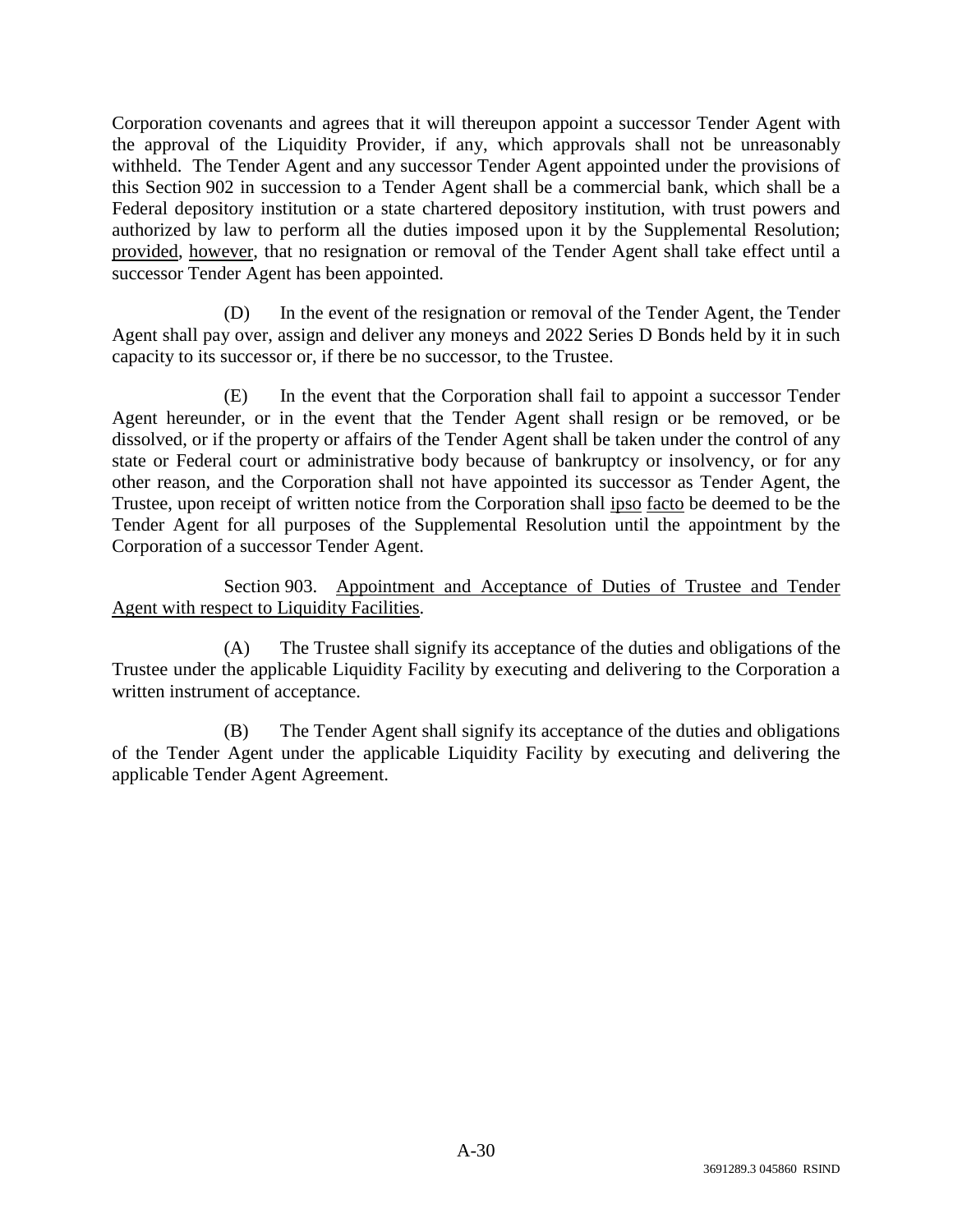#### **APPENDIX B**

#### FORM OF THE 2022 SERIES D BONDS

Subject to the provisions of the General Resolution, the 2022 Series D Bonds shall be in substantially the following form, with necessary and appropriate variations, omissions and insertions as permitted by the General Resolution and the Supplemental Resolution:

#### (FORM OF REGISTERED BOND)

No. D-R- CUSIP:

## NEW YORK CITY HOUSING DEVELOPMENT CORPORATION MULTI-FAMILY HOUSING REVENUE BOND, 2022 SERIES D

REGISTERED OWNER: Cede & Co. MATURITY DATE:

#### PRINCIPAL AMOUNT: INITIAL DATE:

NEW YORK CITY HOUSING DEVELOPMENT CORPORATION (herein sometimes called the "Corporation"), a corporate governmental agency, constituting a public benefit corporation, created and existing under and pursuant to the laws of the State of New York (herein sometimes called the "State"), acknowledges itself indebted to, and for value received, hereby promises to pay, solely from the sources hereinafter provided, to the REGISTERED OWNER (as set forth above), upon presentation and surrender of this bond at the corporate trust office in the City of New York, New York of the Trustee hereinafter mentioned on the MATURITY DATE (unless redeemed prior thereto as hereinafter provided), the PRINCIPAL AMOUNT specified above, and to pay, solely from said sources, interest thereon from the most recent interest payment date to which interest has been paid, or, if no interest has been paid, from the INITIAL DATE specified above, until the earlier of the maturity or redemption of this bond, at the interest rate determined as provided in the hereinafter defined Resolutions, payable on the first Business Day of February, May, August and November in each year, commencing the first Business Day of August, 2022. Both the principal of and the interest on this bond are payable in any coin or currency of the United States of America which, on the respective dates of payment thereof, shall be legal tender for the payment of public and private debts. Payment of the interest on this bond on any interest payment date will be made to the person appearing on the bond registration books of the Corporation as the registered owner hereof as of the Business Day next preceding such interest payment date, such interest to be paid by check or draft mailed to the registered owner at such registered owner's address.

This bond is one of the bonds of a duly authorized issue of bonds in the aggregate principal amount of \$[\_\_\_\_\_\_\_\_\_\_\_\_], designated "Multi-Family Housing Revenue Bonds, 2022 Series D" (herein called the "2022 Series D Bonds"), authorized to be issued under and pursuant to the "New York City Housing Development Corporation Act", Article XII of the Private Housing Finance Law (Chapter 44-b of the Consolidated Laws of the State of New York, as amended) (the "Act") and a resolution of the Corporation adopted on July 27, 1993, as amended, and entitled: "Multi-Family Housing Revenue Bonds Bond Resolution" (herein called the "General Resolution") and a supplemental resolution of the Corporation adopted on [\_\_\_\_\_\_\_\_\_]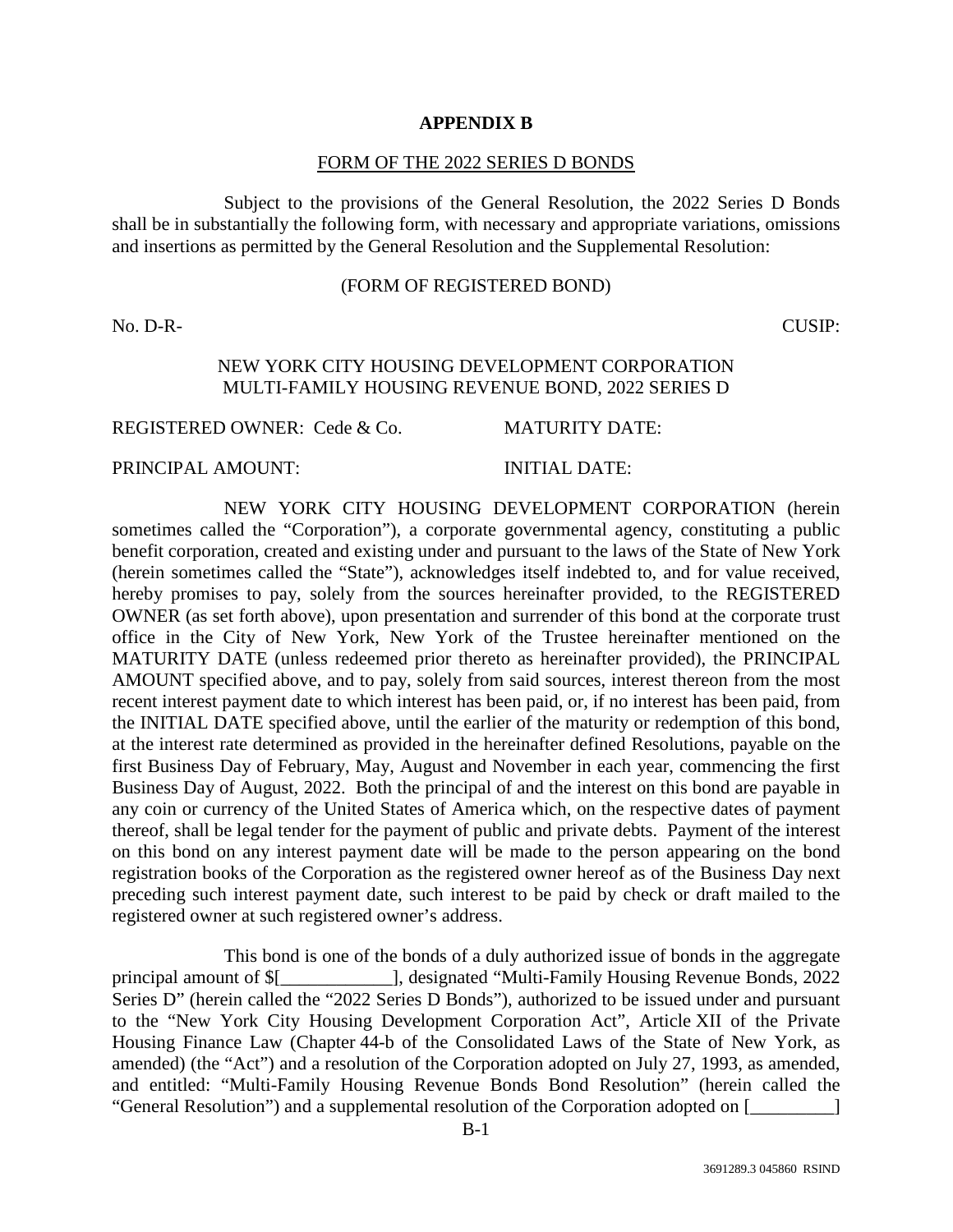and entitled "Three Hundred Thirty-Ninth Supplemental Resolution Authorizing the Issuance of Multi-Family Housing Revenue Bonds, 2022 Series D" (herein called the "Three Hundred Thirty-Ninth Supplemental Resolution"; the Three Hundred Thirty-Ninth Supplemental Resolution and the General Resolution being collectively herein called the "Resolutions"), for the purpose of providing the Corporation with moneys to finance the 2022 Series D Mortgage Loans and to finance other Corporation Corporate Purposes (as such terms are defined in the Resolutions). Upon the terms and conditions prescribed by the General Resolution, bonds in addition to the 2022 Series D Bonds may be issued by the Corporation on a parity with or subordinate to the 2022 Series D Bonds for the purposes described in the General Resolution. Any capitalized term used herein and not otherwise defined shall have the same meaning as set forth in the Resolutions, unless the context otherwise requires.

As provided in the Resolutions, the 2022 Series D Bonds issued pursuant to the Resolutions may bear interest at different rates, mature at different times and, subject to the provisions thereof, may otherwise vary. All Bonds issued and to be issued under the General Resolution are and will be equally secured by the pledges and covenants made therein except as otherwise expressly provided or permitted in the General Resolution. Copies of the Resolutions are on file at the office of the Corporation, and at the principal corporate trust office of The Bank of New York Mellon, as trustee under the Resolutions (herein called the "Trustee"), each in the Borough of Manhattan, City and State of New York, and reference to the Resolutions and any and all supplements thereto and modifications and amendments thereof and to the Act is made for a description of the pledges and covenants securing the 2022 Series D Bonds, the nature, extent and manner of enforcement of such pledges, the rights and remedies of the registered owners of the 2022 Series D Bonds with respect thereto and the terms and conditions upon which the Bonds have been issued and may be issued thereunder. Upon certain conditions contained in the Resolutions, the provisions thereof may be discharged and satisfied prior to the maturity of the 2022 Series D Bonds. To the extent and in the manner permitted by the terms of the General Resolution, the provisions of the General Resolution or any resolution amendatory thereof or supplemental thereto may be modified or amended by the Corporation, with the written consent of the owners of at least two-thirds in principal amount of the Bonds then Outstanding, and in case less than all of the Bonds would be affected thereby, with such consent of the owners of at least two-thirds in principal amount of the Bonds so affected then Outstanding. If such modification or amendment will by its terms not take effect so long as any Bonds of any specified series and maturity remain Outstanding, however, the consent of the owners of such Bonds shall not be required. In addition, to the extent and in the manner permitted by the terms of the General Resolution, the supplemental resolution authorizing the issuance of the 2022 Series D Bonds may, if no Bonds other than the 2022 Series D Bonds are thereby affected, be modified or amended by the Corporation, with the written consent of the owners of at least twothirds in principal amount of the 2022 Series D Bonds then Outstanding. The owner of this 2022 Series D Bond shall have no right to enforce the provisions of the Resolutions, to institute action to enforce the provisions of the Resolutions or to institute, appear in or defend any suit or other proceeding with respect thereto, except as provided in the Resolutions. Upon the occurrence of certain events, on the conditions, in the manner and with the effect set forth in the General Resolution, the principal of all the Bonds issued thereunder and then Outstanding, together with interest accrued thereon, may become or may be declared due and payable before the maturity thereof.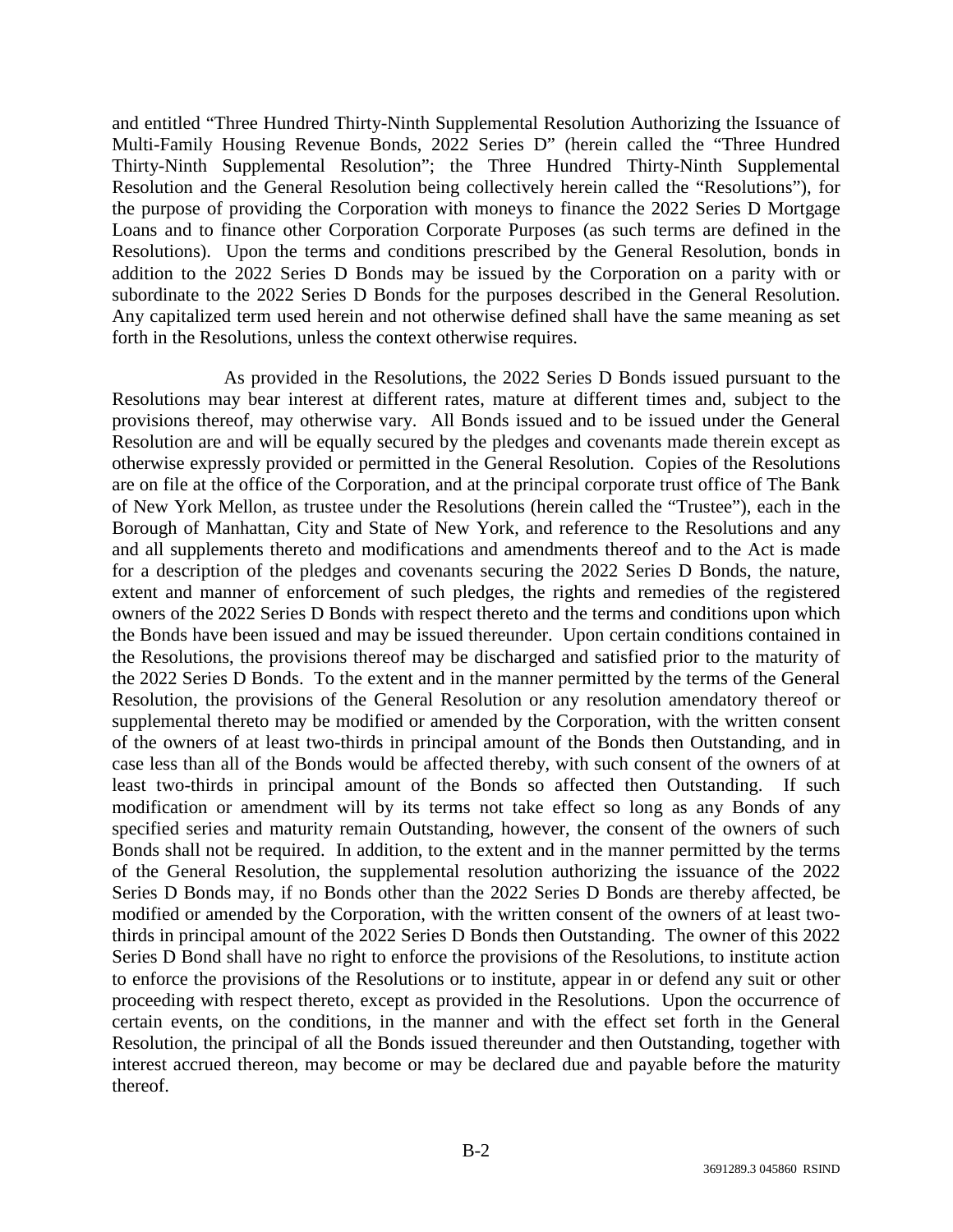This bond is transferable, as provided in the Resolutions, only upon the books of the Corporation kept for that purpose at the office of the Trustee by the registered owner hereof in person or by his attorney duly authorized in writing, upon surrender of this bond together with a written instrument of transfer satisfactory to the Trustee duly executed by the registered owner or his attorney duly authorized in writing, and thereupon a new fully registered 2022 Series D Bond or Bonds in the same aggregate principal amount and of the same maturity and interest rate, shall be issued to the transferee in exchange therefor as provided in the General Resolution and upon the payment of the charges, if any, therein prescribed. The Corporation and the Trustee for this bond may treat and consider the person in whose name this bond is registered as the absolute owner hereof for the purpose of receiving payment of, or on account of, the principal or Redemption Price, if any, hereof and interest due hereon and for all other purposes whatsoever.

The 2022 Series D Bonds maturing in any one year are issuable solely in fully registered form in the denomination of \$100,000 or any \$5,000 increment in excess of \$100,000. Subject to the conditions and upon the payment of the charges, if any, contained in the Resolutions, 2022 Series D Bonds, upon surrender thereof at the principal corporate trust office of the Trustee with a written instrument of transfer satisfactory to the Trustee, duly executed by the registered owner or such owner's attorney duly authorized in writing, may, at the option of the registered owner thereof, be exchanged for an equal aggregate principal amount of 2022 Series D Bonds, of any other authorized denominations, of the same maturity and interest rate.

This bond and the issue of which it forms a part are special revenue obligations of the Corporation payable solely out of the revenues and assets pledged therefor pursuant to the General Resolution. There are pledged to the payment of the principal or Redemption Price, if any, hereof and interest hereon in accordance with the provisions of the General Resolution, (i) the Revenues and (ii) all moneys and securities held in any Account established by the General Resolution, subject only to the provisions of the General Resolution permitting the use and application thereof for the purposes and on the conditions set forth in the General Resolution. Such pledge and other obligations of the Corporation may be discharged, wholly or in part, at or prior to the maturity of the Bonds upon the making of provision for the payment of the principal thereof and the interest thereon on the terms and conditions set forth in the General Resolution.

The 2022 Series D Bonds shall be subject to redemption, including redemption at par, on the terms and conditions set forth in the Resolutions.

Neither the members of the Corporation nor any other person executing the 2022 Series D Bonds shall be subject to any personal liability or accountability by reason of the issuance thereof.

The 2022 Series D Bonds shall not be a debt of either the State of New York or The City of New York and neither the State nor the City shall be liable thereon, nor shall the 2022 Series D Bonds be payable out of any funds other than those of the Corporation pledged therefor.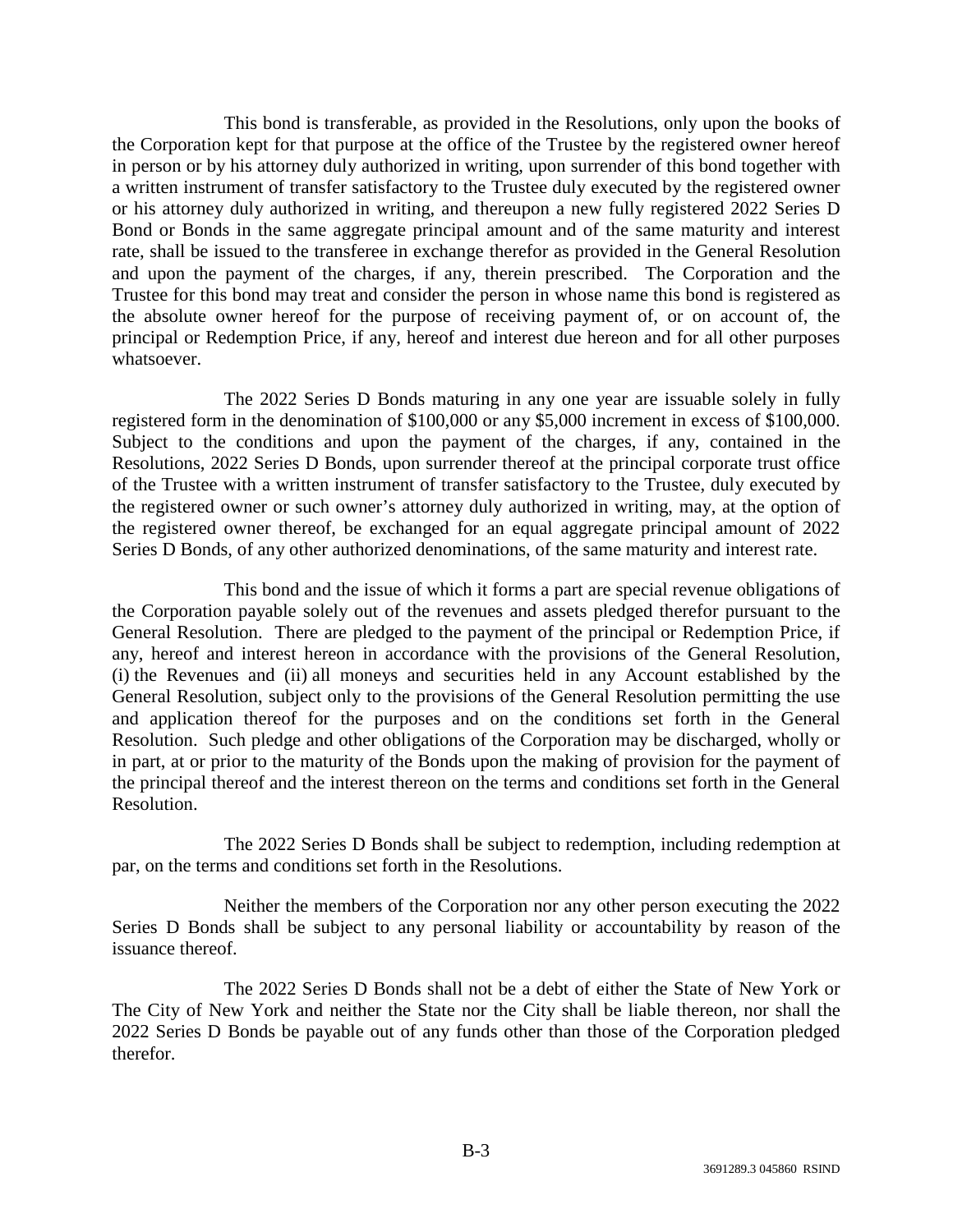This bond shall not be valid or obligatory for any purpose or be entitled to any security or benefit under the Resolution until the Certificate of Authentication hereon shall have been signed by the Trustee.

IT IS HEREBY CERTIFIED, RECITED AND DECLARED that all acts, conditions and things required by the Constitution and statutes of the State of New York and the Resolutions to exist, to have happened and to have been performed precedent to and in the issuance of this bond, exist, have happened and have been performed in due time, form and manner as required by law and that the issue of the 2022 Series D Bonds, together with all other indebtedness of the Corporation, is within every debt and other limit prescribed by law.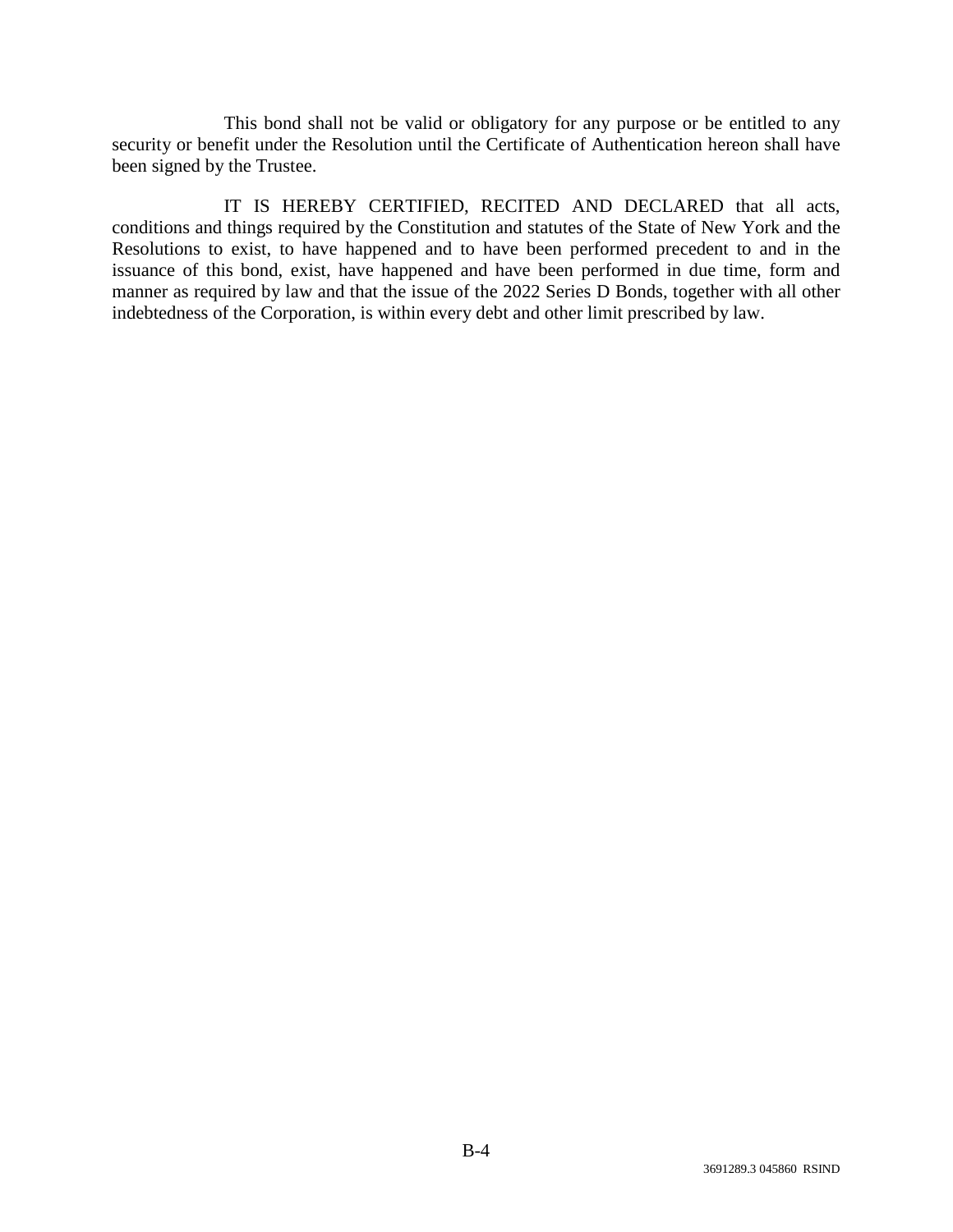IN WITNESS WHEREOF, the NEW YORK CITY HOUSING DEVELOPMENT CORPORATION has caused this bond to be executed in its name by the manual or facsimile signature of an Authorized Officer and its corporate seal (or a facsimile thereof) to be affixed, imprinted, engraved or otherwise reproduced hereon and attested by the manual or facsimile signature of its Secretary or Assistant Secretary, all as of this \_\_\_ day of

## NEW YORK CITY HOUSING DEVELOPMENT CORPORATION

 $By$ 

Authorized Officer

(SEAL)

\_\_\_\_\_\_\_\_\_\_.

Attest:

Secretary or Assistant Secretary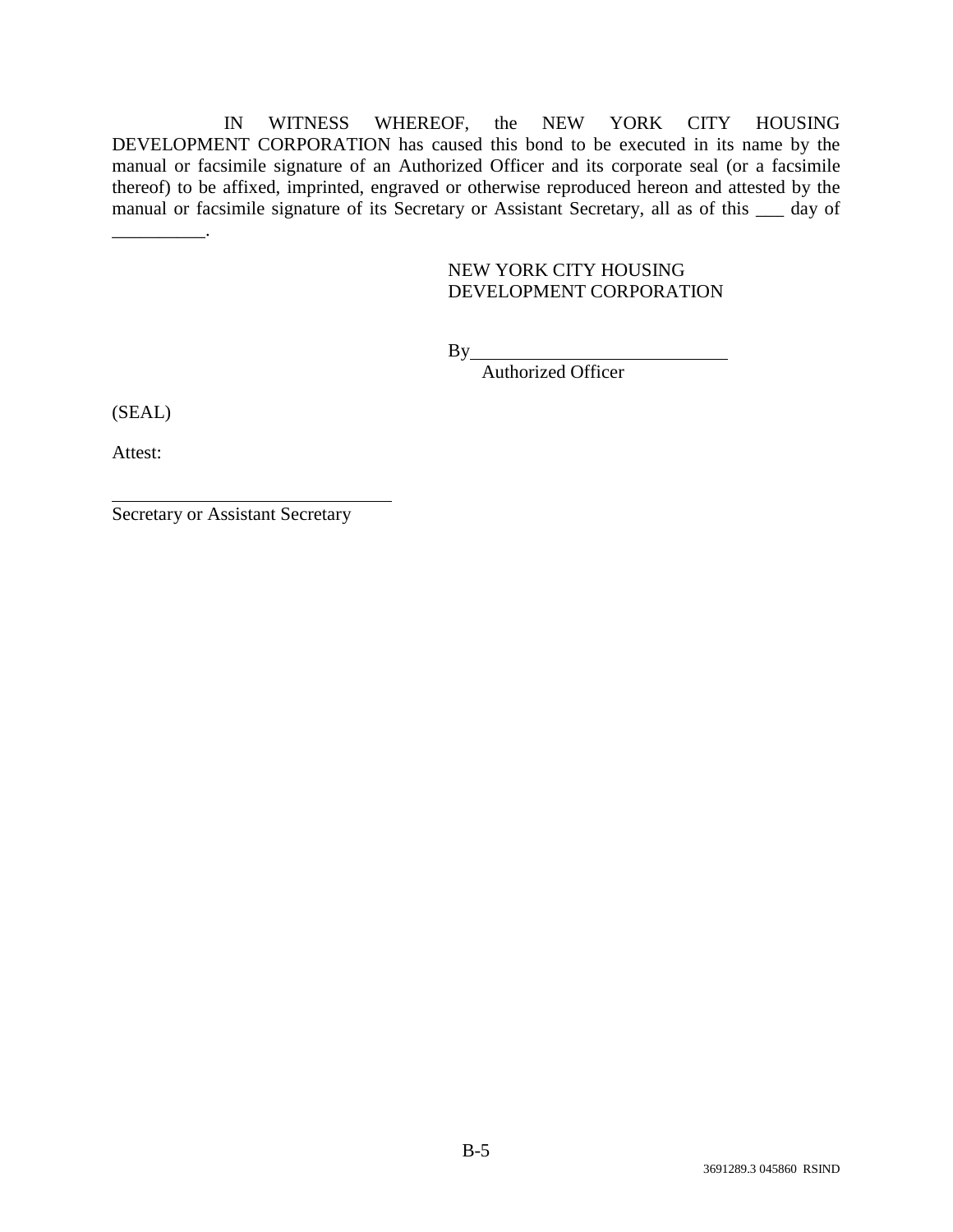# CERTIFICATE OF AUTHENTICATION

This bond is one of the 2022 Series D Bonds described in the within-mentioned Resolutions.

> THE BANK OF NEW YORK MELLON, as Trustee

 $By_$ 

Authorized Signature

Date of Authentication: